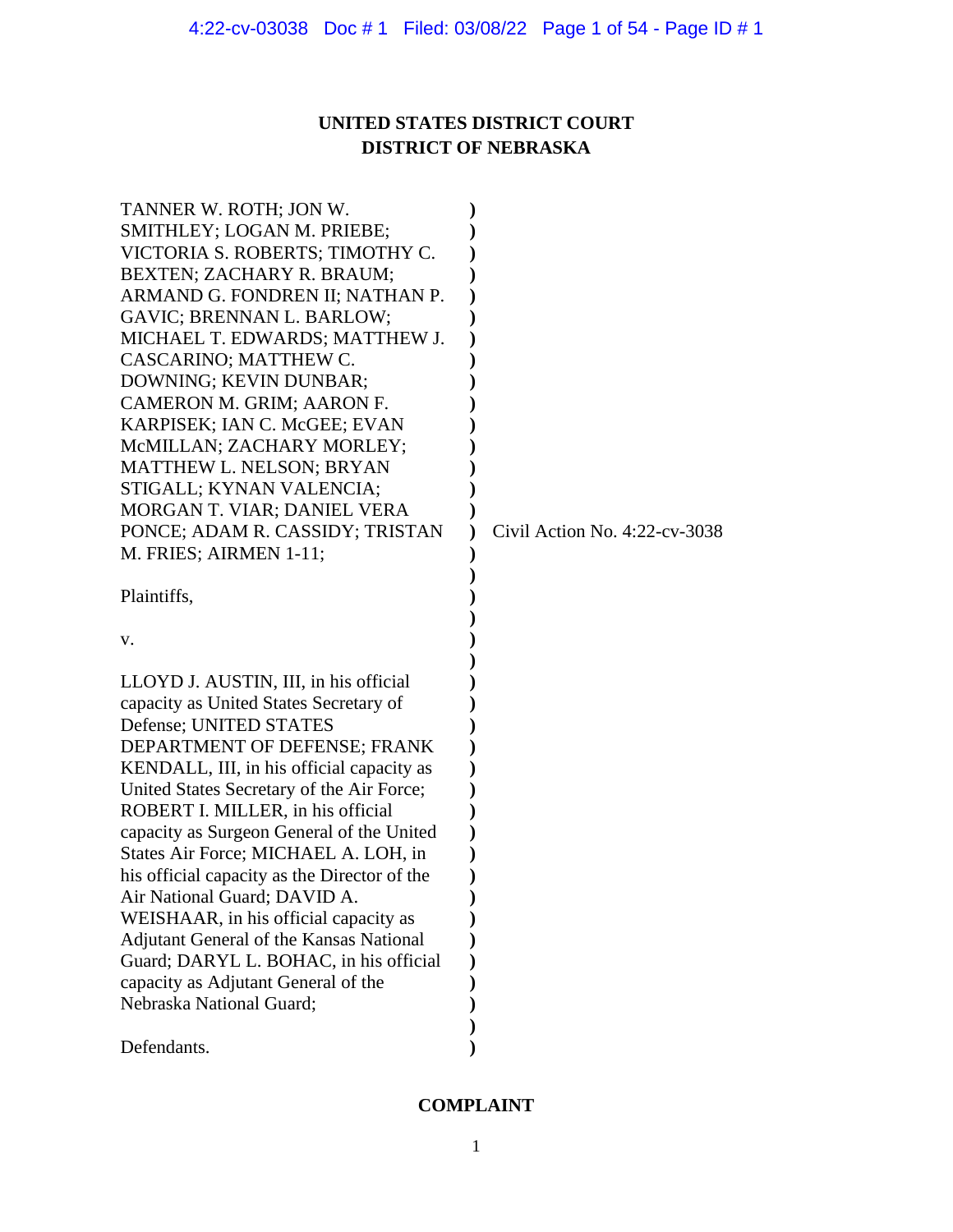## 4:22-cv-03038 Doc # 1 Filed: 03/08/22 Page 2 of 54 - Page ID # 2

Plaintiffs, by and through counsel, and for their Complaint against the Defendants, hereby state the following:

## **INTRODUCTION**

1. Plaintiffs are 36 members of the United States Air Force (active duty), United States Air Force Reserve, or the Air National Guard. The vast majority are stationed either at Offutt Air Force Base near Omaha, Nebraska, or at McConnell Air Force Base in Wichita, Kansas.

2. Defendants are trying to force Plaintiffs and thousands of other Air Force service members to submit to a COVID-19 vaccine injection. All Plaintiffs object to receiving a COVID-19 vaccination based on their sincerely held religious beliefs. Defendants are implementing a policy that forces Plaintiffs to submit to the COVID-19 vaccination in violation of their religious beliefs or face involuntary separation from the military service.

3. All Plaintiffs have filed for a religious accommodation to be exempted from the Air Force's COVID-19 vaccination requirement. None have had their requests for religious accommodation granted.

4. At the time of this filing, 19 Plaintiffs have already had their requests denied with virtually identical denial letters. Each of those Plaintiffs appealed his or her denial.

5. At the time of this filing, five of those 19 Plaintiffs have had their appeal denied as well. Those five Plaintiffs—Tanner W. Roth, Jon W. Smithley, Logan M. Priebe, Victoria S. Roberts, and Airman #1—face imminent involuntary separation from the Air Force within a period of weeks.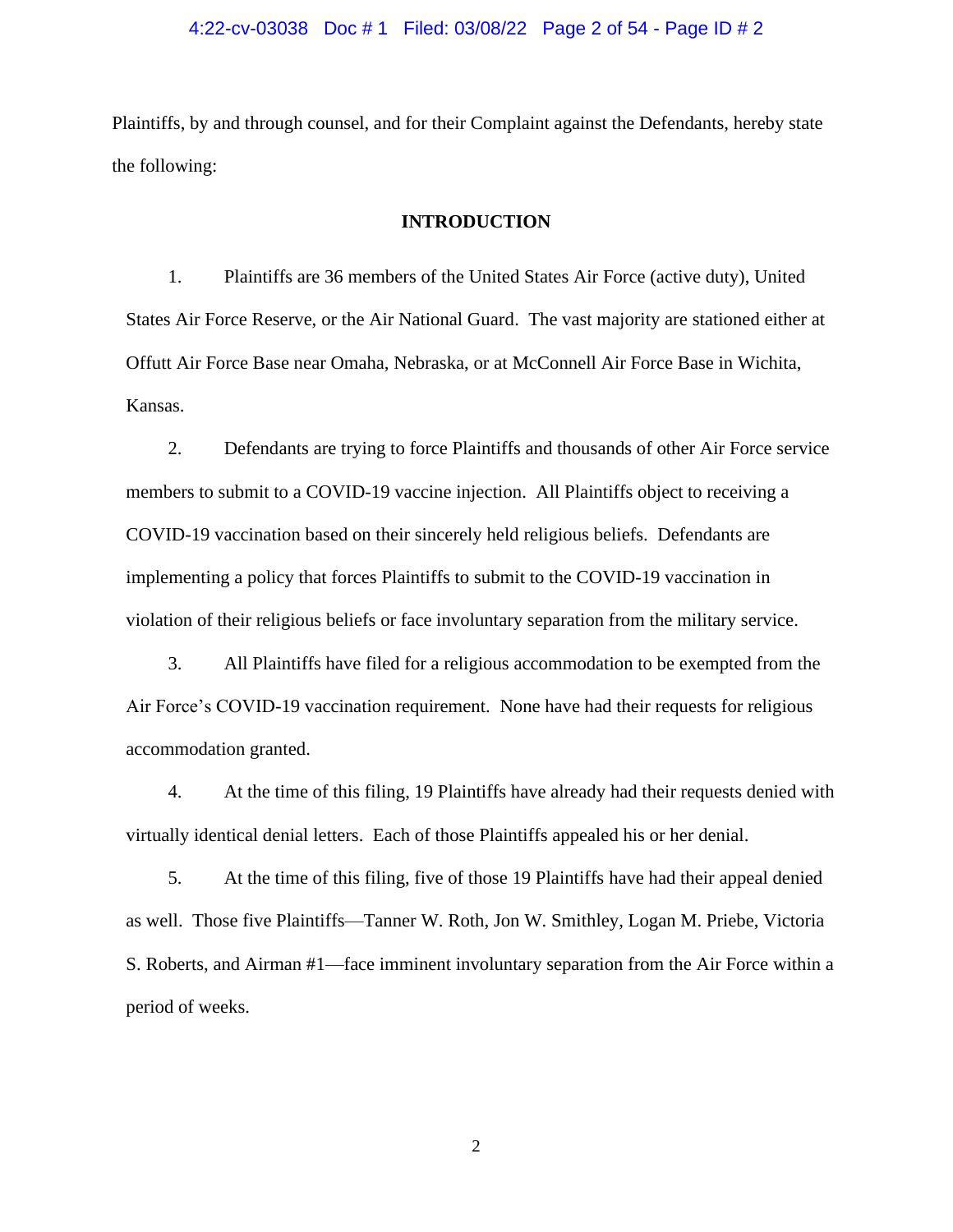## 4:22-cv-03038 Doc # 1 Filed: 03/08/22 Page 3 of 54 - Page ID # 3

6. In the weeks preceding this filing, the denials of additional Plaintiffs' initial requests and appeals have been mounting. It is expected that all Plaintiffs soon will be at the stage of imminent involuntary separation from the Air Force.

7. In nearly all of the denial letters, Defendants have conceded the sincerity of Plaintiffs' religious objections to receiving a COVID-19 vaccination.

8. Defendants have implemented an accommodation request process that is intended to deny all, or virtually all, religious exemptions from the vaccine mandate. At the time of this filing, 99.6% of religious accommodation requests that have been decided have been denied. As is detailed below, more than 4,637 religious accommodation requests have been denied, and only 17 have been granted.

9. However, those few granted requests are illusory and intended to create a false impression. In most instances, Defendants granted them in cases where the applicants were already nearing retirement or voluntary separation from the Air Force.

10. This action is based upon Defendants' violation of the First Amendment to the Constitution of the United States and the Religious Freedom Restoration Act ("RFRA"). Plaintiffs' have been denied their fundamental right to the free exercise of religion; and they seek protection from agency action that is unlawful, contrary to law, and arbitrary and capricious.

11. Defendants committed each and every act alleged herein under the color of law.

12. Plaintiffs challenge the policies and actions detailed below on their face and as applied to Plaintiffs.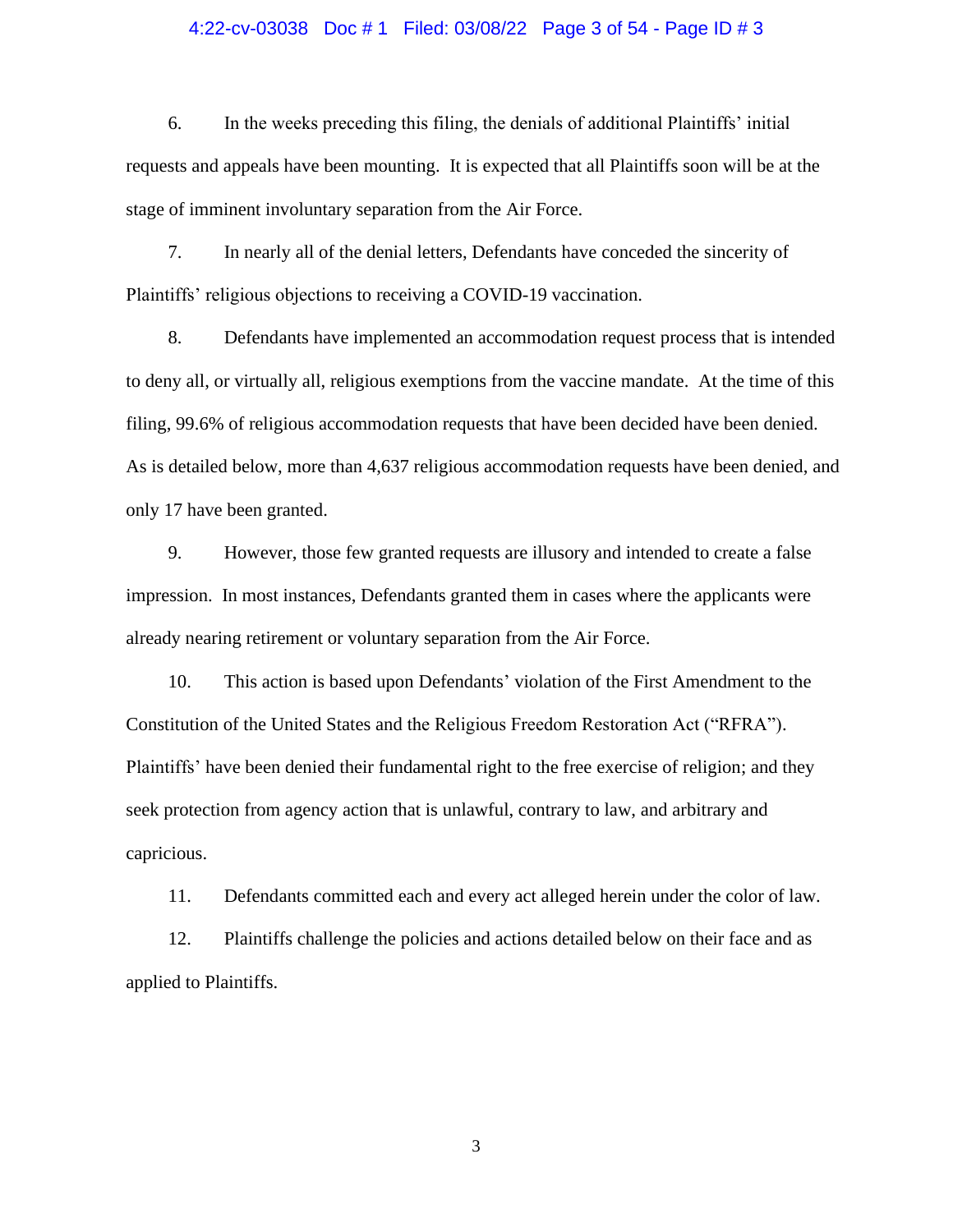#### 4:22-cv-03038 Doc # 1 Filed: 03/08/22 Page 4 of 54 - Page ID # 4

13. Defendants' policies and actions have deprived and will continue to deprive Plaintiffs of their rights and guarantees under the Constitution of the United States, federal law, and state law.

14. As is explained in full below, Defendants' policies and actions violate RFRA and are unconstitutional under the First Amendment of the Constitution because their policies are not supported by a compelling government interest and are not the least restrictive means of serving such a purported interest.

15. Not only do Defendants' policies and actions fail to serve a compelling government interest, the involuntary separation of Plaintiffs from the Air Force would be extremely detrimental to the interests of the United States. The Air Force has invested more than \$93 million in the training of the 17 pilots among the Plaintiffs, as is explained below. Those highly-trained pilots cannot be replaced quickly or easily. Defendants' policies and actions are particularly troubling because they undermine American military strength at a time when the country faces three geopolitical crises—the Russian invasion of Ukraine, Chinese ambitions regarding Taiwan, and an Iran armed with nuclear weapons.

### **JURISDICTION AND VENUE**

16. The Court has subject matter jurisdiction pursuant to 28 U.S.C. § 1331 because this action arises under the Constitution of the United States and federal law.

17. The Court also has jurisdiction under 28 U.S.C. § 1346 because this is a civil action against the United States.

18. The Court also has jurisdiction under 28 U.S.C. § 1361 to compel an officer or employee of the United States or any agency thereof to perform a duty owed to the plaintiff.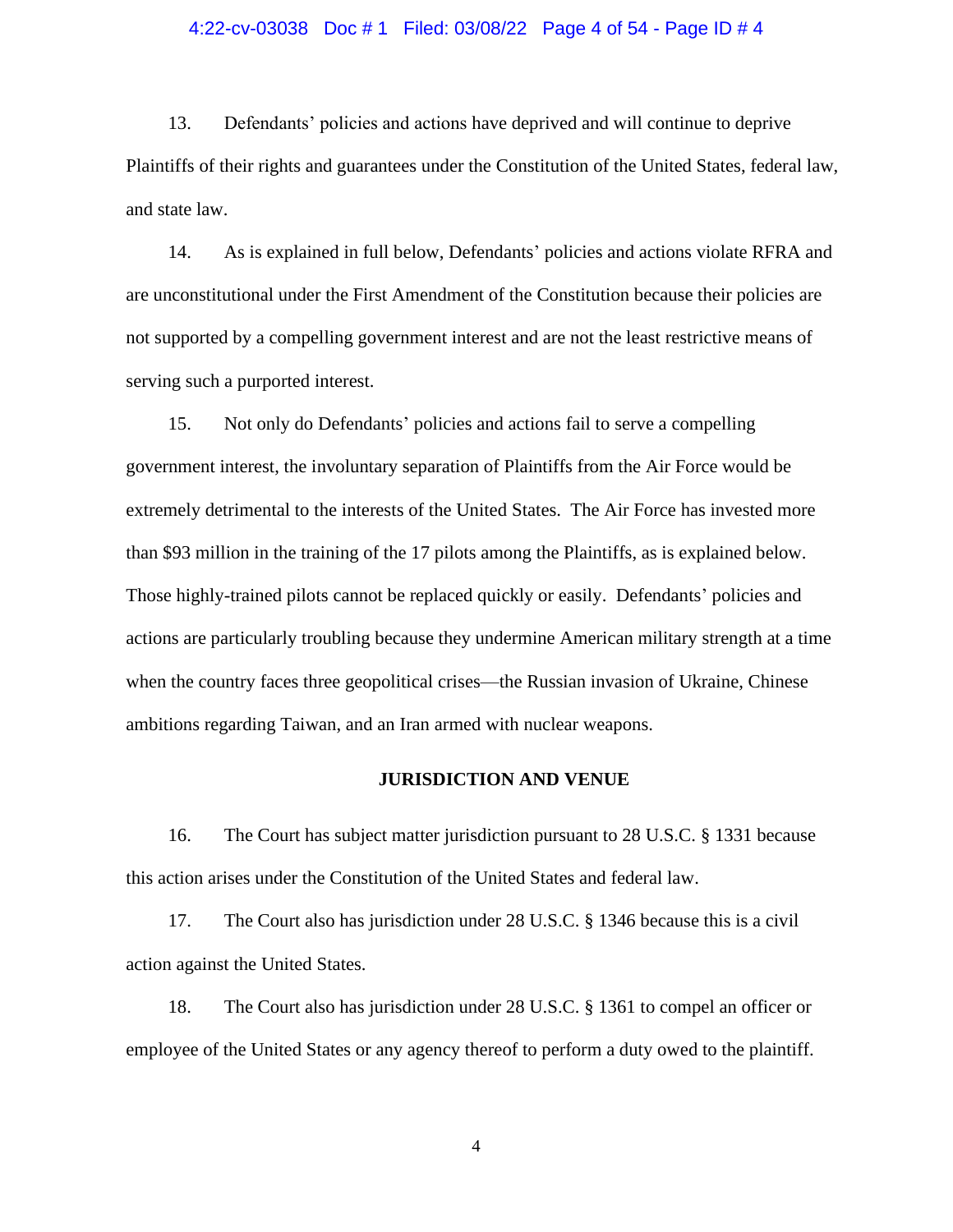## 4:22-cv-03038 Doc # 1 Filed: 03/08/22 Page 5 of 54 - Page ID # 5

19. The Court also has jurisdiction pursuant to 42 U.S.C. § 2000bb-1(c) because Plaintiffs' religious exercise has been burdened by Defendants.

20. This Court also has jurisdiction to review Defendants' unlawful actions and inactions and enter appropriate relief under the Administrative Procedure Act, 5 U.S.C. §§ 701- 706.

21. The Court also has jurisdiction to review and enjoin ultra vires or unconstitutional agency action through an equitable cause of action. *Larson v. Domestic & Foreign Commerce Corp.*, 337 U.S. 682, 689-92 (1949).

22. This Court has authority to award the requested relief pursuant to 42 U.S.C. § 2000bb-1 and *Tanzin v. Tanvir*, 141 S. Ct. 486 (2020); the requested declaratory relief pursuant to 28 U.S.C. §§ 2201-02; the requested injunctive relief pursuant to 5 U.S.C. § 702 and 28 U.S.C. § 2202; and costs and attorneys' fees pursuant to 42 U.S.C. § 1988(b).

23. Venue is proper in this district pursuant to 28 U.S.C. § 1391(e) because Defendants are officers and employees of the United States and agencies of the United States, and the military workplace and the location in which a substantial part of the events or omissions giving rise to the claims of a significant percentage of Plaintiffs is in the vicinity of Omaha, Nebraska. The plurality of Plaintiffs are also residents of the state of Nebraska, with most serving at Offutt Air Force Base. The proximity of the Omaha courthouse to their base of operations makes that venue the most convenient venue for Plaintiffs.

# **PLAINTIFFS**

24. The name, rank, position, station, and religious accommodation request status of each Plaintiff follows. The first five plaintiffs listed below have already had their appeals denied and face imminent involuntary separation from the Air Force.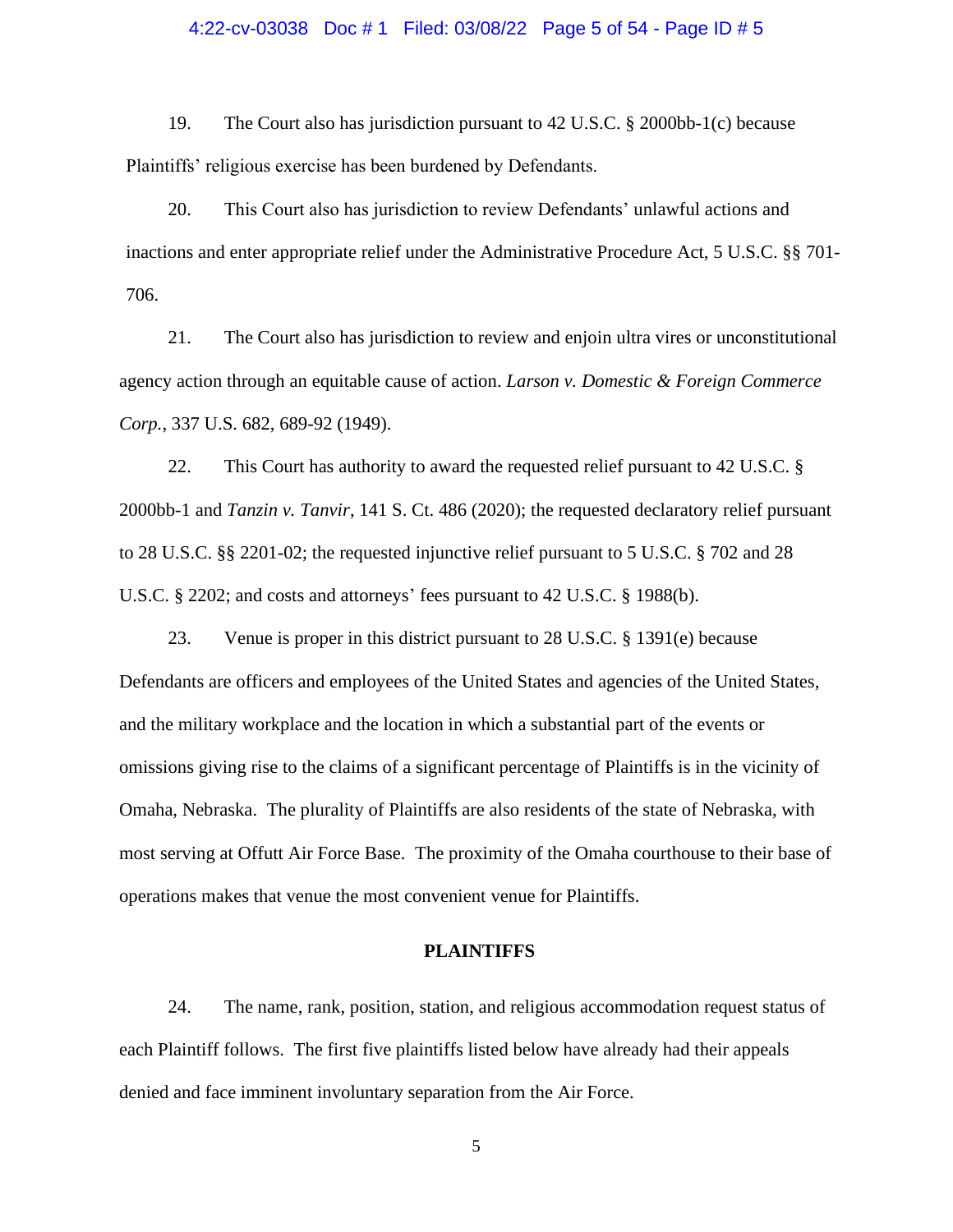## 4:22-cv-03038 Doc # 1 Filed: 03/08/22 Page 6 of 54 - Page ID # 6

25. The Airmen who are proceeding anonymously are doing so because they are in possession of sensitive, top-secret intelligence, and revealing their names would expose them to potential counterintelligence operations. Male pronouns are used in describing all of them, regardless of their sex.

#### **Plaintiffs Whose Appeals Have Been Denied**

26. Plaintiff Tanner W. Roth is a Major in the active duty Air Force who is a KC-135 and T-6 Instructor Pilot at Randolph Air Force Base in Universal City, Texas. He serves as Assistant Director of Operations in the 12th Operational Support Squadron and assists in overseeing the flight missions of the 12th Flying Training Wing. He helps manage operations for three runways, two air traffic towers, aircrew flight equipment, egress, and 18,647 square miles of airspace. As a KC-135 and T-6 Evaluator and Instructor pilot, he teaches and evaluates skills, techniques, and procedures for new pilots. He filed a Religious Accommodation Request ("RAR") on September 27, 2021, because taking the COVID-19 vaccine conflicts with his sincerely held religious beliefs. On January 28, 2022, his request was denied, and he appealed on February 7, 2022. On February 25, 2022, his appeal was denied. On March 2, 2022, he was formally ordered to receive the mandatory COVID-19 vaccine or face discharge. On March 7, 2022, the discharge process was initiated by his Squadron Commander. He has been prohibited from flying as of that date. Earlier, he was prohibited from attending the National Character and Leadership Symposium at the Air Force Academy, losing out on a crucial leadership and skills training opportunity. Since filing his RAR, he has undergone weekly COVID-19 testing. He expects to be involuntarily separated from the Air Force within weeks.

27. Plaintiff Jon W. Smithley is a Lieutenant Colonel in the active duty Air Force who serves the spiritual needs of fellow airmen as a chaplain. He has served in the Air Force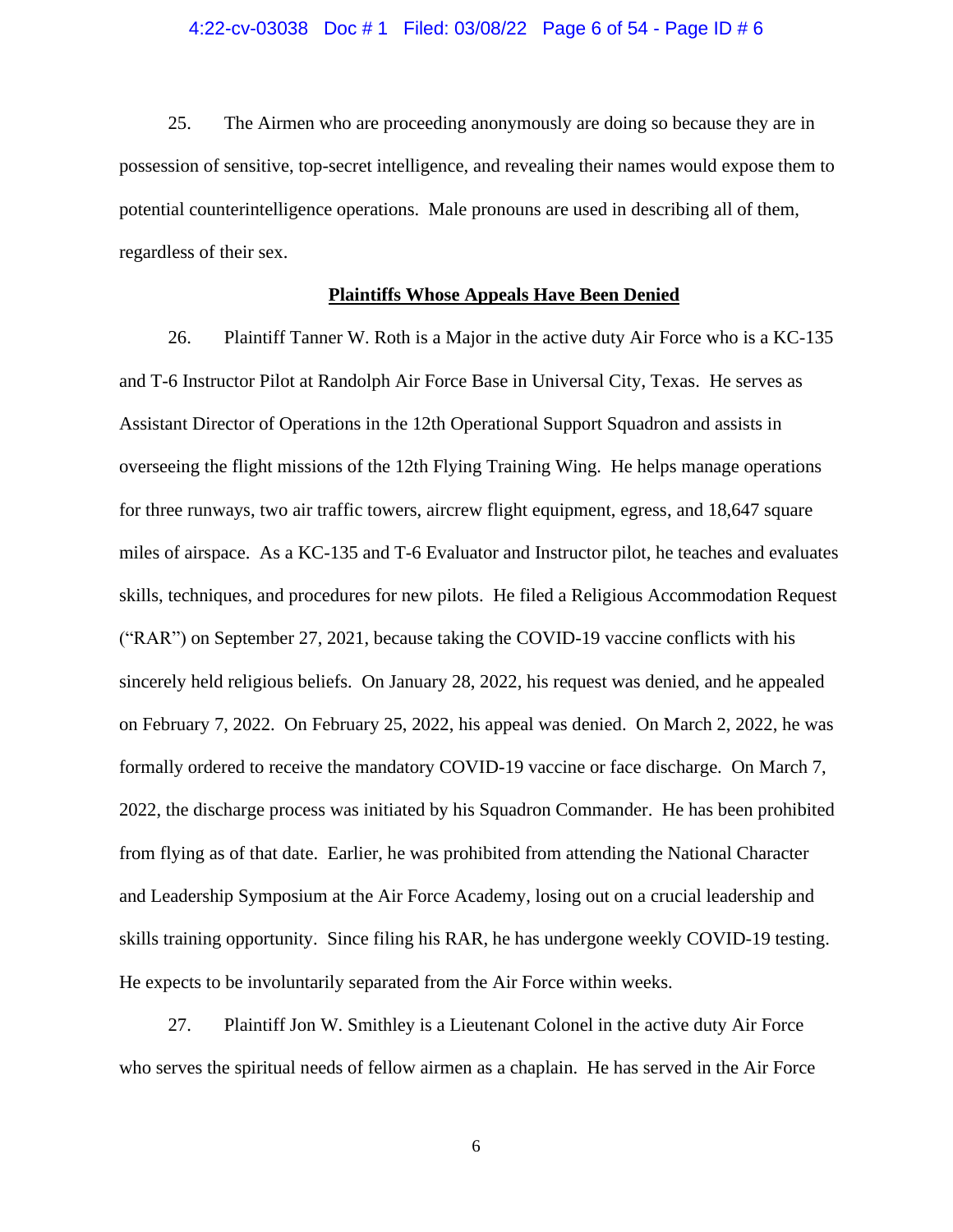## 4:22-cv-03038 Doc # 1 Filed: 03/08/22 Page 7 of 54 - Page ID # 7

for 30 years, 17 years in active duty and 13 years in the Air National Guard. He is the only chaplain in the Air Force Office of Special Operations and is currently stationed at the Quantico Marine Corps Base in Virginia. Plaintiff Smithley filed an RAR on September 23, 2021, because taking the COVID-19 vaccine conflicts with his sincerely held religious beliefs. This request was denied on December 13, 2021. He submitted his appeal to that denial on December 18, 2021. His appeal was rejected on January 24, 2022. Plaintiff Smithley was informed that he had three options: (1) file for retirement; (2) file for separation; or (3) violate his sincerely held religious beliefs and comply with the mandated COVID-19 vaccine regimen. Despite serving 30 years, Plaintiff Smithley does not qualify for retirement because only 17 of those years have been in the active duty Air Force. Likewise, he does not qualify for separation because he has more than two years remaining in his active duty service commitment. Therefore, Plaintiff Smithley is faced with either violating his sincerely held religious beliefs or being other than honorably discharged. On March 1, 2022, Plaintiff Smithley received a letter of reprimand for adhering to his beliefs. He expects to be terminated from his position within weeks.

28. Plaintiff Logan M. Priebe is a First Lieutenant in the Air Force Reserve in the 931st Aerospace Medical Squadron and is a clinical nurse. She oversees the basic life support program as well as the infection control program. She is stationed at McConnell Air Force base in Wichita, Kansas.  Plaintiff Priebe filed an RAR on October 2, 2021, because taking the COVID-19 vaccine conflicts with her sincerely held religious beliefs. Her request for religious accommodation was denied on November 5, 2021, and she appealed on November 9, 2021.  On January 31, 2022, her appeal was denied, and on February 5, 2022, she submitted her notice of official refusal to take any COVID-19 vaccine. She received a letter of reprimand on March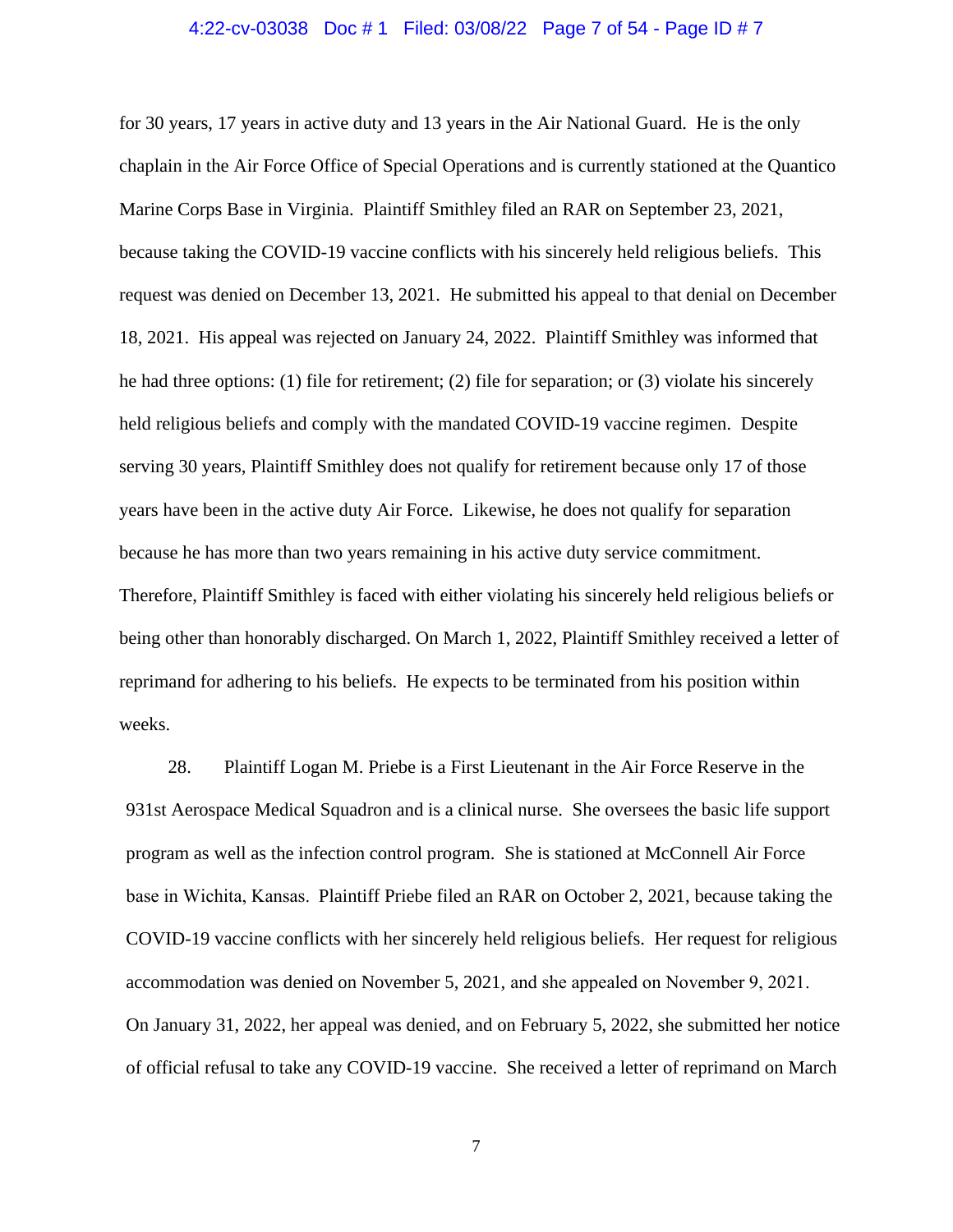## 4:22-cv-03038 Doc # 1 Filed: 03/08/22 Page 8 of 54 - Page ID # 8

6, 2022. She expects to be involuntarily removed from the Air Force within weeks. After returning from maternity leave in March of 2021, her commander would not allow her to submit for officer training school (OTS) until she received the COVID-19 vaccine. She was also told that even with an approved RAR, she would still not be allowed to attend OTS without a vaccination.

29. Plaintiff Victoria S. Roberts is a Staff Sergeant in the Air Force Reserve who is a Combat Crew Communications (CCC) Technician for the KC-46 and KC-135 aircraft. She serves at McConnell Air Force Base in Wichita, Kansas. She objects to receiving the COVID-19 vaccine because of her sincerely held religious beliefs. On October 1, 2021, she submitted her RAR. It was rejected on November 6, 2021. She submitted her appeal three days later. Her appeal was rejected on February 6, 2022, and she received her letter of reprimand on March 1, 2022. She expects to be involuntarily removed from the Air Force within weeks. Since filing her RAR, she has been required to take a COVID-19 test twice a week. As a result of her RAR, she has been informed that she will not be able to travel or deploy.

30. Plaintiff Airman #1 is a Staff Sergeant in the 49th Intelligence Squadron and an Airborne Cryptologic Language Analyst (ACLA) in the United States Air Force Reserve at Offutt Air Force Base in Nebraska. His language specialty is Chinese Mandarin. As an ACLA, he flies aboard the RC-135 and translates intercepted intelligence in real time. His job includes working alongside civilian contractors who perform the exact same duties as military members yet are not subject to vaccination requirements. He submitted an RAR on October 2, 2021, because taking the COVID-19 vaccine conflicts with his sincerely held religious beliefs. He received a letter denying his request on January 7, 2022, and filed an appeal on January 9, 2022. His appeal was denied on March 1, 2022. He was informed by his squadron commander on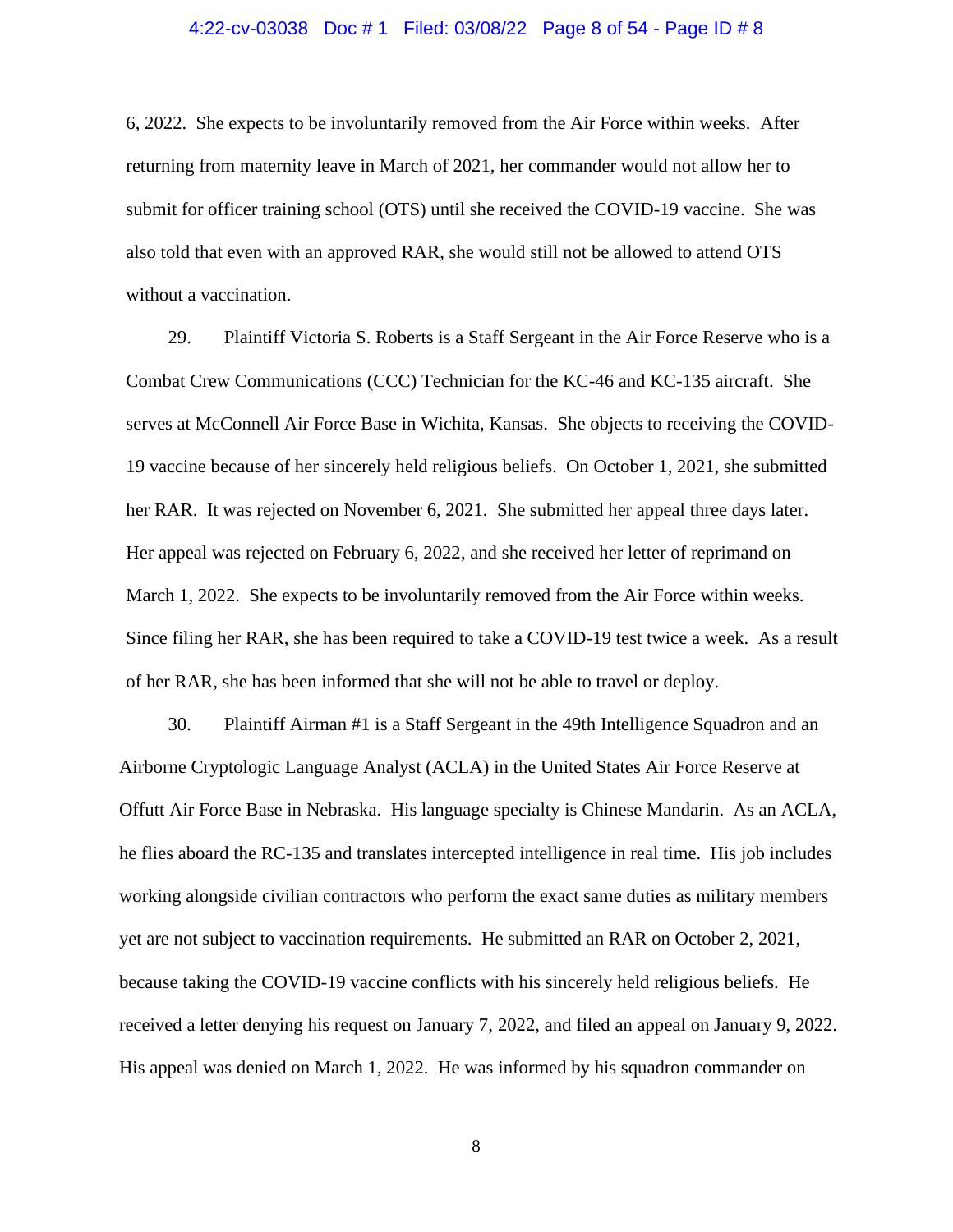## 4:22-cv-03038 Doc # 1 Filed: 03/08/22 Page 9 of 54 - Page ID # 9

March 6, 2022, that the commander was exercising his discretion to skip the steps of progressive discipline (including the letter of reprimand). Instead, the commander is already beginning the involuntary-separation process. From that date forward, Plaintiff Airman #1 is being excused from drills and is not receiving drill pay. His final separation is imminent.

# **Plaintiffs Whose Initial RARs Have Been Denied**

31. Plaintiff Timothy C. Bexten is a major in the active duty Air Force in the 22nd Operations Support Squadron. He is an Aircraft Commander in the C-130 aircraft, an Evaluator Pilot in the KC-135 and the KC-46A aircraft, and an Instructor Pilot in the T-1 aircraft. He has flown more than 3,100 hours in these four major weapons systems. He has been on active duty in the United States Air Force for 15 years. He is the Aircrew Training Detachment Deputy Chief at McConnell Air Force Base in Wichita, Kansas. Additionally, he has deployed multiple times in multiple locations during Operation Iraqi Freedom, Operation Enduring Freedom, and Operation Inherent Resolve. He filed a Religious Accommodation Request ("RAR") on September 23, 2021, because taking the vaccine conflicts with his sincerely held religious beliefs. On February 18, 2022, he received a denial of his RAR, and he appealed on February 23, 2022. Because he has remained unvaccinated while seeking a religious accommodation, he has not been allowed to go outside of a 70-mile radius of the base. He is being tested weekly for COVID-19.

32. Plaintiff Zachary R. Braum is an active duty Air Force Captain in the 344th Air Refueling Squadron ("344 ARS") and is a Pilot on the KC-135 and KC-46A aircraft at McConnell Air Force Base, Kansas. He also works directly for the Commander of the 344 ARS as Chief of the Commander's Action Group. He filed his RAR on September 23, 2021, because taking the COVID-19 vaccine conflicts with his sincerely held religious beliefs. On February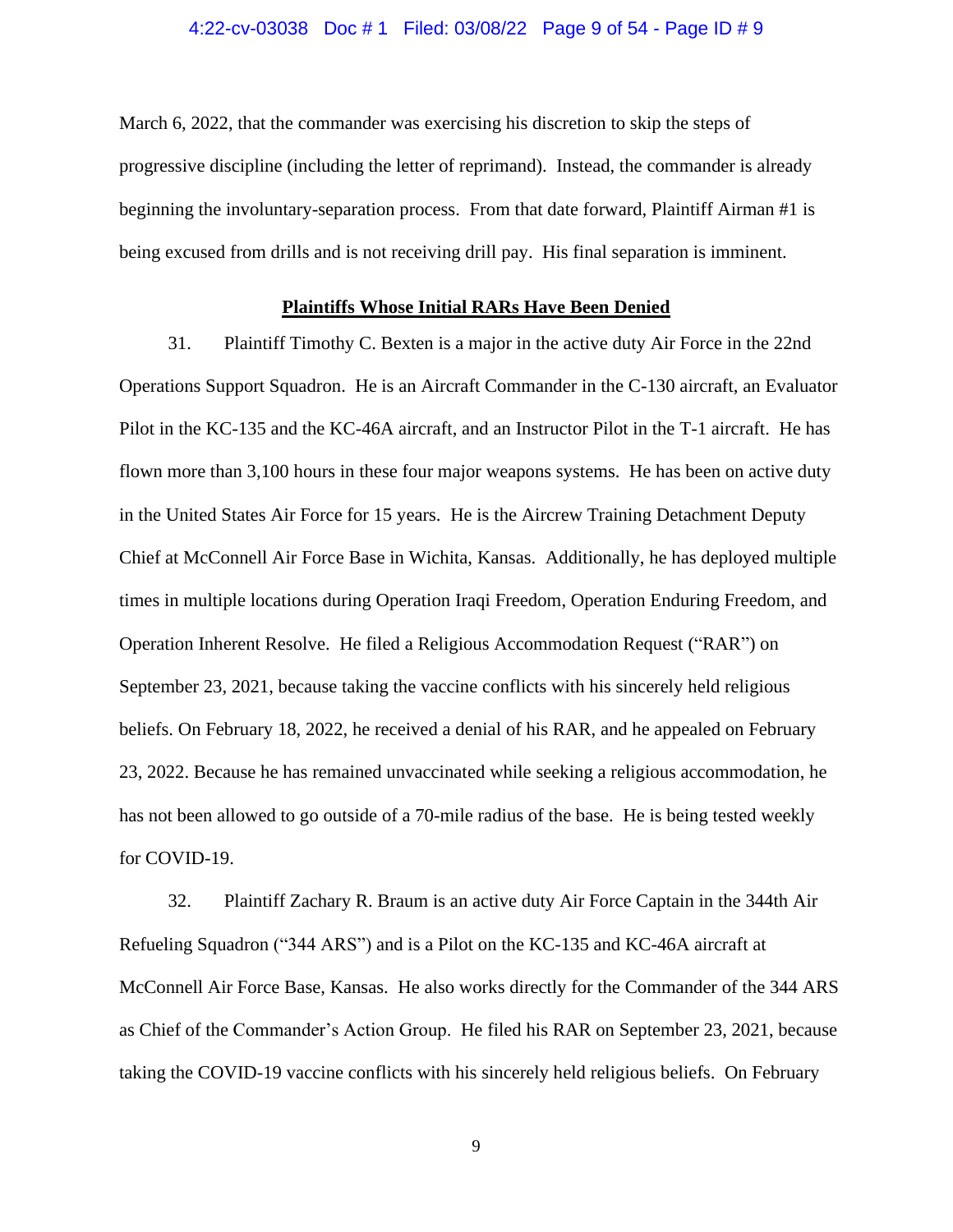## 4:22-cv-03038 Doc # 1 Filed: 03/08/22 Page 10 of 54 - Page ID # 10

28, 2022, his RAR was denied. He has been mission-critical to the operations of the 344 ARS throughout the pandemic. He has graduate level pilot training in the KC-135 and KC-46, and he has helped build processes to make the KC-46 safer and improve the 344 ARS. While waiting for his religious accommodation to be granted, he has been subject to adverse personnel actions and restricted in his duties. His travel has been restricted, and he has been prevented from deploying. He has been subject to weekly COVID-19 testing.

33. Plaintiff Armand G. Fondren II is a Lieutenant Colonel in the active duty Air Force and an Instructor Pilot in the T-6 aircraft. He is also an Evaluator Pilot in the RC-135, WC-135, and OC-135 aircraft. He is Assistant Director of Operations in the 37th Flying Training Squadron, stationed at Columbus Air Force Base in Columbus, Mississippi. Plaintiff Fondren filed an RAR on September 9, 2021, because taking the COVID-19 vaccine conflicts with his sincerely held religious beliefs. On February 3, 2022, Air Education and Training Command denied his request, and he appealed on February 9, 2022. Plaintiff Fondren approached Major General Wills in an open forum inquiring whether his unvaccinated students would be put on administrative leave. Merely because of his inquiry, Plaintiff Fondren was submitted to Commander Directed Investigation for disrespecting a superior officer and conduct unbecoming an airman. While Plaintiff Fondren was found not guilty, he was nonetheless removed from his position as Director of Operations and transferred to a different squadron. Because he filed for religious accommodation, he has been prohibited from accepting a permanent change of station, despite having a previously approved permanent change of station scheduled for May.

34. Plaintiff Nathan P. Gavic is a Major and full-time Air Force Reservist ("AGR") assigned to the 39th Flying Training Squadron. He is an Instructor Pilot in the T-38C, B-1B,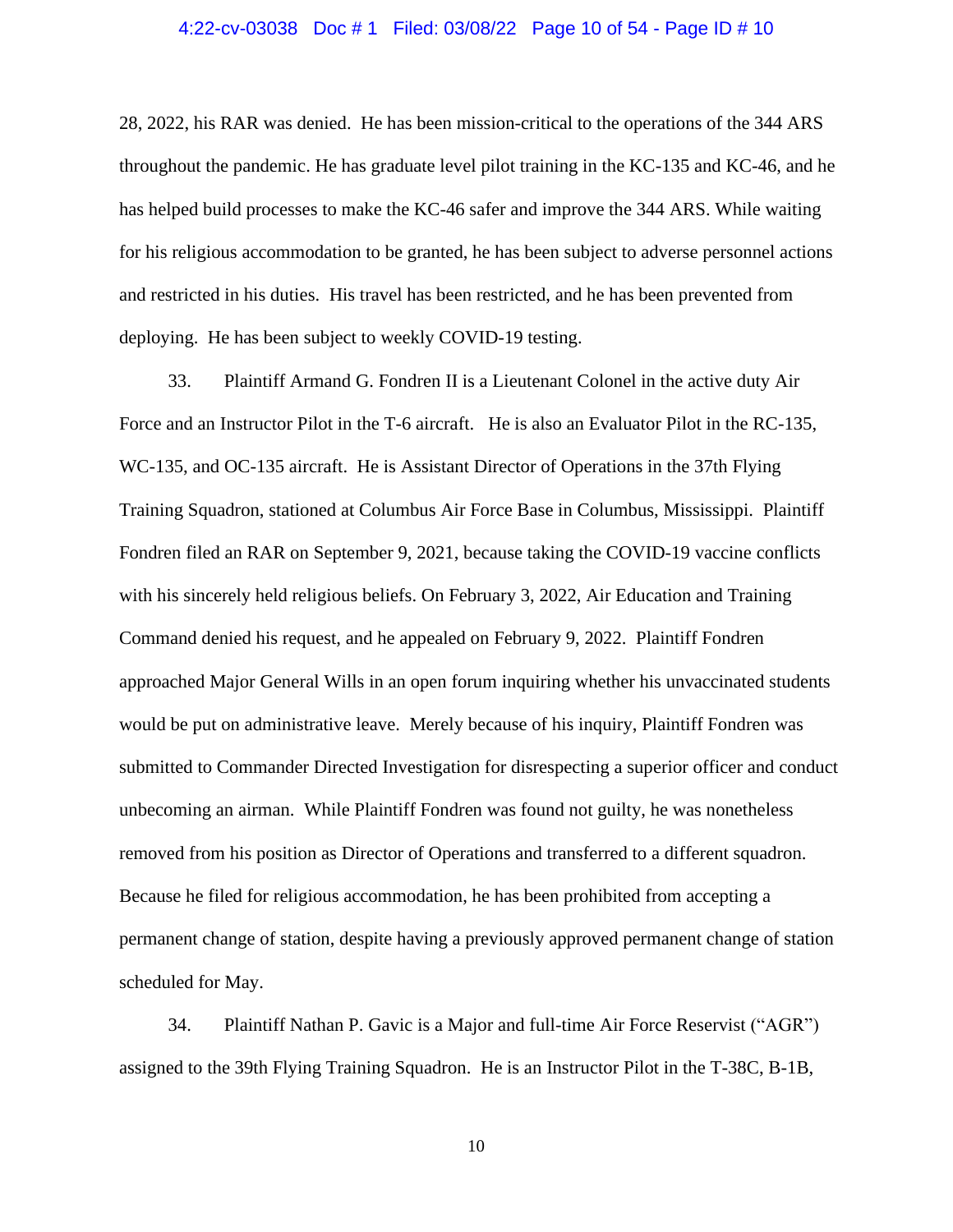## 4:22-cv-03038 Doc # 1 Filed: 03/08/22 Page 11 of 54 - Page ID # 11

and T-6A aircraft. His reserve squadron supports the Air Force active duty training mission of pilot instructor training at Randolph Air Force Base in Texas. On October 13, 2021, he submitted his RAR because taking the COVID-19 vaccine conflicts with his sincerely held religious beliefs. On December 14, 2021, he received a denial letter from the Air Force Reserve Commander. He submitted his appeal on December 19, 2021, and is awaiting a response. His Squadron Commander threatened to withhold his pay the moment the mandate deadline passed in order to coerce him into taking the vaccine. He has been required to test weekly for COVID-19 while his RAR has been pending.

35. Plaintiff Brennan L. Barlow is an active duty Airman First Class Aerospace Maintenance Apprentice in the 22nd Maintenance Squadron. His responsibilities include launching and recovering, ground handling, performing maintenance inspections, and troubleshooting and replacing failed components on KC-135 aircraft. He is stationed at McConnell Air Force Base in Wichita, Kansas. Plaintiff Barlow filed an RAR in September 2021 because taking the COVID-19 vaccine conflicts with his sincerely held religious beliefs. His request for religious accommodation was denied on February 16, 2022, and he filed an appeal on February 22, 2022.

36. Plaintiff Michael T. Edwards is a Senior Master Sergeant and Air Force Reservist in the 820th Intelligence Squadron ("820 IS" who is stationed at Offutt Air Force Base in Nebraska. He is the superintendent of the 820 IS, and as the senior enlisted advisor to the Squadron Commander, informs the Commander on all squadron matters. He filed an RAR on October 7, 2021, because taking the COVID-19 vaccine conflicts with his sincerely held religious beliefs. His request was denied on January 7, 2022. He appealed the denial on January 11, 2022.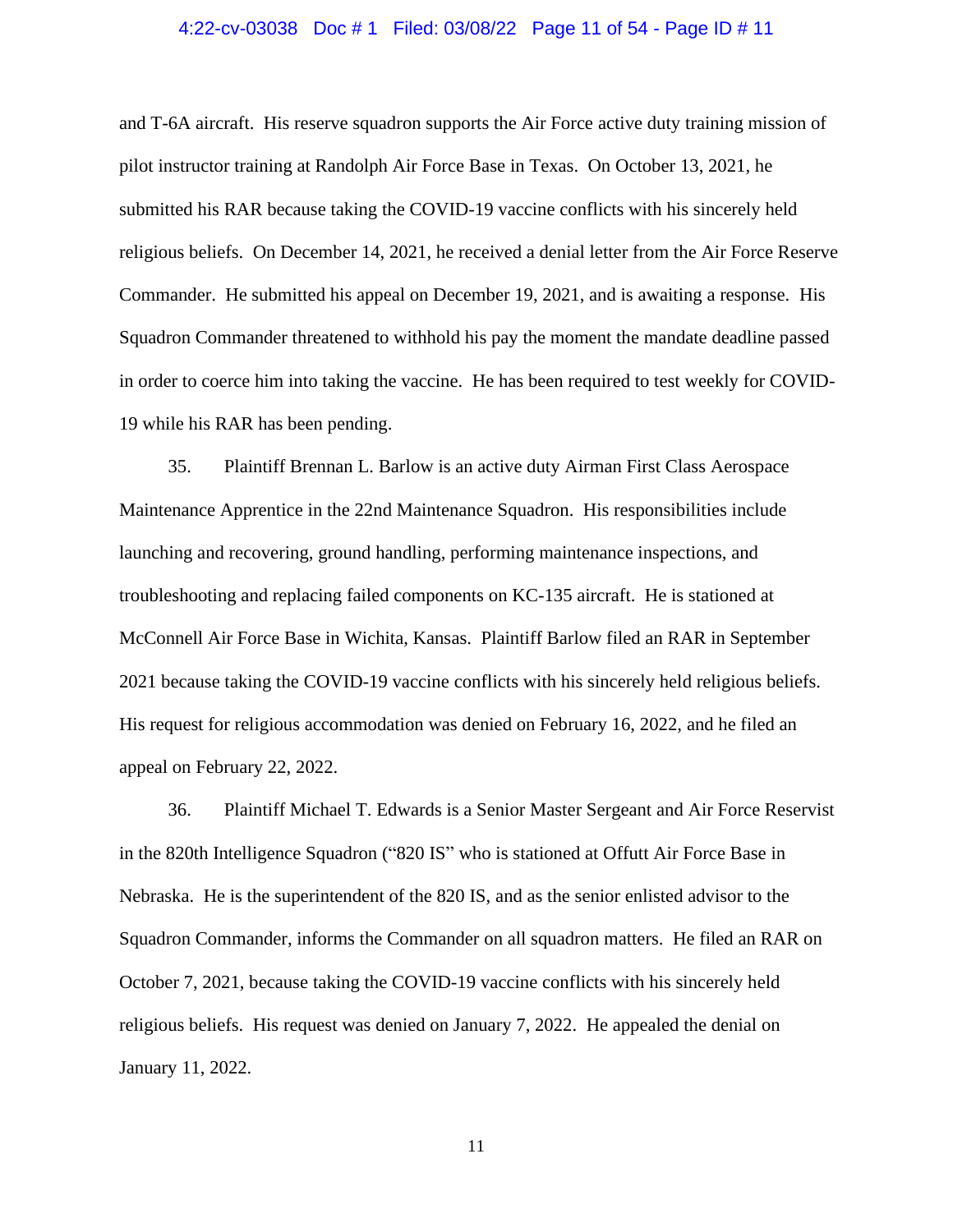## 4:22-cv-03038 Doc # 1 Filed: 03/08/22 Page 12 of 54 - Page ID # 12

37. Plaintiff Airman #2 is a Captain in the 38th Reconnaissance Squadron and is an Electronic Warfare Officer in the RC-135V/W aircraft, stationed at Offutt Air Force Base in Nebraska. He provides near real-time on-scene intelligence collection, analysis, and dissemination. On September 12, 2021, he submitted an RAR because taking the COVID-19 vaccine conflicts with his sincerely held religious beliefs. His request was denied on February 25, 2022, and he appealed on March 2, 2022. Since he has remained unvaccinated, he has been denied travel by the Air Force. He was also removed from his upcoming deployment.

38. Plaintiff Airman #3 is a Master Sergeant and Intelligence Branch Chief of the 820th Intelligence Squadron in the Air Force Reserve on Offutt Air Force Base in Nebraska. He is an intelligence analyst who performs Target Systems Analysis and Joint Intermediate Target Development. He filed an RAR on October 3, 2021, because taking the COVID-19 vaccine conflicts with his sincerely held religious beliefs. His request for religious accommodation was denied on January 7, 2022, and he filed an appeal on January 9, 2022. He is severely disabled due to his military service, and the loss of his military pension and VA benefits would amount to a tremendous financial burden for his healthcare.

39. Plaintiff Airman #4 is a Technical Sergeant of the 49th Intelligence Squadron and an Airborne Cryptologic Language Analyst (ACLA) aboard the RC-135 aircraft. He is a Farsi/Dari Cryptologic Operator who is an Instructor and Evaluator in the Air Force Reserve, stationed at Offutt Air Force Base in Nebraska. As a language analyst, he provides threat warnings and actionable intelligence that can assist in future mission planning. On October 2, 2021, he filed an RAR because taking the COVID-19 vaccine conflicts with his sincerely held religious beliefs. His request was denied on January 7, 2022. He appealed on January 9, 2022. Because of his filing an RAR and remaining unvaccinated, he has been denied access to use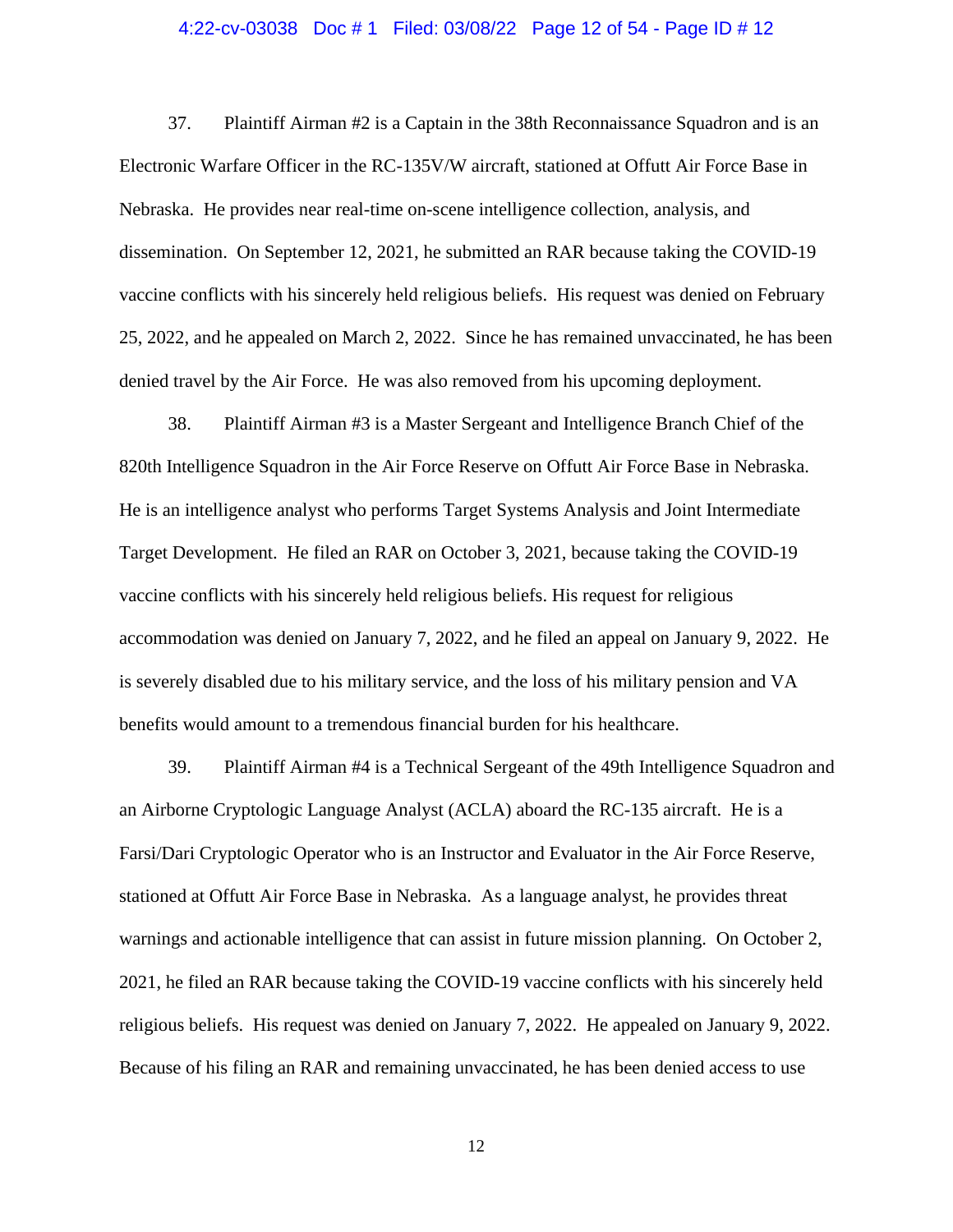# 4:22-cv-03038 Doc # 1 Filed: 03/08/22 Page 13 of 54 - Page ID # 13

Ground Training Periods and Flight Training Periods. He has been required to provide proof of a negative COVID-19 test before entering any Department of Defense building.

40. Plaintiff Airman #5 is a Senior Airman in the 49th Intelligence Squadron of the Air Force Reserve and serves as an ACLA aboard the RC-135 aircraft. He is stationed at Offutt Air Force Base in Nebraska. He supports airborne Intelligence, Surveillance, and Reconnaissance missions, transcribing valuable information as a Chinese Mandarin Cryptologic Operator. He submitted an RAR on November 6, 2021, because taking the COVID-19 vaccine conflicts with his sincerely held religious beliefs. On January 7, 2022, his request was denied, and he appealed the denial shortly thereafter. Because of his filing an RAR and remaining unvaccinated, he has been denied access to use Ground Training Periods and Flight Training Periods.

41. Plaintiff Airman #6 is a Technical Sergeant in the 49th Intelligence Squadron of the Air Force Reserve at Offutt Air Force Base in Nebraska. He is an ACLA specializing in Korean who operates aboard the RC-135 aircraft. He performs the exact same duties in his job as an employee of the Air Force's civilian contractor Leidos as he does in his job in the Air Force Reserve. In his civilian capacity, he is an ACLA Instructor operating on the same aircraft that he operates on in the Air Force. However, his civilian employer allowed him a religious exemption to the COVID-19 vaccine, because masking and social distancing were acceptable alternatives. He filed an RAR on October 2, 2021, because taking the COVID-19 vaccine conflicts with his sincerely held religious beliefs. He met with a chaplain of the Air Force, and this meeting determined that his beliefs are indeed sincere and that he is willing to take medicine, practice social distancing, and wear a mask in order to accommodate the Air Force. On January 7, 2022, his RAR was denied, and on January 9, 2022, he appealed the decision.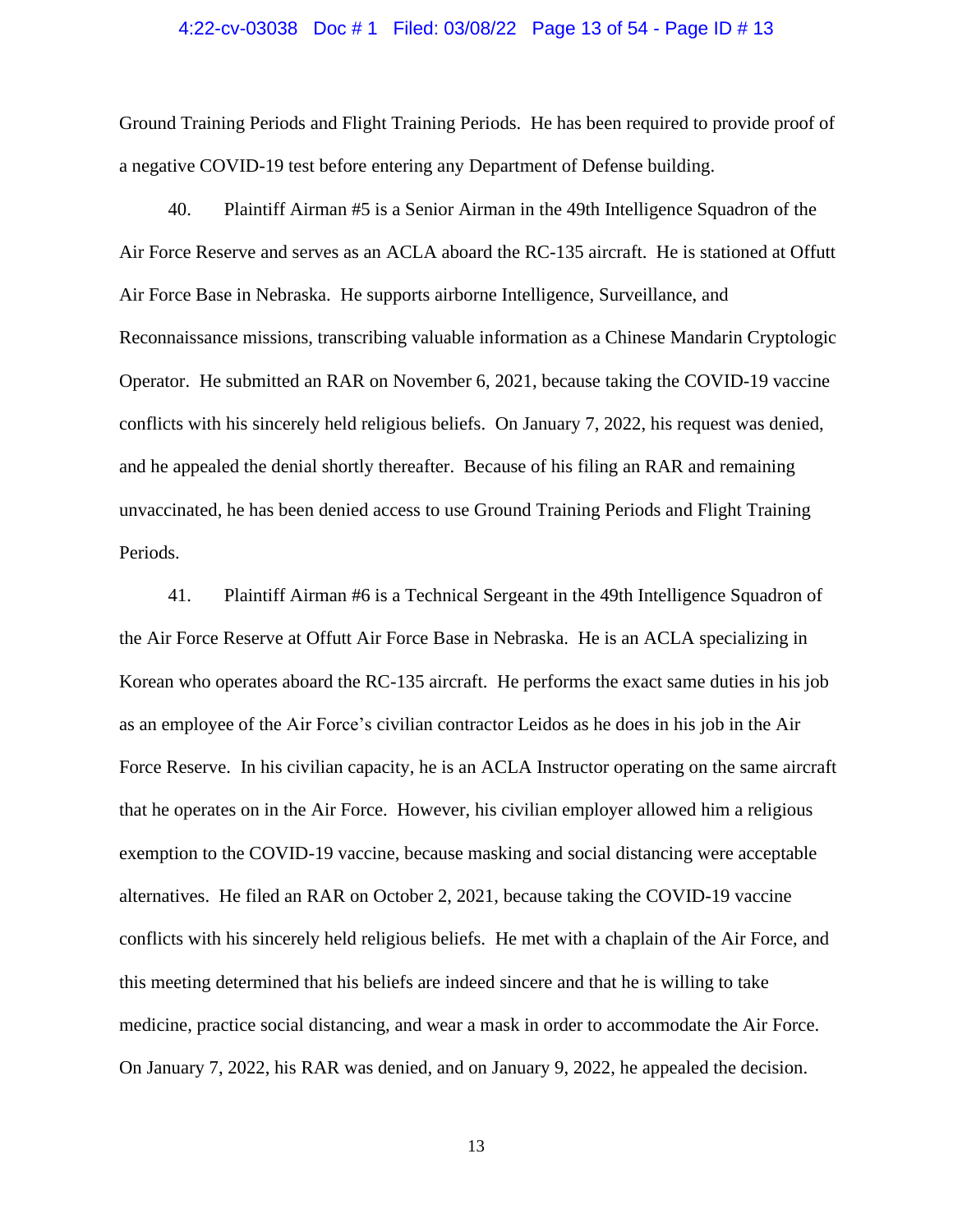## 4:22-cv-03038 Doc # 1 Filed: 03/08/22 Page 14 of 54 - Page ID # 14

Because of his filing an RAR and remaining unvaccinated, he has been denied access to use Ground Training Periods and Flight Training Periods.

42. Plaintiff Airman #7 is an Air Force Reserve Staff Sergeant in the 49th Intelligence Squadron stationed at Offutt Air Force Base in Nebraska. He serves as an ACLA on the RC-135 aircraft. He is a Russian Cryptologic Operator and is required to translate intelligence communications and provide threat warnings and actionable intelligence that can assist in future mission planning. He filed an RAR on or about October 2, 2021, because taking the COVID-19 vaccine conflicts with his sincerely held religious beliefs. His request for religious accommodation was denied on or about January 7, 2022, and he appealed the denial on January 22, 2022. Because of his filing an RAR and remaining unvaccinated, he has been denied access to use Ground Training Periods and Flight Training Periods.

43. Plaintiff Airman #8 is a Major in the active duty Air Force in the 343rd Reconnaissance Squadron and is an Electronic Warfare Officer and Mission Crew Commander on the RC-135 aircraft. He is stationed at Offutt Air Force Base in Nebraska. He filed an RAR on September 14, 2021, because taking the COVID-19 vaccine conflicts with his sincerely held religious beliefs. He received a denial on February 25, 2022, and appealed the denial on March 4, 2022. The denial letter that he received was identical to the letter received by eight other airmen in the same unit. A stated reason for the denial was that the Air Force did not find that his religious beliefs were sincere because he had received other vaccinations in the past. However, the denial letter did not take into account other information he had provided that addressed that issue. Because he has filed an RAR, he has been forced to turn down requests to deploy due to the Air Force's current policy restricting official travel for any unvaccinated airmen.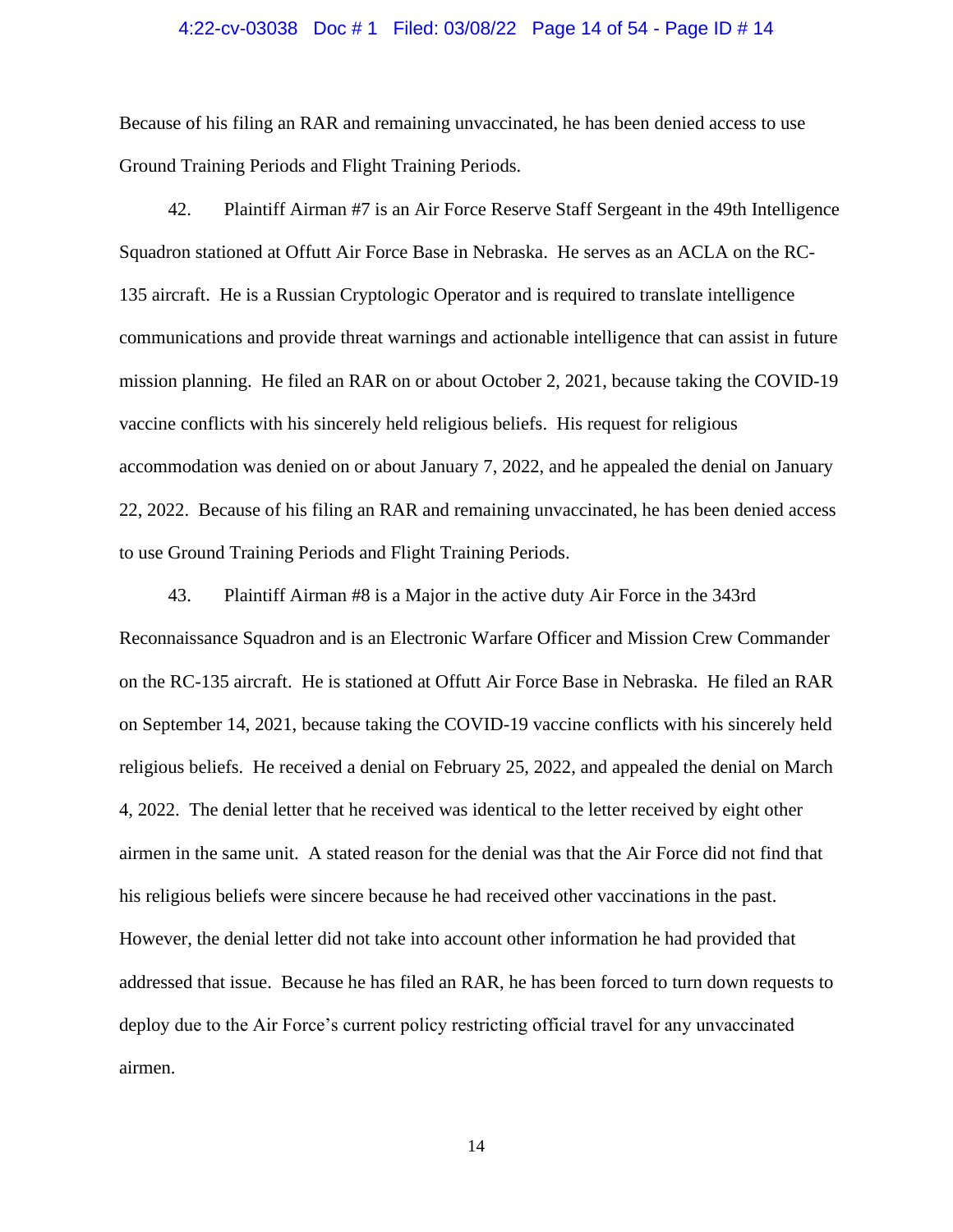## 4:22-cv-03038 Doc # 1 Filed: 03/08/22 Page 15 of 54 - Page ID # 15

44. Plaintiff Airman #9 is a Master Sergeant in the Air Force Reserve stationed at Offutt Air Force Base in Nebraska. He is an ACLA specializing in Arabic and French who operates aboard the RC-135 aircraft. He also serves as an Evaluator/Instructor for other ACLAs. He filed an RAR on October 2, 2021, because taking the COVID-19 vaccine conflicts with his sincerely held religious beliefs.  On January 7, 2022, his request for a religious accommodation was denied. He appealed on January 9, 2022. Because he filed for a religious accommodation, he was relieved of his flight leadership duties without cause. He also received an Enlisted Performance Review rating of 3, his first rating below 5 in his 15-year career, following his submission of his request for a religious accommodation. Upon information and belief, he considers that rating to be an adverse employment action taken against him because he filed an RAR.

#### **Plaintiffs Whose Religious Accommodation Requests Have Not Been Answered**

45. Plaintiff Matthew J. Cascarino is a Major in the active duty Air Force in the 349th Air Refueling Squadron, stationed at McConnell Air Force Base in Wichita, Kansas. He is a pilot and Aircraft Commander of the KC-46A aircraft and works directly for the Squadron's Director of Operations. He is also an Instructor Pilot on the E-3 aircraft. He is a rated Senior Pilot and is a certified Mission Pilot with worldwide deployable status. He is an Assistant Director of Operations and manages five squadron departments to keep operations running. He also authorizes flight orders for aircrews to execute global tasks. Plaintiff Cascarino filed a Religious Accommodation Request ("RAR") on September 21, 2021, because taking the COVID-19 vaccine conflicts with his sincerely held religious beliefs. Because he filed for a religious accommodation, he has been restricted from attending instructor upgrade classes at Air Education and Training Command bases.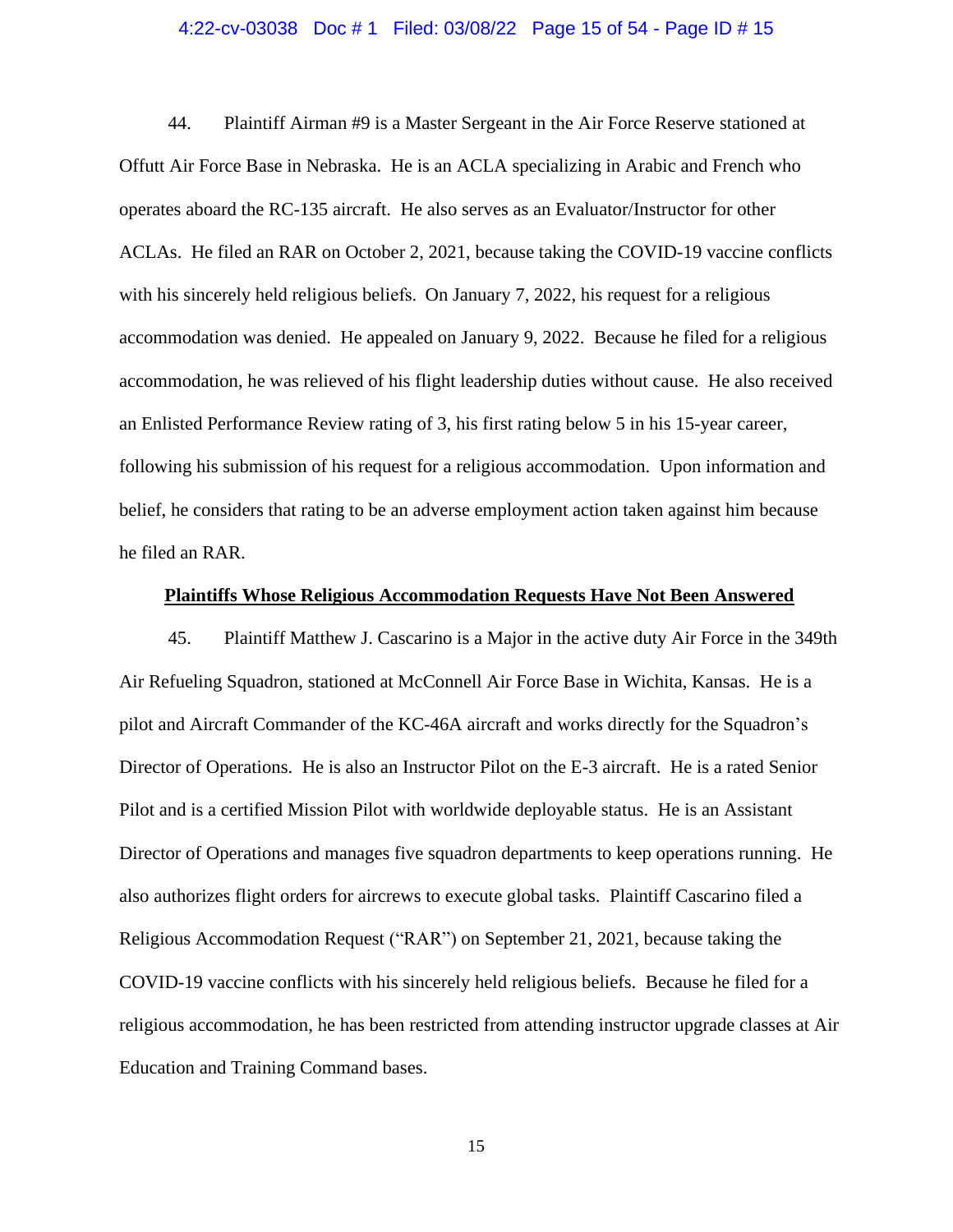## 4:22-cv-03038 Doc # 1 Filed: 03/08/22 Page 16 of 54 - Page ID # 16

46. Plaintiff Matthew C. Downing is Major in the 238th Combat Training Squadron of the Nebraska Air National Guard. He is an Instructor and Evaluator Pilot on the RC-135V/W/U/S and the TC-135 aircraft. He is one of the few lead instructors on base qualified to teach the instructor upgrade course when Aircraft Commanders come through the program to upgrade to instructor pilots. He is also the Chief of Safety for the 170th Group, and the Deputy Chief of Safety for the 55th Wing. Plaintiff Downing filed his RAR on August 8, 2021, because taking the COVID-19 vaccine conflicts with his sincerely held religious beliefs. Seven months later, he has yet to receive a response. Because he filed for a religious accommodation, he has been restricted from traveling. He is one of relatively few evaluator pilots, and he has been prohibited from flying to the newest avionics suite located in Arlington, Texas. He has been taking weekly COVID-19 tests.

47. Plaintiff Kevin Dunbar is a Major in the active duty Air Force with the 344th Air Refueling Squadron at McConnell Air Force Base in Wichita, Kansas. He is a pilot and Aircraft Commander in the KC-46A and C-17 aircraft and is the Squadron's Chief of Scheduling. He is also an Instructor/Evaluator Pilot on the T-1 aircraft. Plaintiff Dunbar filed an RAR on September 17, 2021, because taking the COVID-19 vaccine conflicts with his sincerely held religious beliefs.  Nearly six months later, he has yet to receive a response. Because he filed for a religious accommodation, he was removed from training exercises, removed from travel duty, delayed promotional upgrade, and made ineligible for selected assignment changes. He has been taking weekly COVID-19 tests.

48. Plaintiff Cameron M. Grim is an active duty Air Force Captain in the 45th Reconnaissance Squadron, stationed at Offutt Air Force Base in Nebraska. He is a pilot and Assistant Flight Commander on the RC-135V/W/U/S/T aircraft who deploys on a regular basis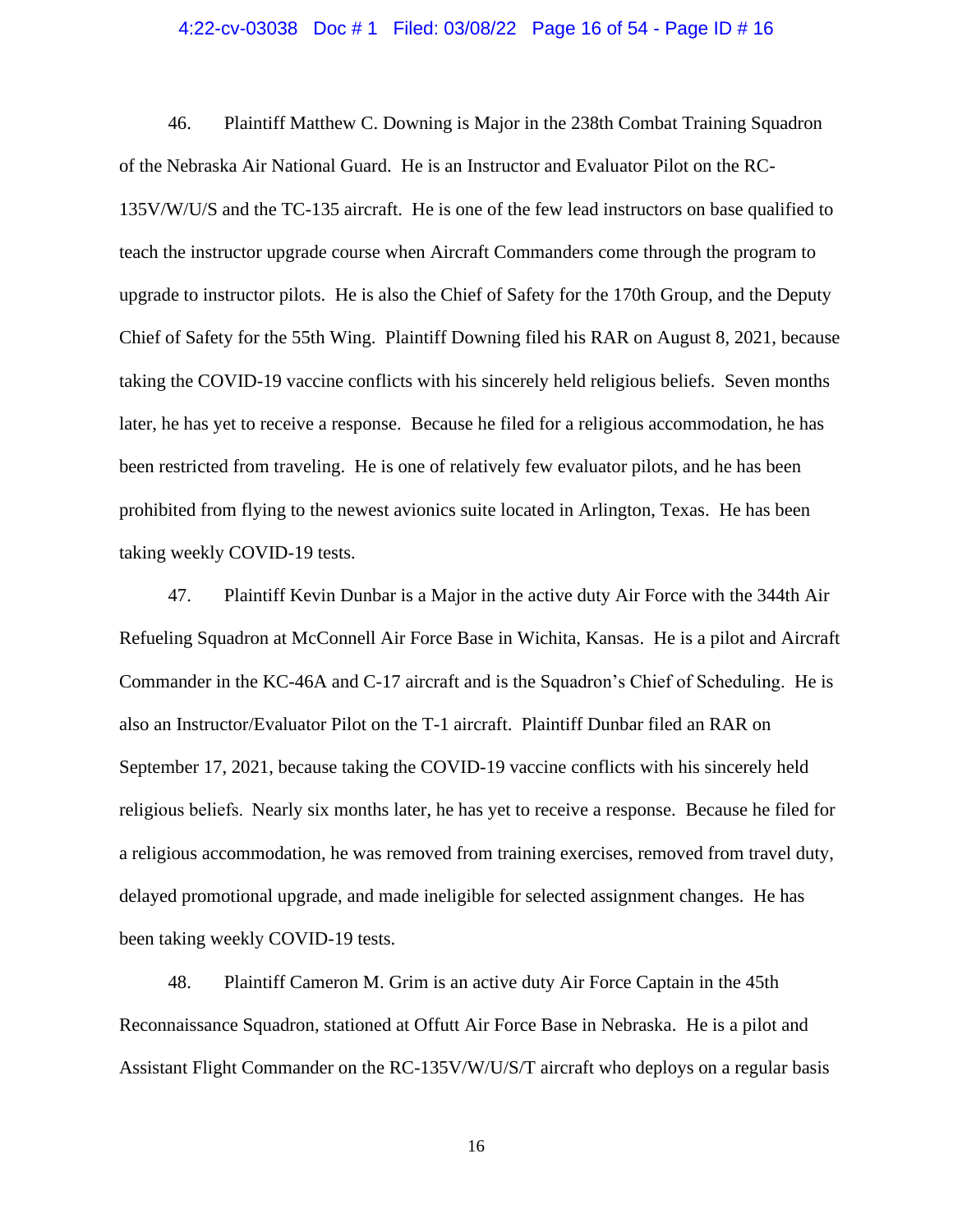#### 4:22-cv-03038 Doc # 1 Filed: 03/08/22 Page 17 of 54 - Page ID # 17

with the RC-135S Cobra Ball and RC-135U Combat Sent. He submitted an RAR on September 24, 2021, because taking the COVID-19 vaccine conflicts with his sincerely held religious beliefs. Nearly six months later, he has not received a decision on his request for accommodation. As a result of his RAR, he was denied training for his aircraft's updated cockpit, was removed from his two upcoming deployments, and will be unable to attend Squadron Officer School, which is required for all Captains to be promoted to the rank of Major.

49. Plaintiff Aaron F. Karpisek is a Captain in the 173rd Air Refueling Squadron of the Nebraska Air National Guard. He is an Instructor Pilot in the KC-135R, stationed at Offutt Air Force Base in Nebraska. Plaintiff Karpisek filed an RAR on October 27, 2021, because taking the COVID-19 vaccine conflicts with his sincerely held religious beliefs. More than four months later, he still has not yet received a response to his request. Due to his pending RAR, he was restricted from January and February 2022 Unit Training Assemblies. In addition, he is not permitted to attend any professional military educational courses, he is restricted from travelling, and he is unable to complete his required annual OCONUS oceanic training. He is also unable to attend any simulator training that is required every semester. Most recently, he was informed that he was removed from his 2022 deployment.

50. Plaintiff Ian C. McGee is an active duty Air Force Captain in the 45th Reconnaissance Squadron and is deployed in 379th Expeditionary Operations Support Squadron. He is an Instructor Pilot on the RC-135V/W/U/S/T. He regularly deploys on the RC-135 Cobra Ball. He also trains and instructs pilots in his squadron. He is permanently stationed at Offutt Air Force Base in Nebraska. He has been deployed three times since March 2020. He recently deployed as an unvaccinated pilot from June 12, 2021, to August 18, 2021.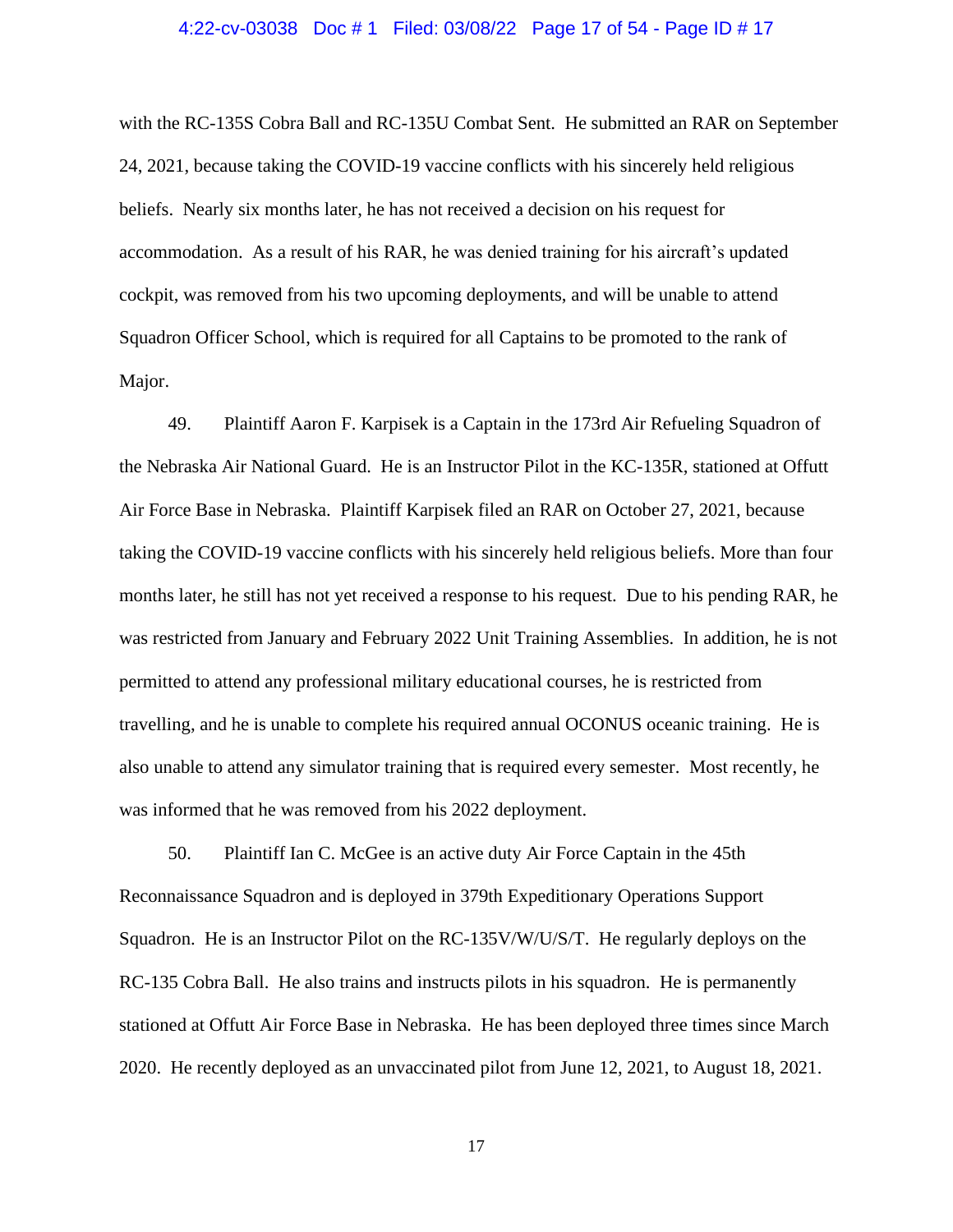### 4:22-cv-03038 Doc # 1 Filed: 03/08/22 Page 18 of 54 - Page ID # 18

On that deployment, initially no unvaccinated pilots were allowed to fly on weather evacuations. However, this resulted in the two of the most inexperienced, yet vaccinated, pilots being paired together to conduct missions in international airspace. The inexperienced pilots ultimately asked for the experienced, unvaccinated pilots to be on board with them out of concern for safety. That request was granted, and Plaintiff McGee was paired with an inexperienced, but vaccinated, pilot to ensure the safety of the missions during the deployment. Plaintiff McGee filed an RAR on September 21, 2021, because taking the COVID-19 vaccine conflicts with his sincerely held religious beliefs. Five and a half months later, he still has received no answer to his request. Because of his RAR, Plaintiff McGee has been denied the opportunity to attend training that would advance his flying, instructing, and evaluating skills as a pilot. After filing his RAR, he was informed by his squadron commander that regardless of MAJCOM's decision on his RAR, the Air Force would likely force him to leave by discharge.  Plaintiff McGee has been taking weekly COVID-19 tests. He has also been required to wear a mask while indoors.

51. Plaintiff Evan McMillan is an active duty Air Force Major in the 22nd Air Refueling Wing and is an Aircraft Commander in the KC-46A aircraft. Additionally, Plaintiff McMillian is the Wing's Chief of Flight Safety, who oversees aviation safety policy, mishap prevention programs for all aviation assets, and various other safety programs. He is also an Aircraft Commander on the C-146 aircraft and an Instructor Pilot on the T-6 aircraft. He is currently deployed from McConnell Air Force Base in Wichita, Kansas. He submitted an RAR on October 8, 2021, because taking the COVID-19 vaccine conflicts with his sincerely held religious beliefs. Plaintiff McMillian has yet to receive a response. Plaintiff McMillan is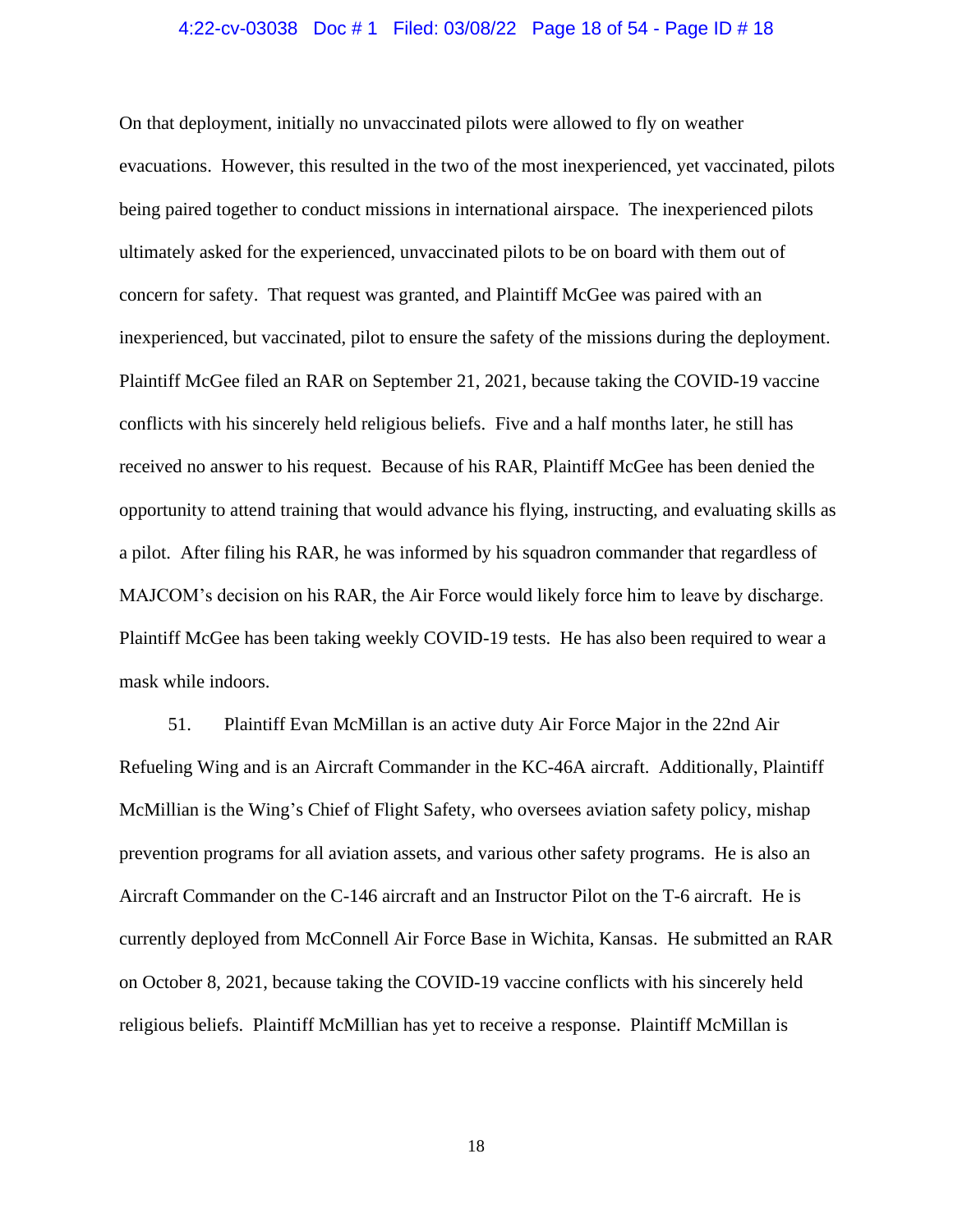## 4:22-cv-03038 Doc # 1 Filed: 03/08/22 Page 19 of 54 - Page ID # 19

currently deployed overseas. Because he is not fully vaccinated while deployed, he is required to wear a mask. He is also restricted to his base and is not allowed any off-base travel.

52. Plaintiff Zachary Morley is an active duty Air Force Captain in the 755th Operations Support Squadron and is a pilot and Aircraft Commander on the EC-130H aircraft. He operates as the Pilot in Command for the Electronic Combat Group, tasked with being combat mission ready to employ electronic attacks anywhere on the globe. He is stationed at Davis-Monthan Air Force Base in Arizona. He filed an RAR for the COVID-19 vaccine on September 20, 2021, and for the flu vaccine on December 14, 2021, because receiving the vaccines conflicts with his sincerely held religious beliefs. Nearly six months after filing his COVID-19 vaccine RAR, he has not received any response. As a result of his filing an RAR, he has been denied travel privileges.

53. Plaintiff Matthew L. Nelson is an active duty Air Force Captain in the 343rd Reconnaissance Squadron and is a Co-Pilot on the RC-135 V/W Rivet Joint aircraft. He is the Squadron's Safety Office Flight Commander and is stationed at the Offutt Air Force Base in Nebraska.  Plaintiff Nelson filed an RAR on September 27, 2021, because taking the COVID-19 vaccine conflicts with his sincerely held religious beliefs.  Five and a half months later, he has not received any response. Because of his RAR, he has been prohibited from attending the Pilot Upgrade Program and is being denied the ability to receive training for updated aircraft. He was also removed from his Fleet Command Center position and denied access to numerous relays, exercises, and travel duty assignments.

54. Plaintiff Bryan Stigall is an active duty Air Force Major in the 338th Combat Training Squadron who is an Evaluator Pilot on the RC-135S/U/V/W aircraft and Chief of Standardization and Evaluations at the Offutt Air Force Base in Nebraska. Plaintiff Stigall filed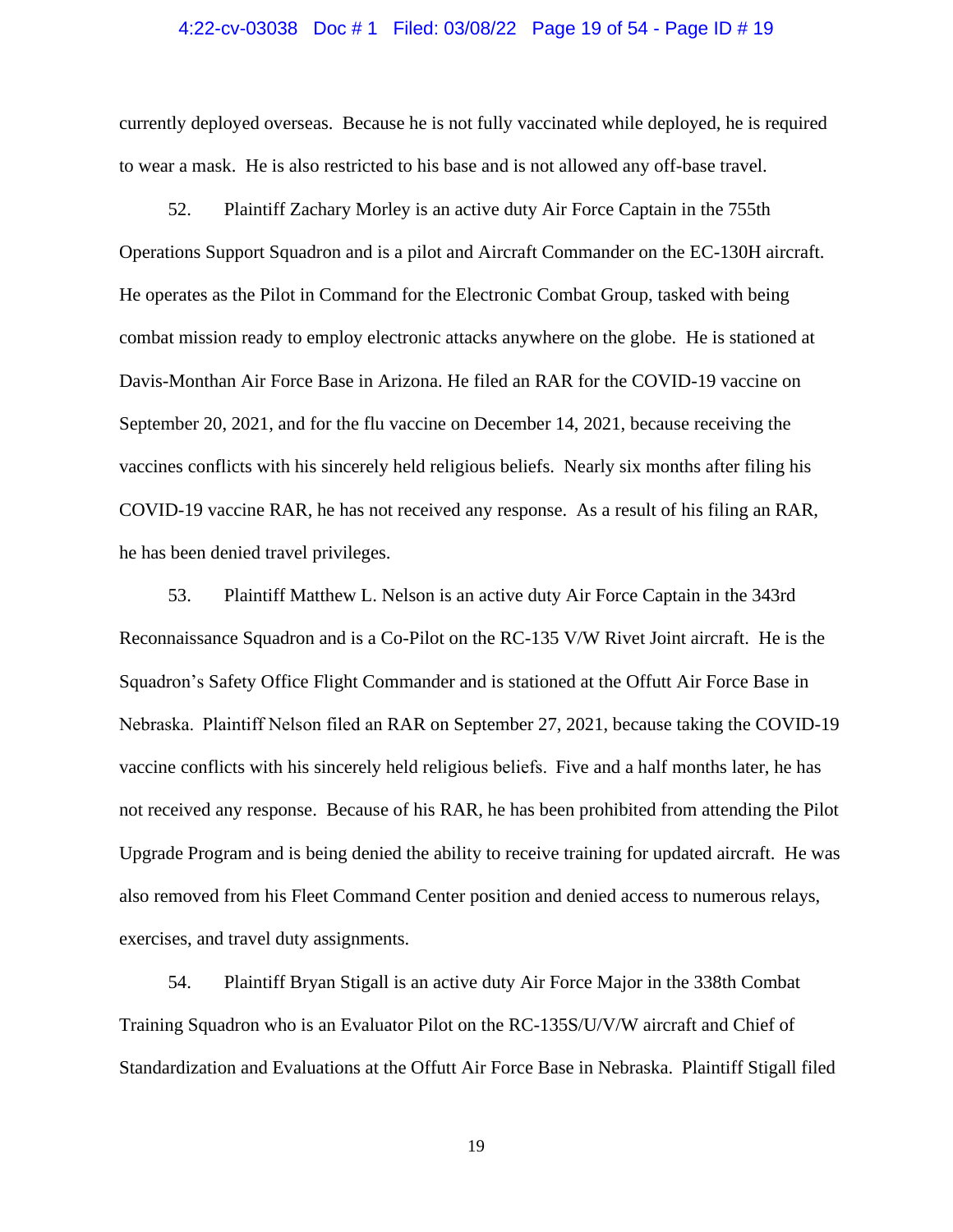# 4:22-cv-03038 Doc # 1 Filed: 03/08/22 Page 20 of 54 - Page ID # 20

an RAR on September 28, 2021, because taking the COVID-19 vaccine conflicts with his sincerely held religious beliefs. Five months later, he still has not received a response. Prior to his RAR, he was selected for leadership opportunities, including an Assistant Director of Operations position, but he has been denied those opportunities following the submission of his request. Plaintiff Stigall has also been denied travel duty opportunities.

55. Plaintiff Kynan Valencia is an active duty Air Force Captain in the 350 Aerial Refueling Squadron and is a Co-Pilot on the KC-135R/T aircraft. He is stationed at McConnell Air Force Base in Wichita, Kansas. Plaintiff Valencia filed an RAR on October 13, 2021, because taking the COVID-19 vaccine conflicts with his sincerely held religious beliefs. Nearly five months later, he has not received any response to his RAR. Because he filed an RAR, he was informed that he may not attend any formal training programs, nor may he file for a permanent change of station.  He was also prohibited both from attending Aircraft Commander upgrade training and from switching aircraft. Plaintiff Valencia has been taking weekly COVID-19 tests.

56. Plaintiff Morgan T. Viar is an active duty Air Force Captain and an RC-135 Co-Pilot and Flight Commander with the 4th Reconnaissance Squadron at Offutt Air Force Base in Nebraska. He is also a pilot and commander of the MQ-1 and MQ-9 unmanned aircraft and has more than 1,000 hours of combat flights with the MQ-9. Plaintiff Viar filed an RAR on October 6, 2021, because taking the COVID-19 vaccine conflicts with his sincerely held religious beliefs. Five months later, he has not received any response. After he submitted his RAR, he was prevented from undertaking his previously scheduled December 2021 deployment. He has also been denied the opportunity to participate in his squadron's Pilot Upgrade Program, which is necessary for him to become an Aircraft Commander on the RC-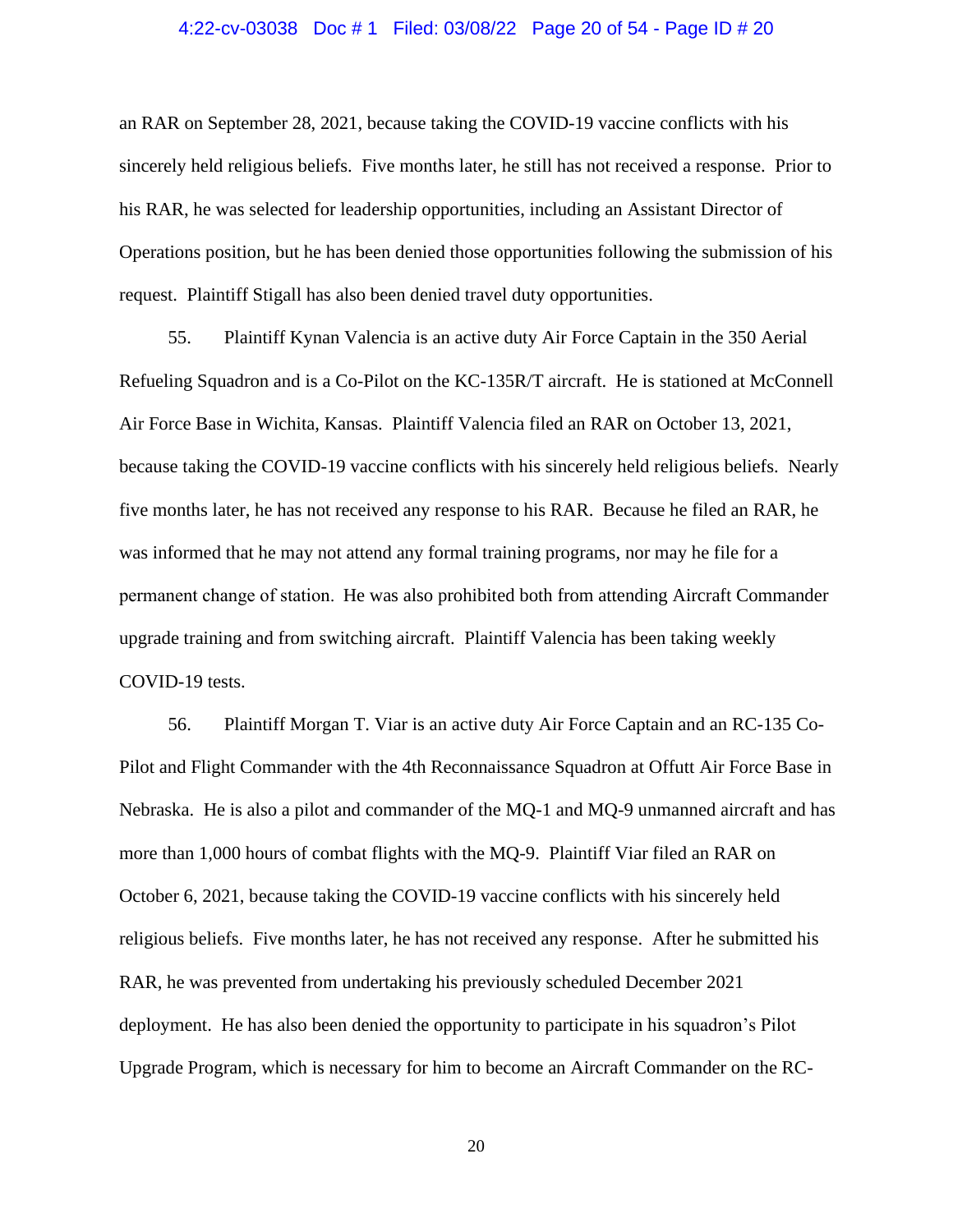#### 4:22-cv-03038 Doc # 1 Filed: 03/08/22 Page 21 of 54 - Page ID # 21

135. He has also been denied multiple travel opportunities since filing his RAR and has only been permitted to fly in local training and simulator sorties, which has severely hampered his flight and career progression.

57. Plaintiff Daniel Vera Ponce is a First Lieutenant in the Air Force who is a student Navigator on the RC-135 and a member of the 338th Combat Training Squadron at Offutt Air Force Base in Nebraska. He is also proficient in Russian. On November 1, 2021, he submitted his (amended) RAR because taking the COVID-19 vaccine conflicts with his sincerely held religious beliefs. Four months later, he has not received a response to his request.

58. Plaintiff Adam R. Cassidy is a Major and the Commander of the 155th Aircraft Maintenance Squadron in the Nebraska Air National Guard, stationed at the Lincoln Air National Guard Base in Lincoln, Nebraska. On October 25, 2021, he filed an RAR because taking the COVID-19 vaccine conflicts with his sincerely held religious beliefs. Four and a half months later, he has not received a response. Because of his RAR and his remaining unvaccinated, in January of 2022, he was told he could not attend a regularly scheduled drill. At approximately the same time, he was ordered by the Nebraska Adjutant General to participate as a board member on a discharge board. He asked for clarifying guidance on which order took precedence and was informed that he must participate in the board in person at Joint Force Head Quarters (in close confines within a small conference room), but he was denied the opportunity to participate in any drill function unless he did so through telecommute. He was and remains able to telecommute for most drill functions. In February 2022, after the number of Omicron cases started to fall, leadership decided to allow certain unvaccinated individuals to drill, but not all of them. Due to the nature of Plaintiff Cassidy's position, he was allowed to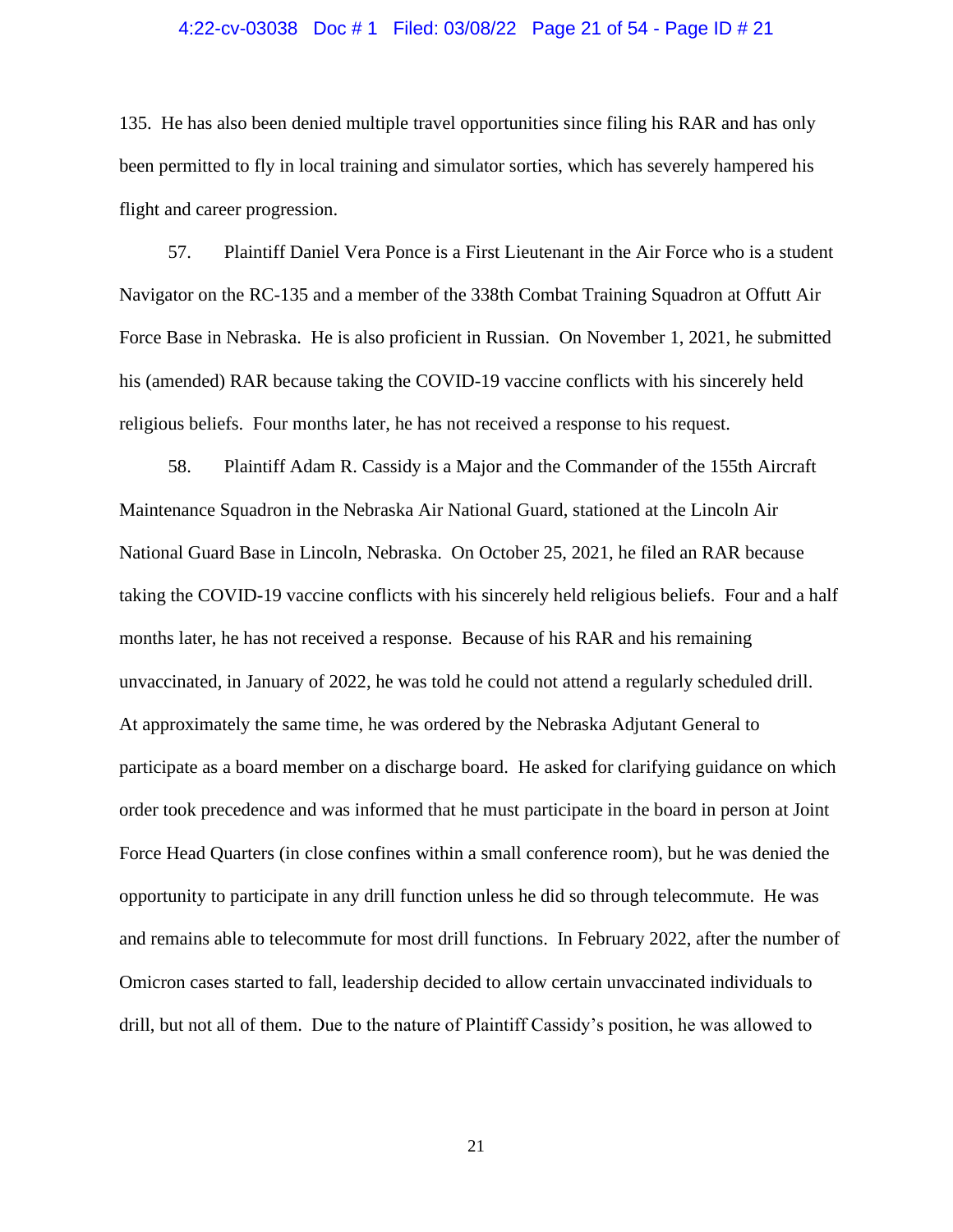#### 4:22-cv-03038 Doc # 1 Filed: 03/08/22 Page 22 of 54 - Page ID # 22

participate, but was required to mask and social distance. Other lower level, unvaccinated individuals, however, were not allowed to participate.

59. Plaintiff Tristan M. Fries is a Lieutenant Colonel in the Kansas Air National Guard's 177th Information Aggressor Squadron stationed at McConnell Air Force base in Wichita, Kansas. He is a Cyber Operations Officer currently overseeing outreach and exercises. Plaintiff Fries filed an RAR on September 9, 2021, because taking the COVID-19 vaccine conflicts with his sincerely held religious beliefs. Since December 2021, because he filed an RAR, he has been prevented from traveling for mission purposes, which has significantly hindered his career in the Kansas Air National Guard. Since February 5, 2022, he has taken weekly COVID-19 tests.

60. Plaintiff Airman #10 is a Captain and Intelligence Officer in the Air Force Reserve who serves as the Imagery Branch Chief for the Current Intelligence Division as a member of the United States Strategic Command Joint Reserve Intelligence Element. He oversees a team of seven junior officers and enlisted personnel at Offutt Air Force Base in Nebraska. His branch produces and disseminates intelligence reports throughout the Intelligence Community. On September 24, 2021, he submitted his RAR because taking the COVID-19 vaccine conflicts with his sincerely held religious beliefs. Five and a half months later, he has yet to receive a response. Because he filed an RAR, he must have a negative COVID-19 test within the past 48 hours in order to enter the United States Strategic Command and Control facility where he works.

61. Plaintiff Airman #11 is a Chief Master Sergeant in the Active Guard Reserve with the 184th Wing of the Kansas Air National Guard at McConnell Air Force Base in Wichita, Kansas. He is a Cyberwarfare Operator serving both the Cyberspace Operations Team Chief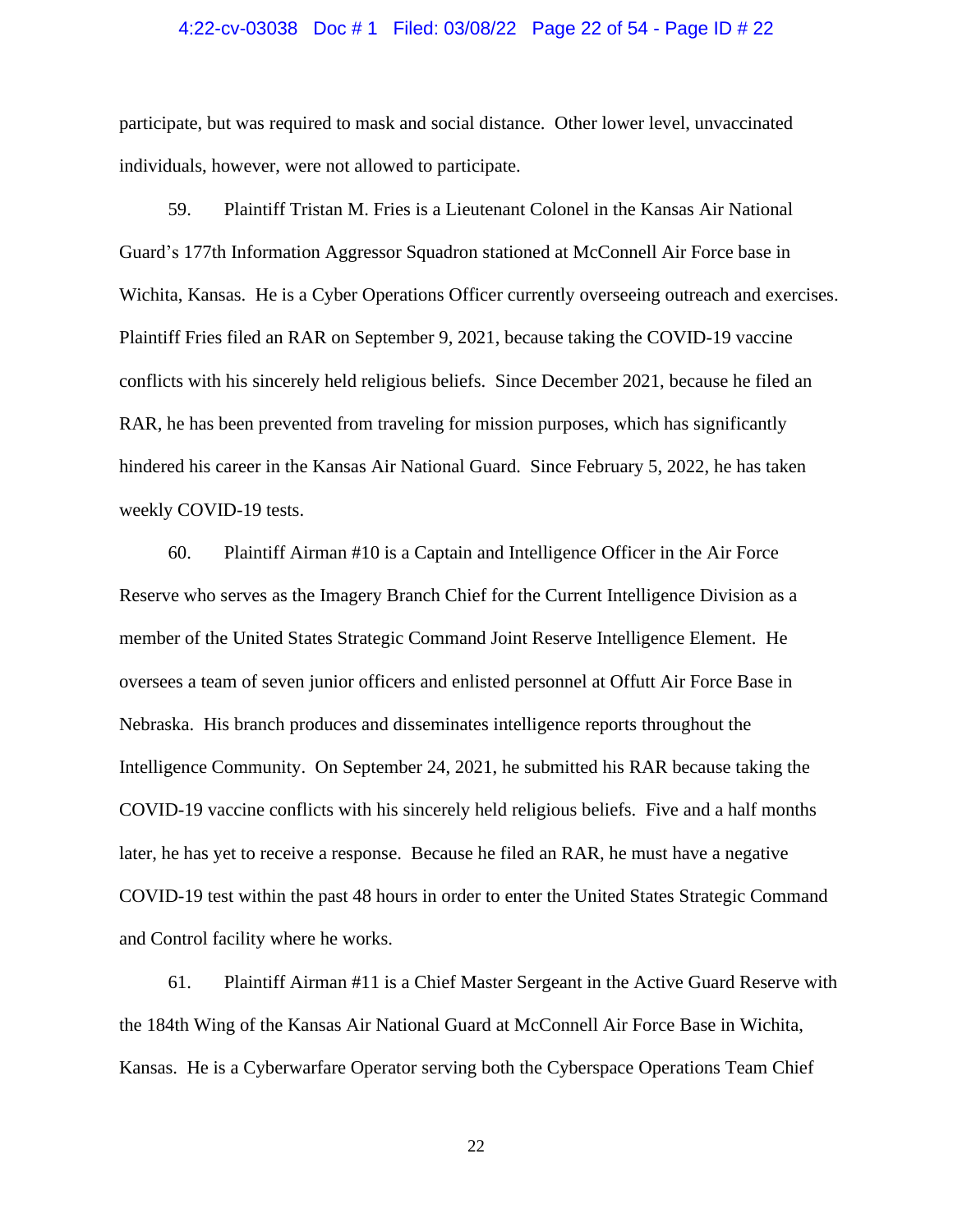#### 4:22-cv-03038 Doc # 1 Filed: 03/08/22 Page 23 of 54 - Page ID # 23

and the Senior Enlisted Leader of the 177th Information Aggressor Squadron.  He filed an RAR on October 17, 2021, because taking the COVID-19 vaccine conflicts with his sincerely held religious beliefs. Nearly five months later, he has not received any response. Because he filed for a religious accommodation, he has been removed from the mandatory Chiefs' course, and has been prohibited from conducting official travel.

# **DEFENDANTS**

62. Defendant Lloyd J. Austin, III, is the United States Secretary of Defense. Secretary Austin issued a memorandum on August 24, 2021, which requires the United States Armed Forces to vaccinate all service members, including Plaintiffs. Secretary Austin is being sued in his official capacity.

63. Defendant United States Department of Defense ("DoD") is the executive branch department that coordinates and supervises all agencies and functions of the government related to the United States Armed Forces, including the vaccination policies at issue herein.

64. Defendant Frank Kendall, III, is the United States Secretary of the Air Force. Secretary Kendall is being sued in his individual and official capacities.

65. Defendant Robert I. Miller is the Surgeon General of the United States Air Force. He is the Air Force official who is ultimately responsible for determining the outcome of religious accommodation appeals with respect to COVID-19 vaccinations.

66. Defendant Michael A. Loh is the Director of the Air National Guard. He is the senior officer responsible for formulating and developing the policies of the Air National Guard, including those governing RARs.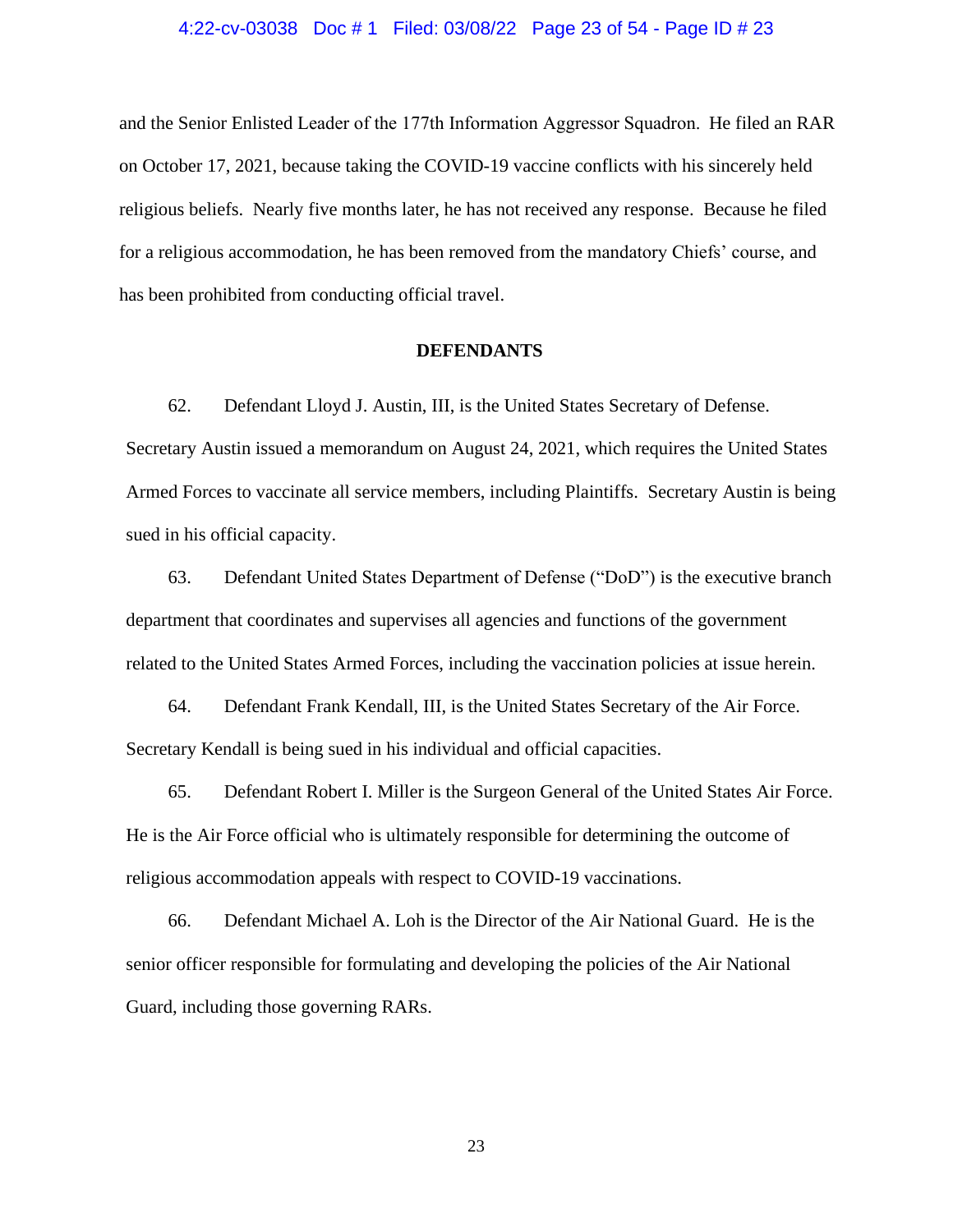#### 4:22-cv-03038 Doc # 1 Filed: 03/08/22 Page 24 of 54 - Page ID # 24

67. Defendant David A. Weishaar is the Adjutant General of the Kansas National Guard. He is the senior officer responsible for implementing policies governing the Kansas Air National Guard.

68. Defendant Daryl L. Bohac is the Adjutant General of the Nebraska National Guard. He is the senior officer responsible for implementing policies governing the Nebraska Air National Guard.

#### **FACTUAL BACKGROUND**

## **Defendants' Vaccine Mandate**

69. On or about July 29, 2021, President Joseph Biden directed the Department of Defense ("DoD") to add the COVID-19 vaccine to its list of required immunizations for all service members. *See* The White House, "FACT SHEET: President Biden to Announce New Actions to Get More Americans Vaccinated and Slow the Spread of the Delta Variant" (July 29, 2021), http://www.whitehouse.gov/briefing-room/statesments-releases/2021/07/29/factsheet-president-biden-to-announce-new-actions-to-get-more-americans-vaccinated-and-slowthe-spread-of-the-delta-variant/ ("Today, the President will announce that he is directing the Department of Defense to look into how and when they will add COVID-19 vaccination to the list of required vaccinations for members of the military."); Meghann Meyers and Howard Altman, *Military Times*, Oct. 21, 2021, http://www.militarytimes.com/news/yourmilitary/2021/07/29/biden-orders-pentagon-to-consider-mandatory-covid-19-vaccination/.

70. On August 24, 2021, Defendant Austin issued a memorandum entitled "Mandatory Coronavirus Disease 2019 Vaccination of Department of Defense Service Members" ("the DoD Vaccine Mandate"). A true and correct copy of the DoD Vaccine Mandate is attached as Exhibit A to this Complaint.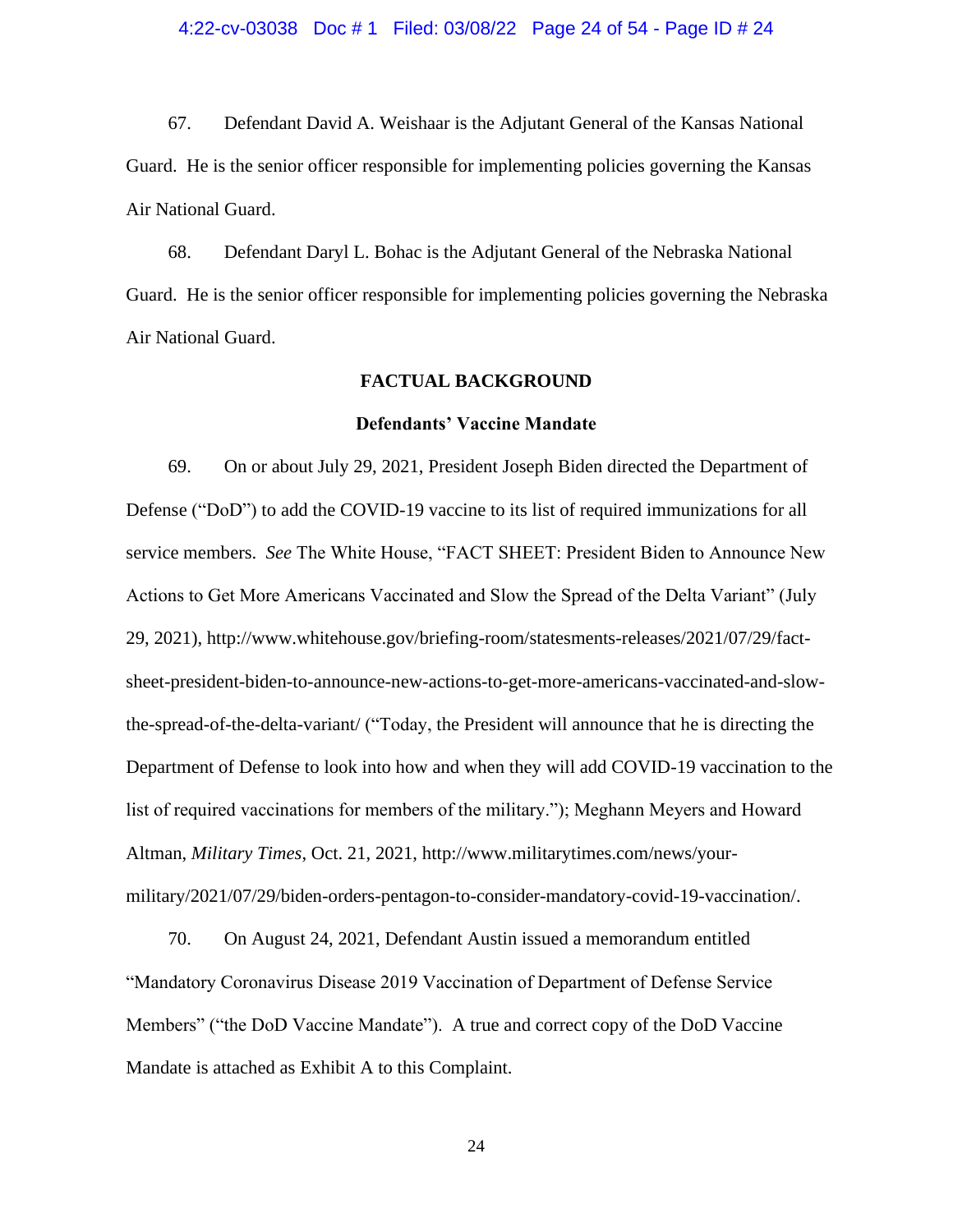#### 4:22-cv-03038 Doc # 1 Filed: 03/08/22 Page 25 of 54 - Page ID # 25

71. The DoD Vaccine Mandate directs DoD to vaccinate all active duty and reserve service members against COVID-19.

72. The DoD Vaccine Mandate states that all service members who previously contracted COVID-19 and now have active antibodies against the virus are not considered fully vaccinated and are still required to receive a vaccination against COVID-19.

73. The DoD Vaccine Mandate provides that DoD will only use or administer COVID-19 vaccines that are fully licensed by the United States Food and Drug Administration ("FDA"), in accordance with FDA-approved labeling and guidance.

74. The DoD Vaccine Mandate provides that service members who previously received a vaccination against COVID-19 under FDA Emergency Use Authorization or World Health Organization Emergency Use Listing are considered fully vaccinated.

75. The DoD Vaccine Mandate provides that service members actively participating in COVID-19 clinical trials are exempted from the DoD Vaccine Mandate until the trial is complete.

76. The DoD Vaccine Mandate states that the Department of Defense will implement the DoD Vaccine Mandate consistent with DoD Instruction 205.02, "DoD Immunization Program," dated July 23, 2019.

77. The DoD Vaccine Mandate further states, "Those with previous COVID-19 infections are not considered fully vaccinated."

78. The DoD Vaccine Mandate states that the Military Departments, including the Air Force, Air Force Reserve, and Air National Guard, should use existing policies and procedures to manage mandatory vaccination of service members to the extent practicable.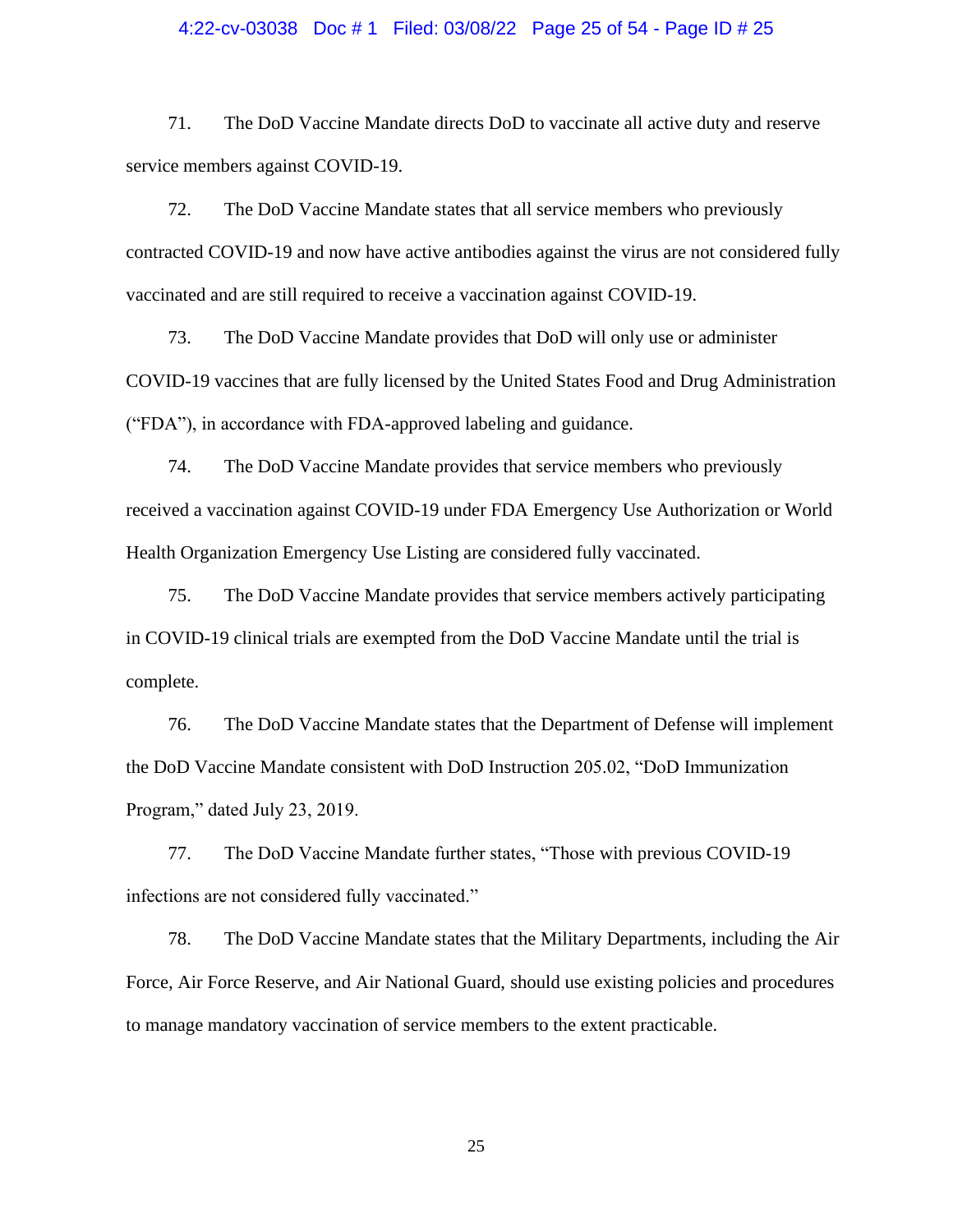#### 4:22-cv-03038 Doc # 1 Filed: 03/08/22 Page 26 of 54 - Page ID # 26

79. The DoD Vaccine Mandate states that vaccination of service members will be subject to any identified contraindications and any administrative or other exemptions established in Military Department policy.

80. Defendants issued subsequent guidance stating that service members who are not fully vaccinated by established deadlines will immediately suffer adverse consequences as directed by their service components. The adverse consequences may include: court-martial (criminal) prosecution, involuntary separation, relief for cause from leadership position, removal from promotion lists, inability to attend certain military training and education schools, loss of special pay, placement in a non-deployable status, recoupment of money spent training the service member, and loss of leave and travel privileges for both official and unofficial purposes.

81. On September 3, 2021, Secretary Kendall issued a memorandum entitled "Mandatory Coronavirus Disease 2019 Vaccination of Department of the Air Force Military Members" (the "Air Force Vaccine Mandate") (collectively, the DoD Vaccine Mandate and the Air Force Vaccine Mandate are the "Vaccine Mandates"). A true and correct copy of the Air Force Vaccine Mandate is attached as Exhibit B to this Complaint.

82. The Air Force Vaccine Mandate directs all Air Force active duty personnel to become fully vaccinated by November 2, 2021, and all United States Air Force Reserve personnel and Air National Guard personnel to become fully vaccinated by December 2, 2021, unless exempted.

83. The Air Force Vaccine Mandate states that "[o]nly COVID-19 vaccines that receive full licensure from the Food and Drug Administration (FDA) will be utilized for mandatory vaccinations unless a military member volunteers to receive a vaccine that has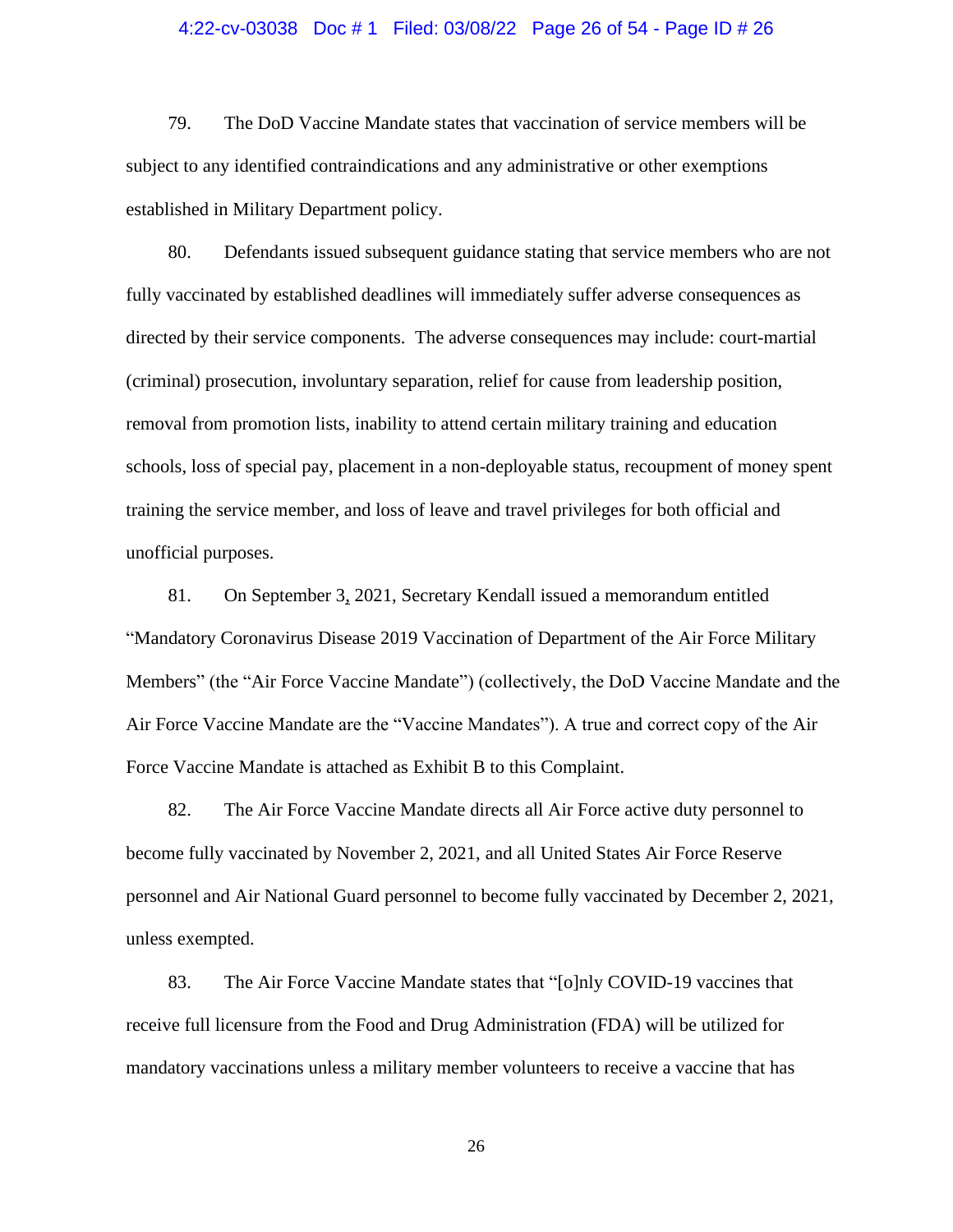## 4:22-cv-03038 Doc # 1 Filed: 03/08/22 Page 27 of 54 - Page ID # 27

obtained U.S. Food and Drug Administration Emergency Use Authorization or is included in the World Health Organization's Emergency Use Listing."

84. Although vaccines that received FDA emergency use authorization were widely available by November 2, 2021, no vaccine that had received full licensure from the FDA was widely available by November 2, 2021.

85. The Air Force Vaccine Mandate states: "Individuals with previous COVID-19 infections or positive serology are not considered fully vaccinated and are not exempt."

86. On December 7, 2021, Secretary Kendall issued a memorandum entitled "Supplemental Coronavirus Disease 2019 Vaccination Policy" ("Air Force Supplemental Policy"). A copy of the memorandum is attached as Exhibit C to this Complaint.

87. The Air Force Supplemental Policy states that failure to comply with the DoD Vaccine Mandate will result in immediate adverse consequences for regular members of the Air Force, to wit, "Refusal to comply with the vaccine mandate without an exemption will result in the member being subject to initiation of administrative discharge proceedings."

88. The Air Force Supplemental Policy states: "Service members separated due to refusal of the COVID-19 vaccine will not be eligible for involuntary separation pay and will be subject to recoupment of any unearned special or incentive pays."

89. The Air Force Supplemental Policy (in Attachment 1 of the Policy) states that Traditional Reserve members who fail to comply with the Vaccine Mandate and have not submitted an accommodation request "will be placed in a no pay/no points status and involuntarily reassigned to the Individual Ready Reserve (IRR). Active Guard and Reserve (AGR) members who fail to comply and have not submitted an accommodation request "will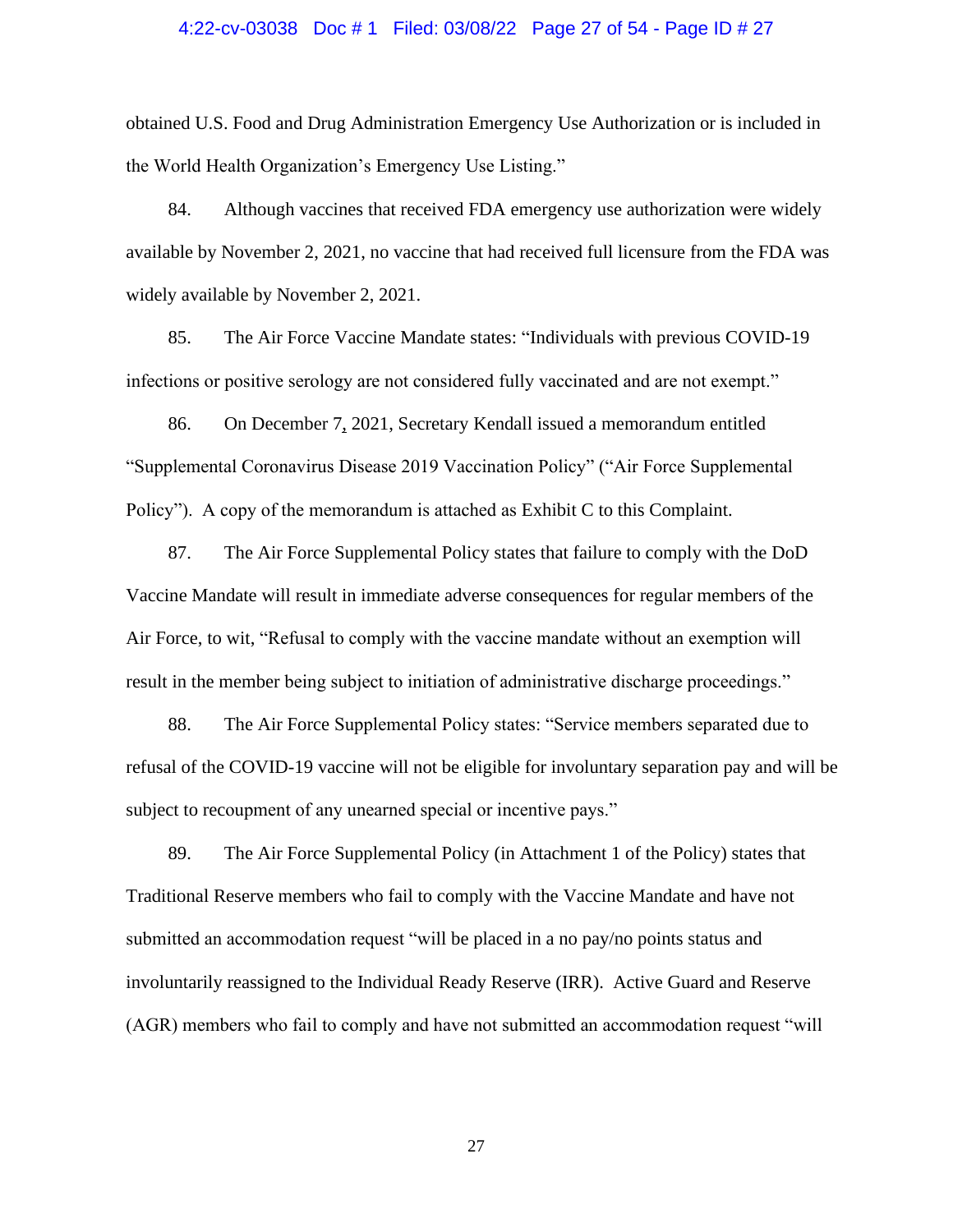#### 4:22-cv-03038 Doc # 1 Filed: 03/08/22 Page 28 of 54 - Page ID # 28

have their AGR tour curtailed and [sic] involuntarily reassigned to the IRR." They will be subject to "recoupment for any unearned special, incentive pays or certain training."

90. Other consequences for failure to comply with the Vaccine Mandate, which have been threatened or already imposed upon one or more Plaintiffs, include: involuntary separation, relief for cause from leadership position, removal from promotion lists, inability to attend certain military training and education schools, loss of leadership positions, loss of special pay, placement in a non-deployable status, recoupment of money spent training the service members, and loss of leave and travel privileges for both official and unofficial purposes.

91. Defendants have discretion in granting religious accommodations. *See*, *e.g.*, Department of Defense Instruction (DODI) 1300.17, Religious Liberty in the Military Services, dated September 1, 2020.

92. Defendants have discretion in granting medical and administrative accommodations.

93. On November 30, 2021, Defendant Austin issued a memorandum entitled "Coronavirus Disease 2019 Vaccination for Members of the National Guard and Ready Reserve" ("National Guard and Reserve Mandate"). A true and correct copy of the National Guard and Reserve Mandate is attached as Exhibit D to this Complaint.

94. The National Guard and Reserve Mandate states that unless exempted, members of the National Guard must be vaccinated "to participate in drills, training and other duty."

95. The National Guard and Reserve Mandate states: "No Department of Defense funding may be allocated for payment of duties performed under title 32 for members of the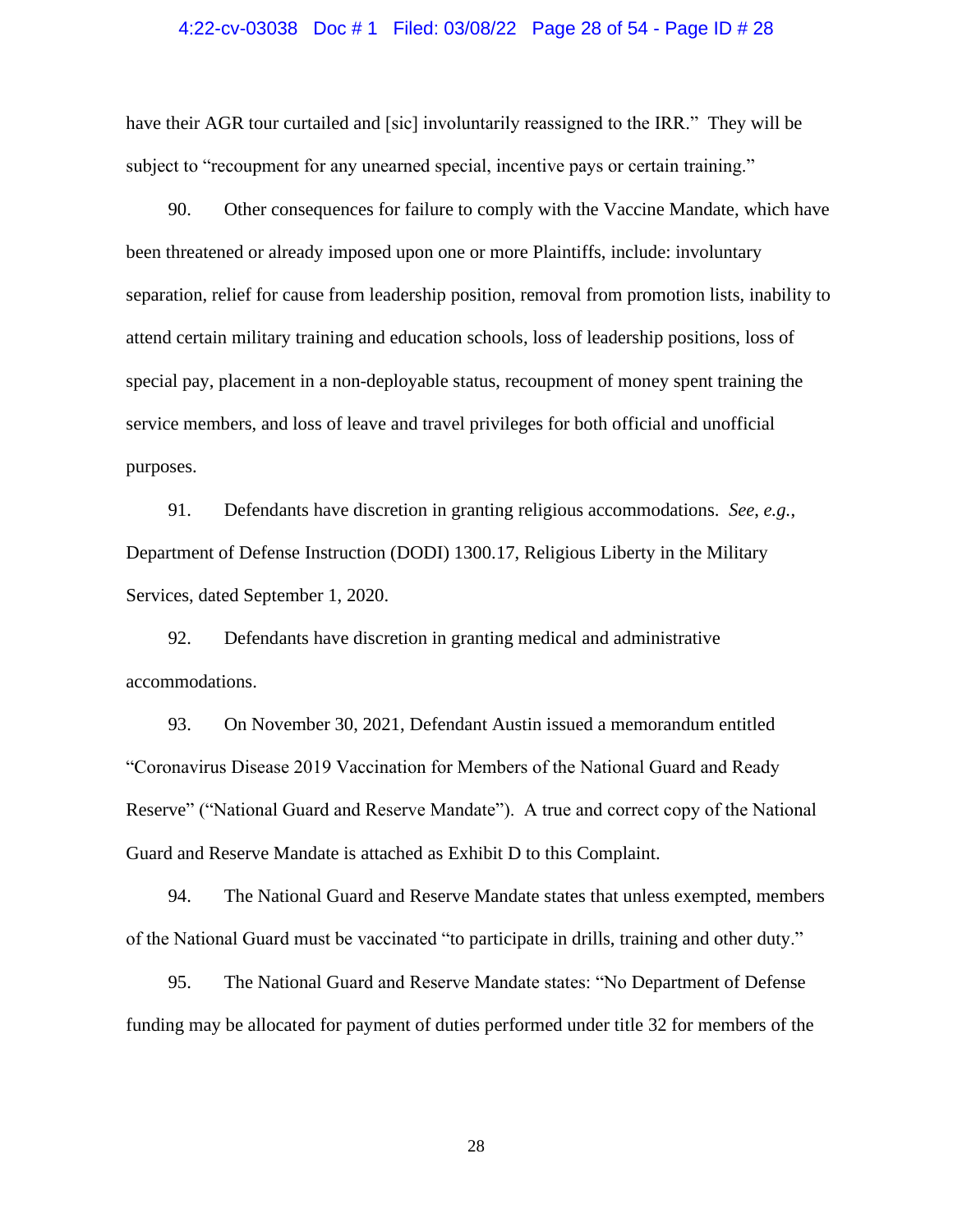#### 4:22-cv-03038 Doc # 1 Filed: 03/08/22 Page 29 of 54 - Page ID # 29

National Guard who do not comply with Department of Defense COVID-19 vaccination requirements."

96. The National Guard and Reserve Mandate states: "No credit or excused absence shall be afforded to members who do not participate in drills, training, or other duty due to failure to be fully vaccinated against COVID-19."

97. As reported by the Air Force on March 1, 2022, the Air Force had granted 1,294 medical exemptions and 1,686 administrative exemptions from the DoD Vaccine Mandate. *See* DAF COVID-19 Statistics – Mar. 1, 2022, Secretary of the Air Force Public Affairs, *available at* https://www.af.mil/News/Article-Display/Article/2950923/daf-covid-19-statisticsmar-1-2022/.

98. As reported by the Air Force on March 1, 2022, the Air Force had denied 4,637 religious accommodation requests regarding the DoD Vaccine Mandate (3,110 initial requests denied and 1,051 appeals denied). The Air Force had granted only 17 religious accommodation requests. *See id*.

99. Defendants have denied 99.6% of religious accommodation requests. *See id*.

100. Plaintiffs have been informed that those 17 cases in which requests were granted were ones in which the service member was already imminently approaching retirement or other voluntary separation from the service.

101. Therefore, those grants of accommodation were of little significance and were likely done to create the illusion of a process that is not virtually certain to result in denial.

102. As reported by the Air Force on March 1, 2022, 96.2 % of all Air Force personnel (including active duty, reserves, and national guard) have been fully vaccinated against COVID-19. *Id*.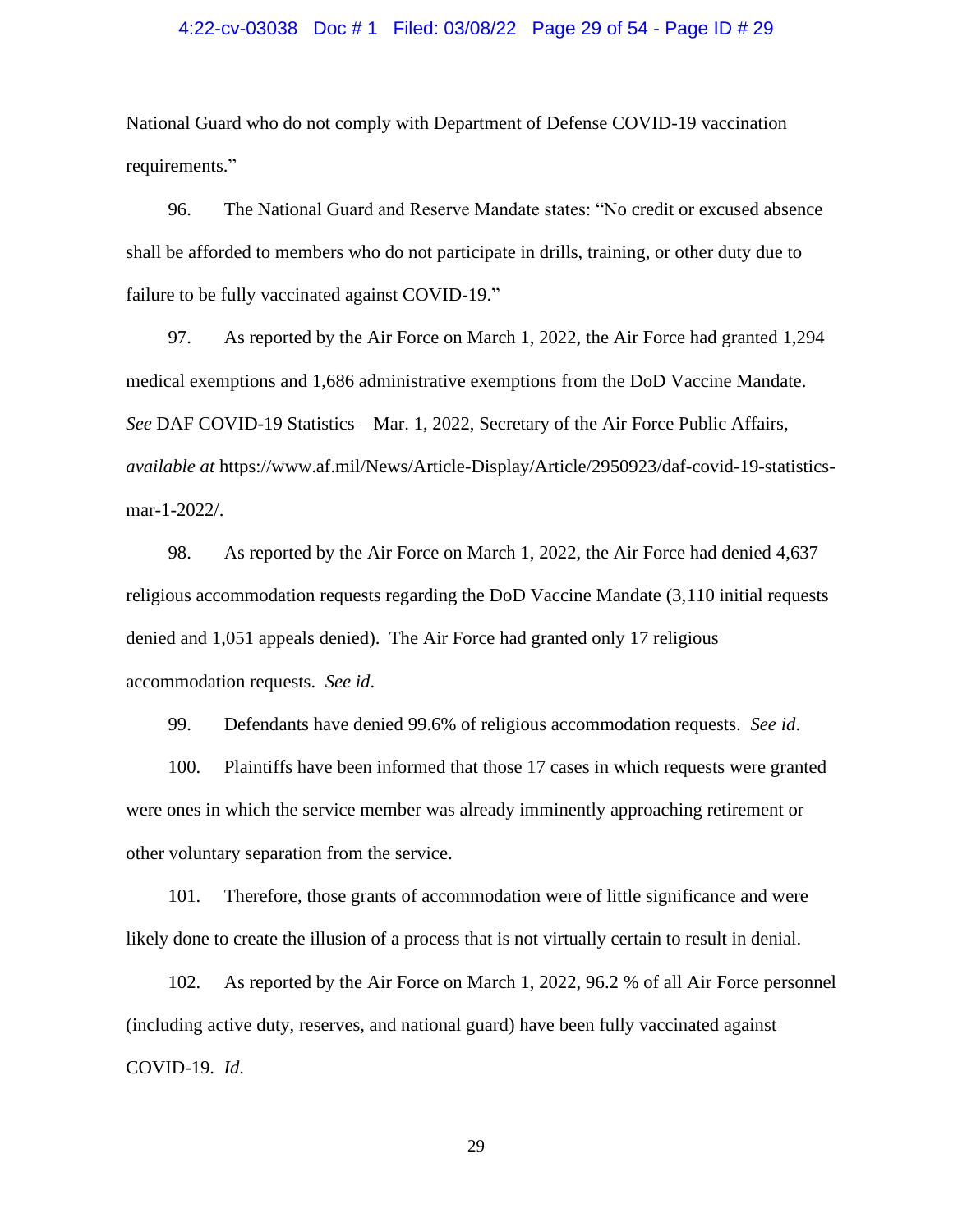#### 4:22-cv-03038 Doc # 1 Filed: 03/08/22 Page 30 of 54 - Page ID # 30

103. Plaintiffs have spent years in training, at tremendous personal cost and sacrifice, to attain the status they have achieved and to serve their country.

104. The United States Air Force has spent an extraordinary amount of money to provide highly specialized training to Plaintiffs. This is particularly true with respect to the pilot Plaintiffs. According to a Rand study commissioned by the United States Air Force, the cost of training an Air Force pilot of an RC-135 (the principal aircraft at Offutt Air Force Base, which has the same platform as a KC-135, the principal aircraft at McConnell Air Force Base) is approximately \$5.5 million for *each* pilot. *See* Michael G. Mattock, *et al*., *The Relative Cost-Effectiveness of Retaining Versus Accessing Air Force Pilots*, Rand Research Report, available at https://www.rand.org/pubs/research\_reports/RR2415.html.

105. Seventeen of the Plaintiffs are pilots. Using the RC-135 training cost as a figure for each, the Air Force has spent approximately \$93.5 million training that subgroup of Plaintiffs. That massive investment of taxpayer dollars, and those pilots' immense contributions to the defense of this country, will be wasted if Defendants terminate them.

106. Plaintiffs are all in excellent physical condition. They are statistically unlikely to suffer significant consequences or hospitalization from contracting COVID-19.

107. Twenty-nine of the 36 Plaintiffs have already had, and recovered from, COVID-19. None were hospitalized. Those Plaintiffs possess natural immunity as a result, as described more fully below.

108. Since early 2020, all Plaintiffs have practiced social distancing, frequent handwashing, masking, regular COVID-19 testing, or working remotely as directed by their commanding officers.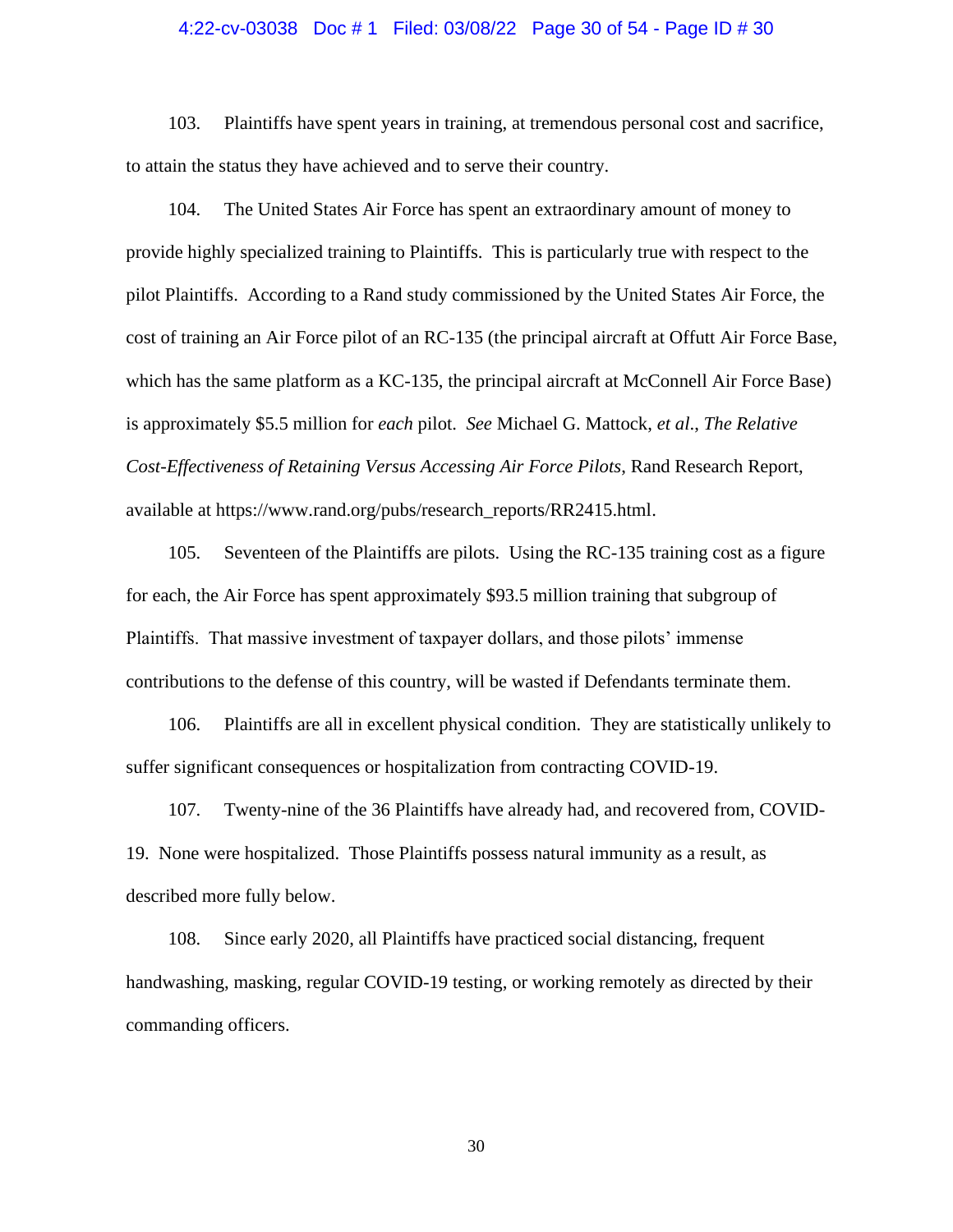## 4:22-cv-03038 Doc # 1 Filed: 03/08/22 Page 31 of 54 - Page ID # 31

109. All Plaintiffs can continue to perform their work at the highest level while practicing a combination of social distancing, frequent handwashing, masking, regular COVID-19 testing, or working remotely, depending on the duties of the Plaintiff.

110. Thousands of Air Force service members with approved medical or administrative accommodations are being permitted to work in person and perform their duties without facing adverse employment consequences, involuntary separation from the Air Force, or early retirement.

## **Plaintiffs' Sincerely Held Religious Objections to COVID-19 Vaccinations**

111. Plaintiffs each object to receiving a COVID-19 vaccination based on his or her sincerely held religious beliefs.

112. Plaintiffs are members of various denominations within the Christian faith.

113. Plaintiffs' sincerely held religious beliefs forbid each of them from receiving the COVID-19 vaccine for a variety of reasons based upon their Christian faith as revealed through the Holy Bible and prayerful discernment.

114. Multiple Plaintiffs hold the sincere religious belief that all life is sacred, from conception to natural death, and that abortion is the impermissible taking of an innocent life in the womb.

115. As a result of their sincerely held religious beliefs regarding life and abortion, multiple Plaintiffs are unable to receive any of the COVID-19 vaccines due to what they believe and understand is a connection between these vaccines and their testing, development, or production using aborted fetal cell lines.

116. Plaintiffs believe that receiving a COVID-19 vaccine that was tested, developed, or produced using aborted fetal cell lines would force them to violate their sincerely held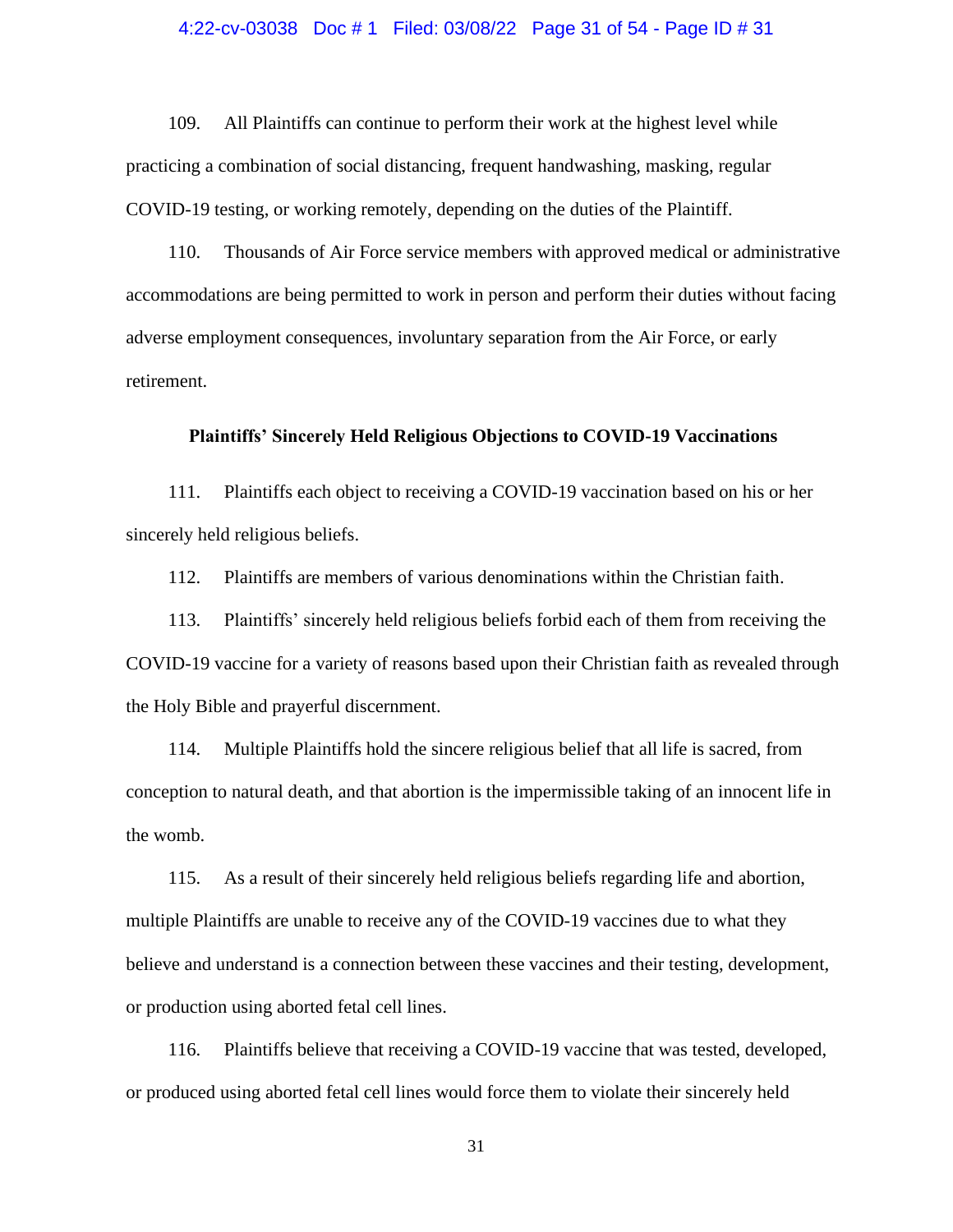### 4:22-cv-03038 Doc # 1 Filed: 03/08/22 Page 32 of 54 - Page ID # 32

religious beliefs by causing them to participate in the abortion enterprise, which they believe to be immoral and highly offensive to God. *See, e.g.*, Annette B. Vogel, et al., "BNT162b vaccines protect rhesus macaques from SARS-Cov-2," *Nature* (Feb. 1, 2021), https://www.nature.com/articles/s41586021-03275-y (explaining that the BNT162b vaccines (the Pfizer/BioNTech vaccine now known as Comirnaty) were tested using HEK293T aborted fetal cells); Meeting of the Vaccines and Related Biological Products Advisory Committee, U.S. Food and Drug Administration (May 2016, 2001) (Statement of Dr. Alex van der Eb, emeritus professor at the University of Leiden) ("The fetus [from whom the HEK 293 cell lines were acquired], as far as I can remember was completely normal. Nothing was wrong. The reasons for the abortion were unknown to me. I probably knew it at the time, but it got lost, all this information.").

117. Multiple Plaintiffs, prior to learning about the production or testing of the COVID-19 vaccines using aborted fetal cell lines, were unaware that such cell lines were used in the production or testing of any medications or vaccines.

118. Multiple Plaintiffs, having learned that other medications may be tested or produced using aborted fetal cell lines, have since committed to refusing to take any medication that is thus developed or tested.

119. Multiple Plaintiffs hold to the sincere religious belief that the human body is God's temple, which is fearfully and wonderfully made by God, and that they must not put anything into their bodies that God has forbidden or that would alter the functions of their body such as by inducing the production of a spike protein in a manner not designed by God.

120. In accordance with their sincerely held religious belief, multiple Plaintiffs carefully monitor what they put into their bodies, and they are compelled to avoid anything that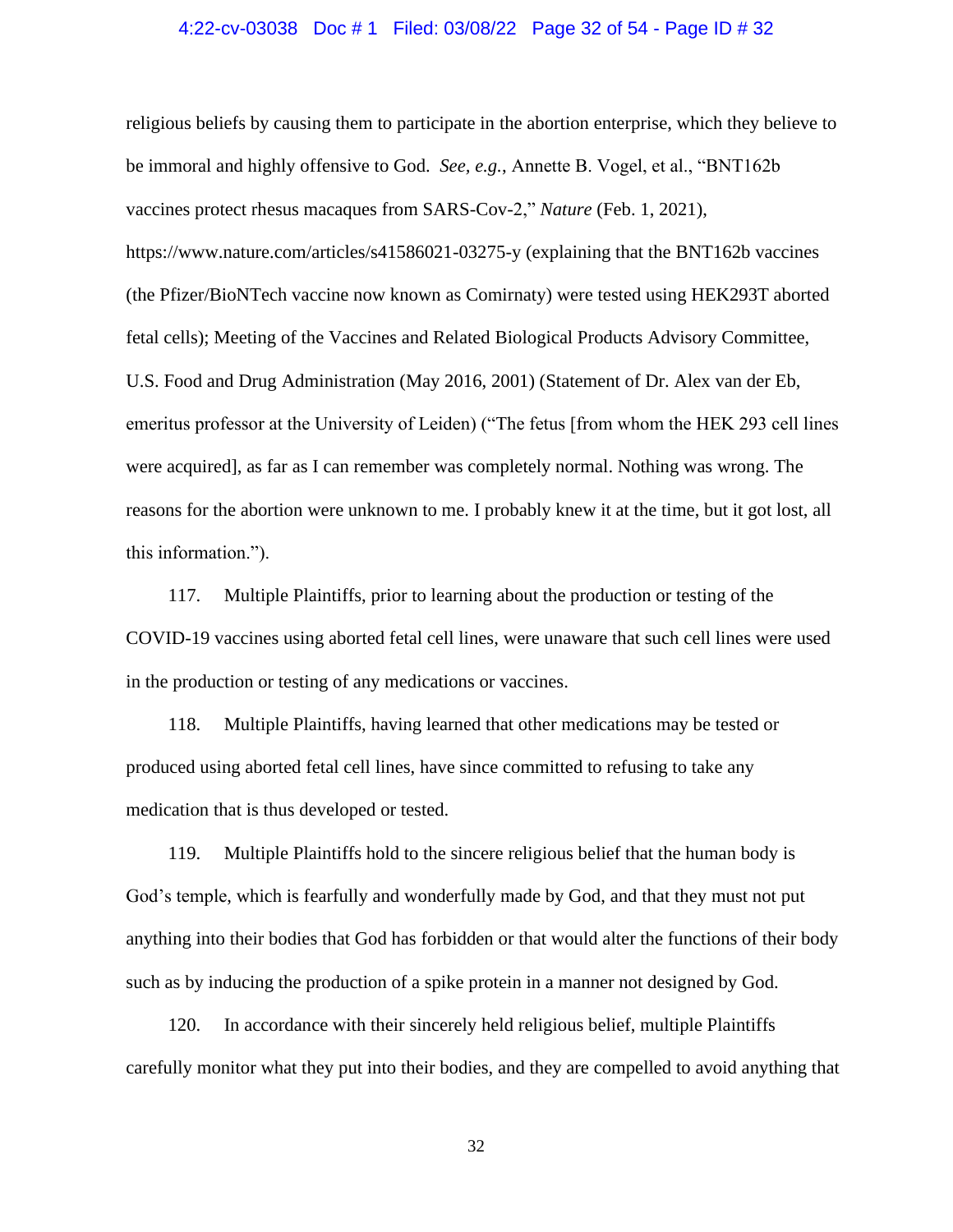# 4:22-cv-03038 Doc # 1 Filed: 03/08/22 Page 33 of 54 - Page ID # 33

adversely alters or may modify their bodies' natural functions in a manner not designed by God.

121. The COVID-19 vaccines use mRNA technology, which causes human cells to produce a spike protein they would not normally produce. *See* Center for Disease Control, "Understanding mRNA COVID-19 Vaccines," http://www.cdc.gov/coronavirus/2019 ncov/vaccines/different-vaccines/mrna.html (Mar. 4, 2021).

122. The COVID-19 vaccine has resulted in a statistically significant number of serious adverse reactions, including myocarditis, a potentially fatal inflammation of the heart muscles, and pericarditis, a potentially fatal inflammation of the heart tissue. *See* Patricia Kime, *DoD Confirms: Rare Heart Inflammation Cases Linked to COVID-19 Vaccines*, Military.com (June 30, 2021), https://www.military.com/daily-news/2021/06/30/dod-confirmsrare-heart-inflammation-cases-linked-covid-19-vaccines.html.

123. U.S. Army Lieutenant Colonel (LTC) Theresa Long, M.D., M.P.H., F.S., submitted a sworn affidavit, under penalty of perjury, as a whistleblower under the Military Whistleblower Protection Act, 10 U.S.C. §1034, in support of a Motion for Preliminary Injunction in *Robert, et al. v. Austin, et al.*, 1:21-cv-02228-RM-STV (D. Colo., filed Aug. 17, 2021).

124. In her affidavit, LTC Long expressed her expert opinion that:

"None of the ordered Emergency Use COVID-19 vaccines can or will provide better immunity than an infection-recovered person."

"All three of the [Emergency Use Authorization] EUA COVID-19 vaccines (Comirnaty is not available)…are more risky, harmful, and dangerous than having no vaccine at all, whether a person is COVID-recovered or facing a COVID infection."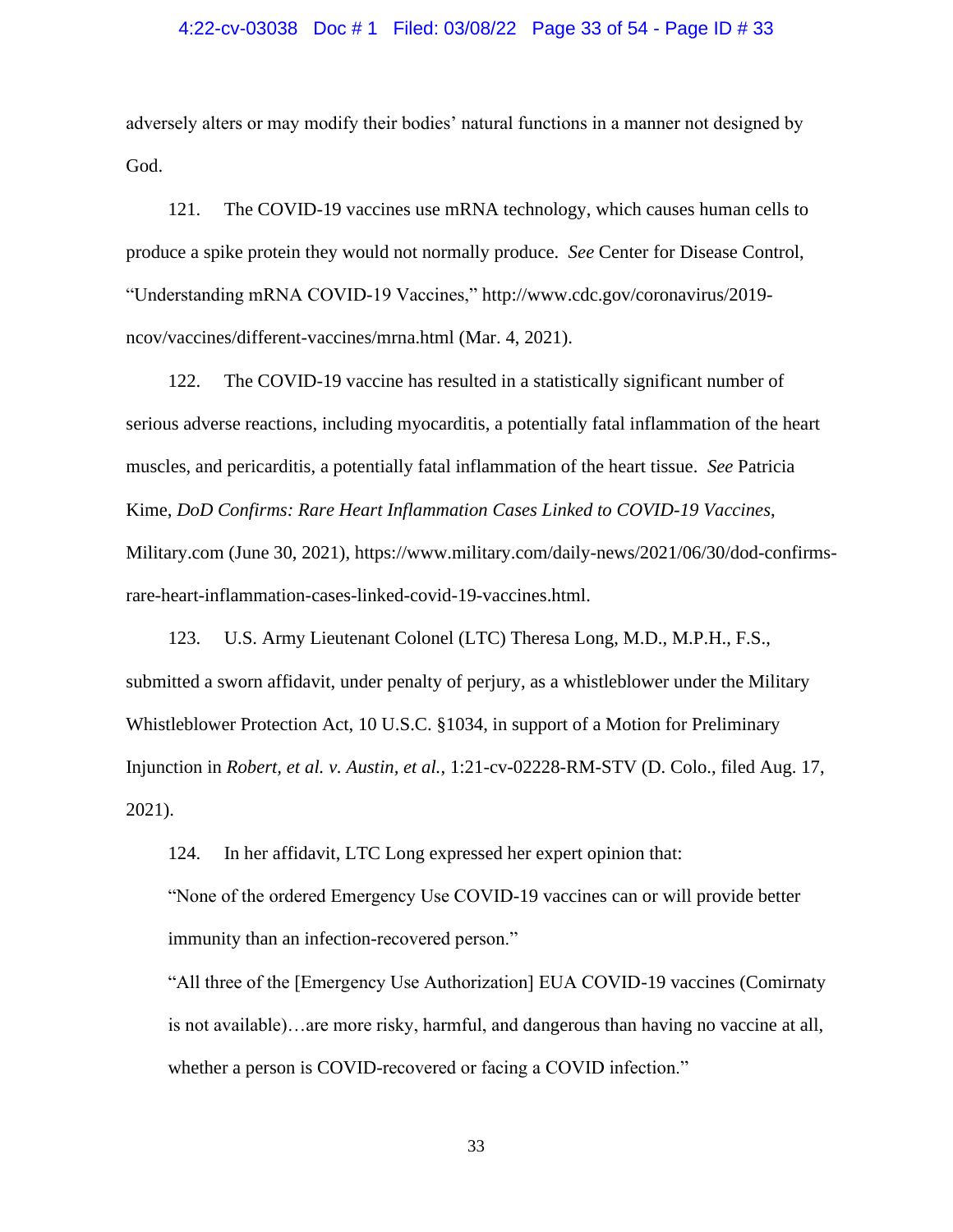# 4:22-cv-03038 Doc # 1 Filed: 03/08/22 Page 34 of 54 - Page ID # 34

"Direct evidence exists and suggests that all persons who have received a COVID-19 vaccine are damaged in their cardiovascular system in an irreparable and irrevocable manner."

125. LTC Long does not hold an outlier opinion. For example, in a sworn declaration, Dr. Jayanta Bhattacharya and Dr. Martin Kulldoff—professors of medicine at Stanford University and Harvard Medical School, respectively—expressed similar conclusions. *Zywicki v. Washington*, 1:21-cv-00894-AJT-MSN (E.D. Va., filed Aug. 3, 2021). Dr. Hooman Noorchashm, M.D., Ph.D.—who is well-published in the medical field and has held multiple prestigious faculty appointments—reached a similar conclusion in his own sworn declaration. He concluded that "[a] series of epidemiological studies have demonstrated to a reasonable degree of medical certainty that natural immunity following infection and recovery from the SARS-CoV-2 virus provides robust and durable protection against reinfection, at levels equal to or better than the *most effective* vaccines currently available." *Zywicki v. Washington*, 1:21 cv-00894-AJT-MSN (E.D. Va., filed Aug. 3, 2021).

126. Many of the Plaintiffs have contracted and recovered from COVID-19, and many have antibodies tests showing that they have acquired natural immunity.

127. At least one Plaintiff experienced negative side effects from a previous vaccination, came to regret the vaccination, and came to see it as a defilement of his body. Through prayer and reflection, this Plaintiff has determined that receiving a COVID-19 vaccine similarly would defile his body.

128. Multiple Plaintiffs hold the sincere religious belief that, upon seeking guidance from God through prayer as to whether to receive a COVID-10 vaccine, God directed them not to do so.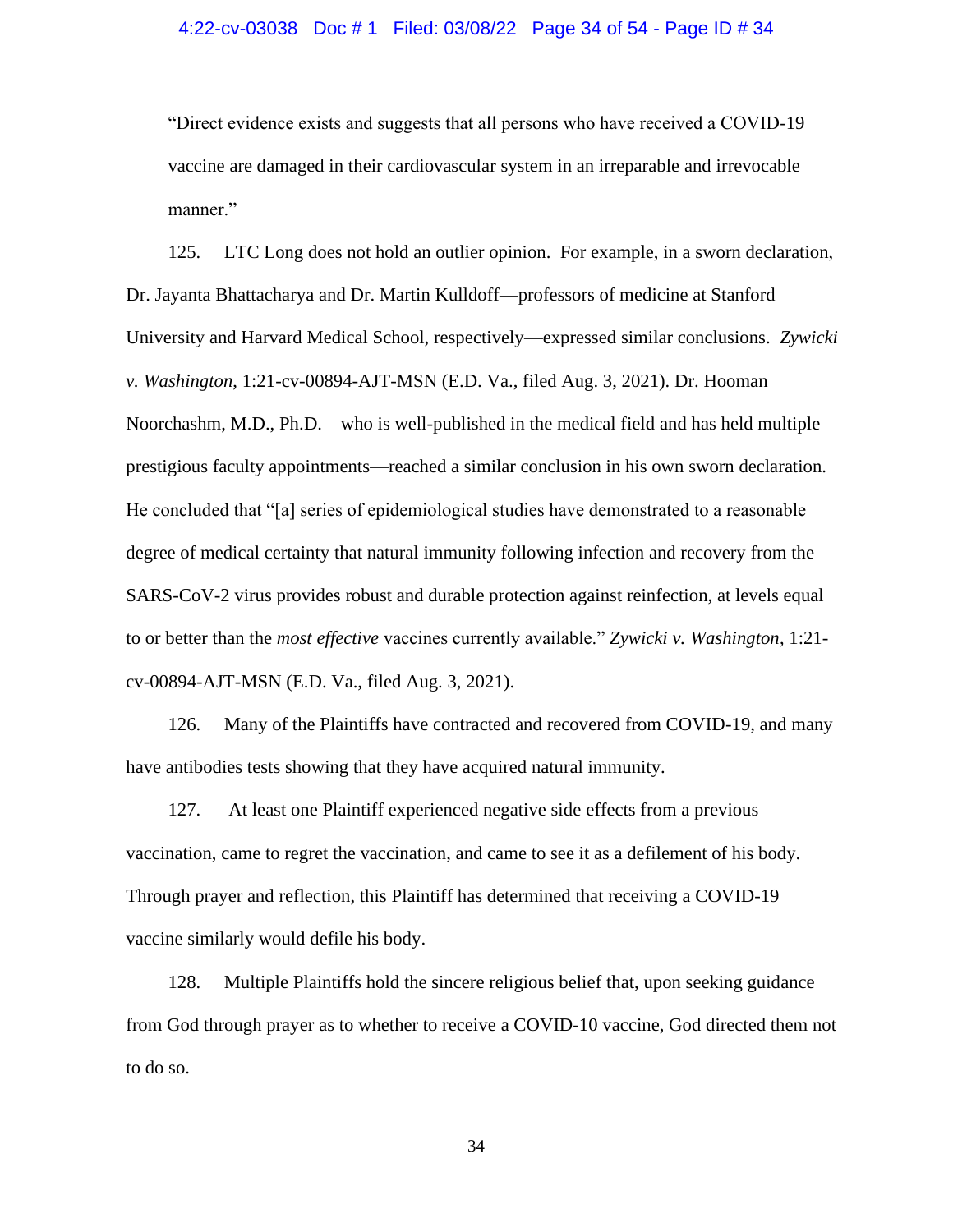#### 4:22-cv-03038 Doc # 1 Filed: 03/08/22 Page 35 of 54 - Page ID # 35

129. Fidelity to their religious beliefs is more important to Plaintiffs than their military careers, but the Constitution of the United States prohibits Defendants from forcing them to choose between their beliefs and their military service to our country.

130. The DoD Vaccine Mandate has lowered Plaintiffs' morale as service members because they have been forced to choose between their sincerely held religious beliefs and their military careers. The DoD Vaccine Mandate has lowered the morale of other service members for the same reasons.

# **DoD and Air Force Regulations Recognize Religious and Medical Accommodations for Immunizations under RFRA and the Free Exercise Clause Generally**

131. Department of Defense Instructions (DODI) 1300.7, Religious Liberty in the Military Services, dated September 1, 2020, establishes DoD policy in furtherance of RFRA and the Free Exercise Clause of the First Amendment to the Constitution of the United States, recognizing that service members have the right to observe the tenets of their religion, or to observe no religion at all.

132. DODI 1300.17 provides that it is DoD policy that "Service members have the right to observe the tenets of their religion or to observe no religion at all, as provided in this issuance."

133. DODI 1300.17 provides that "[i]n accordance with Section 533(a)(1) of Public Law 112-239, as amended, the DoD Components will accommodate individual expressions of sincerely held beliefs (conscience, moral principles, or religious beliefs) which do not have an adverse impact on military readiness, unit cohesion, good order and discipline, or health and safety. A Service member's expression of such beliefs may not, in so far as practicable, be used as the basis of any adverse personnel action, discrimination, or denial of promotion, schooling, training, and assignment."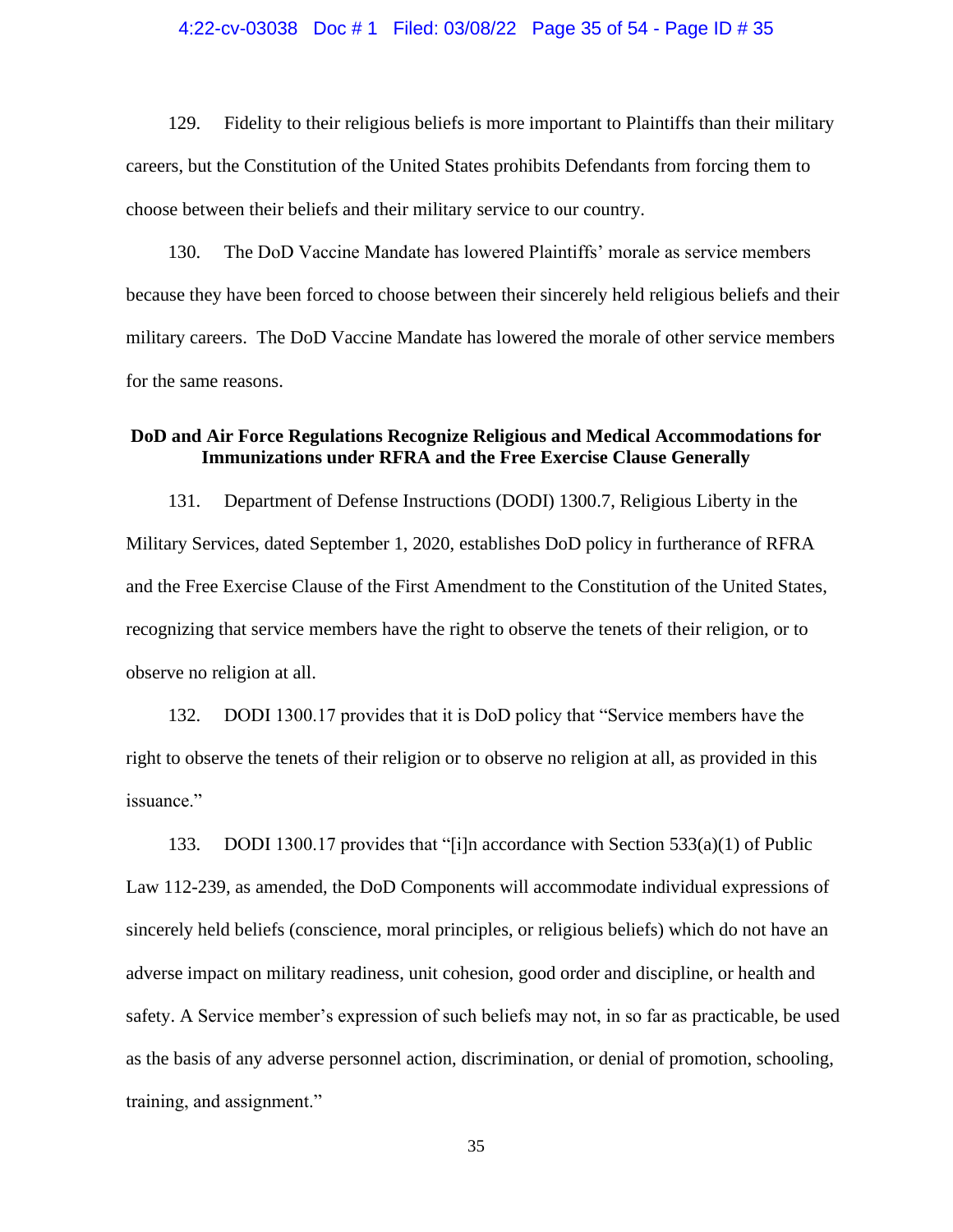#### 4:22-cv-03038 Doc # 1 Filed: 03/08/22 Page 36 of 54 - Page ID # 36

134. DODI 1300.17 provides that "[a]ccommodation includes excusing a Service member from an otherwise applicable military policy, practice, or duty. In accordance with RFRA, if such a military policy, practice, or duty substantially burdens a Service member's exercise of religion, accommodation can only be denied if:

(1) The military policy, practice, or duty is in furtherance of a compelling governmental interest; and

(2) It is the least restrictive means of furthering that compelling governmental interest."

135. Department of Air Force Instruction (DAFI) 52-201, ¶ 1.3, states: "A member's expression of sincerely held beliefs may not be used as the basis for any adverse personnel action, discrimination, or denial of promotion; and may not be used as a basis for making schooling, training, or assignment decisions."

## **Defendants' Refusal to Grant Religious Exemptions**

136. Plaintiffs are requesting religious accommodations or exemptions from Defendants' Vaccine Mandates that set forth Plaintiffs' sincerely held religious beliefs regarding the COVID-19 vaccines.

137. Defendants have implemented a system of processing religious accommodation requests whereby all, or virtually all, such requests are denied without being considered individually.

138. Defendants' communications with Plaintiffs rejecting their religious accommodation requests have used identical, pre-written, "boilerplate" language to deny their requests.

139. Air Force Reserve Plaintiffs have received virtually identical letters from Lt. Gen. Richard W. Scobee, Commander of the Air Force Reserve Command, denying their initial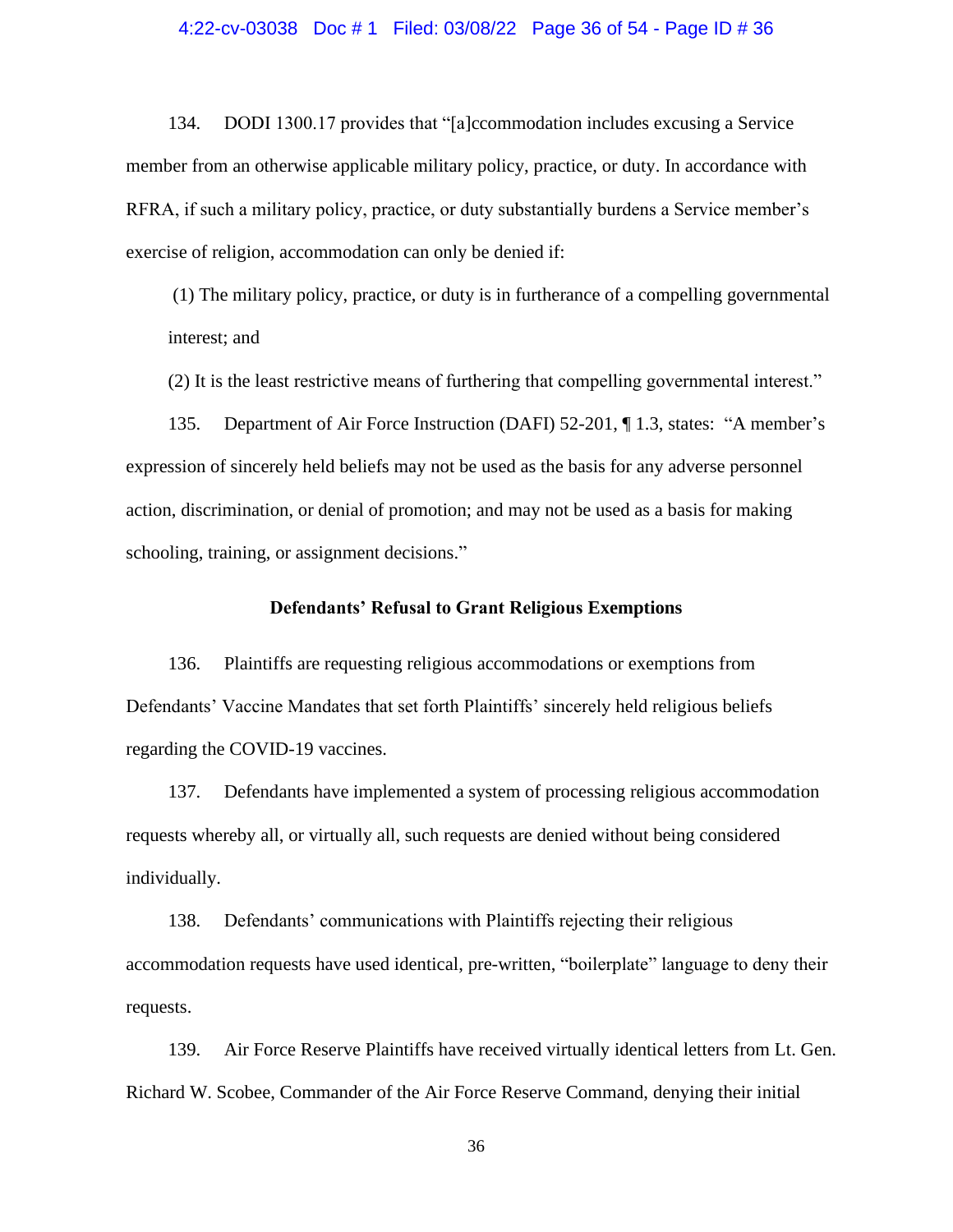## 4:22-cv-03038 Doc # 1 Filed: 03/08/22 Page 37 of 54 - Page ID # 37

requests. The letters did not mention or reflect the consideration of *any* of the specific circumstances of respective Plaintiffs. The letters did not include any explanation of why the individual circumstances of each Plaintiff warranted rejection.

140. The virtually identical rejection letters from Lt. Gen. Scobee all state: "After carefully considering the specific facts and circumstances of your request, the recommendation of your chain of command and the MAJCOM Religious Resolution Team, I **disapprove** your request for religious exemption for all immunizations to include the COVID-19 vaccination." (emphasis in original). The same language is used, even in those cases where the service member did *not* request a religious exemption for "all immunizations." This indicates that, contrary to the letters' claims, those rejecting the religious accommodation request did not in fact "consider the specific facts and circumstances" of the request.

141. The virtually identical rejection letters from Defendant Lt. Gen. Scobee also state: "I do not doubt the sincerity of your beliefs. However, when evaluating your request for religious exemption, I also had to consider the risk to our mission."

142. None of the Air Force Reserve Plaintiffs have received an *individualized*  explanation of why their initial religious accommodation requests were *specifically* rejected.

143. Active duty Air Force Plaintiffs have received similar rejection letters from Gen. Michael A. Minihan, Commander of the Air Mobility Command. Those letters include identical, pre-written "boilerplate" language. Similar to the Air Force Reserve letters, they all state: "After careful consideration of the specific facts and circumstances, I disapprove your request for accommodation. Regardless of whether you have a sincerely held religious belief, the Air Force has compelling government interests in ensuring mission accomplishment, of which health and safety are necessary elements, and the prevention of COVID-19."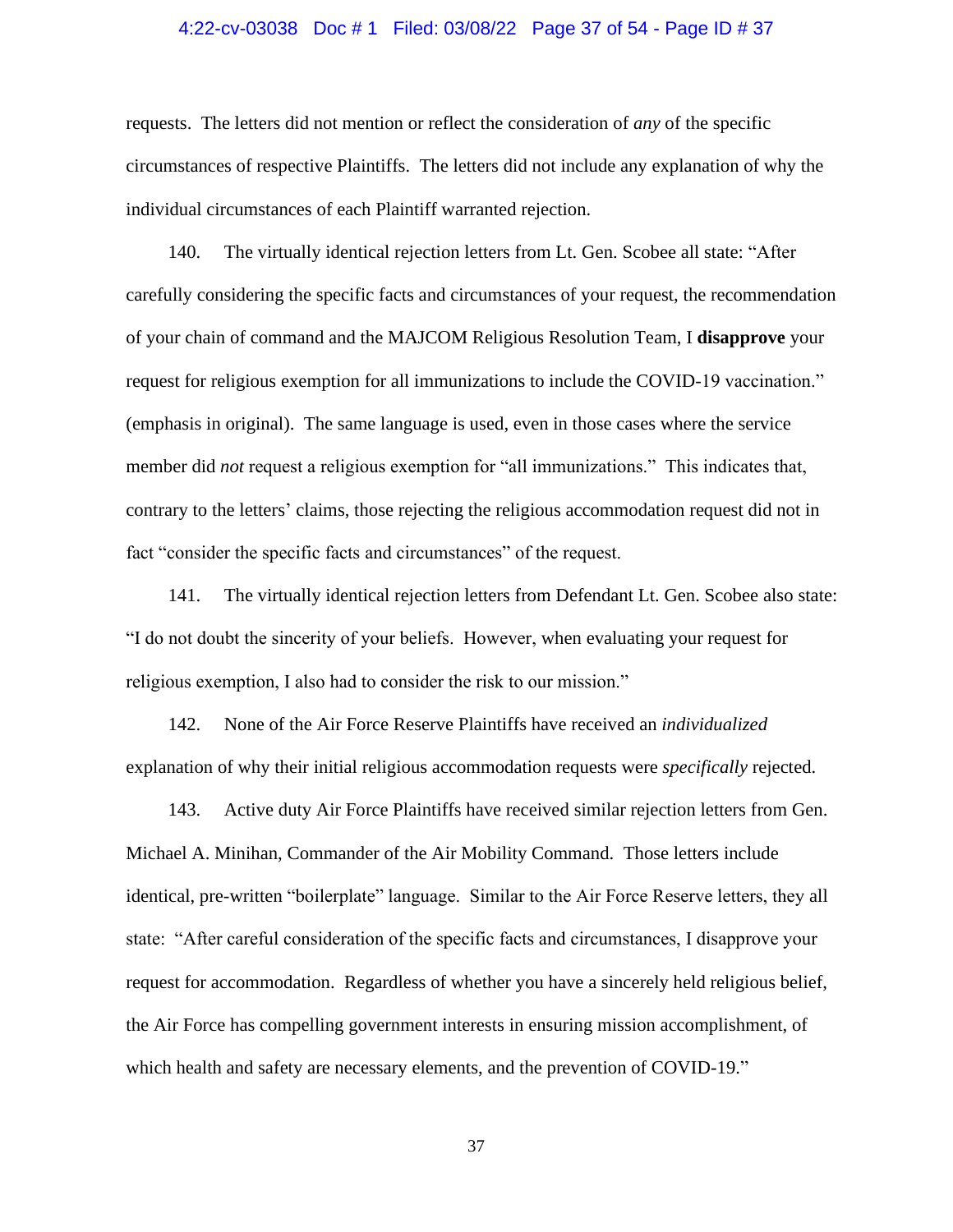#### 4:22-cv-03038 Doc # 1 Filed: 03/08/22 Page 38 of 54 - Page ID # 38

144. The rejection letters that active duty Air Force Plaintiffs have received from Gen. Minihan also include identically-structured fill-in-the blank sections, which state the following: "I have disapproved your request for accommodation from the aforementioned immunization requirement based on the following: First, due to the nature of your duties and your position as a [insert position], the Air Force has a compelling government interest in ensuring the health and continued mission accomplishment of [insert description of unit]. Second, your duties, which include [insert duties, using the words 'hands-on' and 'team'] making teleworking not realistically possible."

145. Plaintiff Roth's appeal has already been denied, and his squadron commander has already initiated the involuntary-separation process. As a result, his involuntary separation from the Air Force Reserve is imminent, absent rapid injunctive relief from this Court. As a result, his involuntary separation from the Air Force Reserve is imminent, absent rapid injunctive relief from this Court.

146. Plaintiff Smithley's appeal has already been denied, and he received an official letter of reprimand on March 1, 2022. As a result, his involuntary separation from the Air Force Reserve is imminent, absent rapid injunctive relief from this Court.

147. Plaintiff Roberts's appeal has already been denied, and she received an official letter of reprimand on March 1, 2022. As a result, her involuntary separation from the Air Force Reserve is imminent, absent rapid injunctive relief from this Court.

148. Plaintiff Priebe's appeal has already been denied, and she received an official letter of reprimand on March 6, 2022. As a result, her involuntary separation from the Air Force Reserve is imminent, absent rapid injunctive relief from this Court.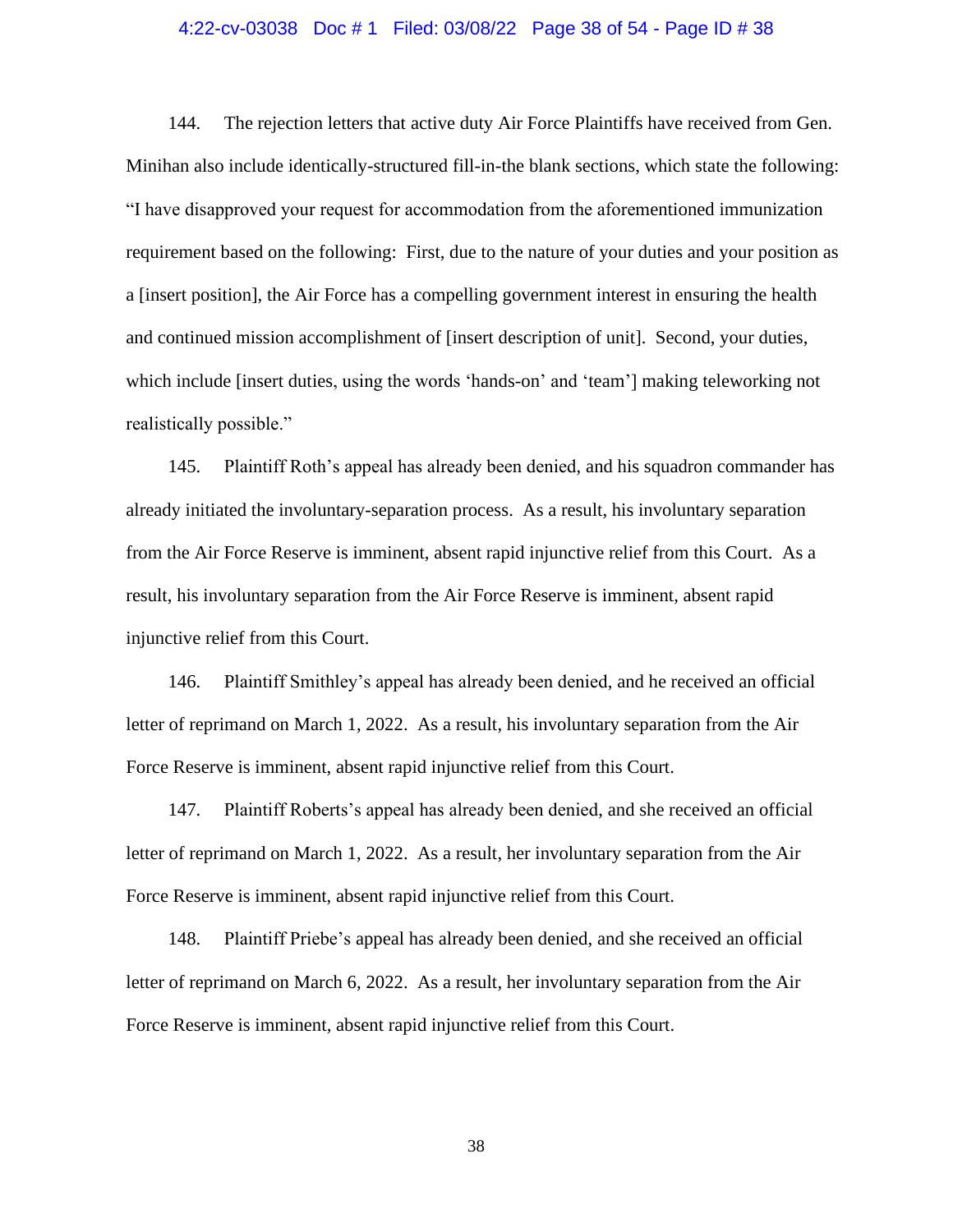# 4:22-cv-03038 Doc # 1 Filed: 03/08/22 Page 39 of 54 - Page ID # 39

149. Plaintiff Airman #1's appeal has already been denied, and his squadron commander has already initiated the involuntary-separation process. As a result, his involuntary separation from the Air Force Reserve is imminent, absent rapid injunctive relief from this Court.

150. Numerous other Plaintiffs expect their appeals to be denied within days or weeks of this filing. Their involuntary separation from the Air Force will follow quickly thereafter, absent injunctive relief from this Court.

151. Plaintiffs believe that their requests have been rejected without any consideration of the specific information included in their religious accommodation requests.

152. All of the rejection letters received by Plaintiffs rely on the assumption that receiving a vaccination prevents a person from acquiring or spreading COVID-19.

153. The assumption that receiving a vaccination prevents a person from acquiring or spreading COVID-19 has been proven false. This was publicly acknowledged by the Director of the Centers for Disease Control and Prevention ("CDC") in January 2022. *See* Eric Sykes, "CDC Director: COVID Vaccines Can't Prevent Transmission Anymore," *MSN* (Jan. 10, 2022), available at https://www.msn.com/en-us/health/medical/cdc-director-covid-vaccinescant-prevent-transmission-anymore/ar-AASDndg.

154. The Air National Guard, aware that its blanket denials would likely violate RFRA and the First Amendment, has pursued a strategy of preparing for litigation. Air National Guard leadership apparently determined that boilerplate-style recommendations of denial of Air National Guard Plaintiffs' RARs would be legally indefensible.

155. This strategy was revealed in a February 10, 2022, email advisory to Air Force Commanders and Directors. The email, which was received by Plaintiff Airman #11 in his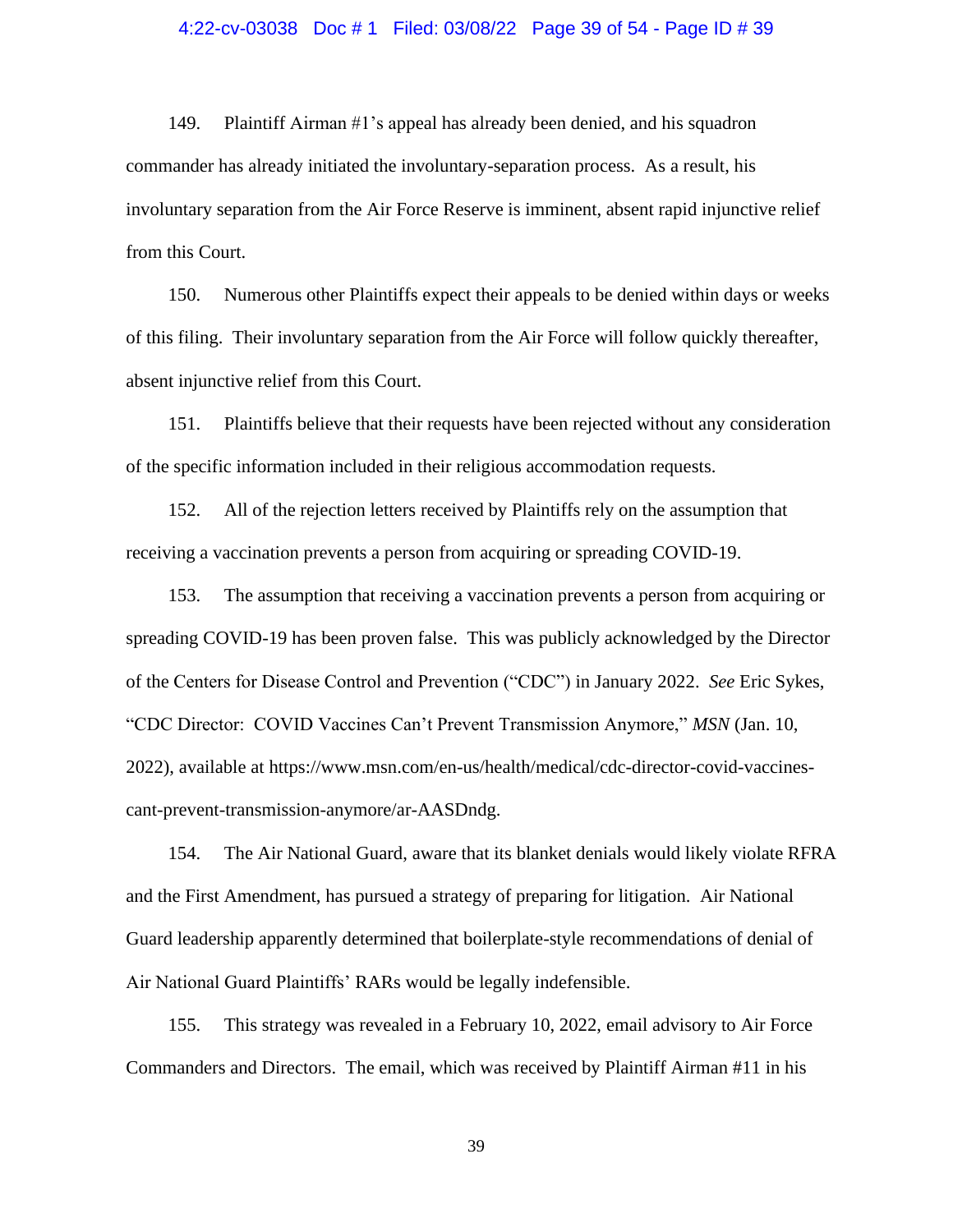# 4:22-cv-03038 Doc # 1 Filed: 03/08/22 Page 40 of 54 - Page ID # 40

capacity as a Squadron Superintendent, contains the following language: "To improve your memorandums, I recommend that each command/endorsement level address the real (vice theoretical) adverse impacts that a religious accommodation would have on readiness, cohesion, good order and discipline, health, and safety, or other similar tangible factors impacting your mission and people. See attached example."

# **Defendants' Punishment of Plaintiffs for Merely Filing Religious Accommodation Requests**

156. According to the accommodation request form created by Defendants, merely making a request for a religious accommodation "may have an adverse impact on [the requesting service member's] deployability, assignment, and/or international travel."

157. The vast majority of Plaintiffs have already been punished through the denial of training, travel, leadership, and deployment opportunities, merely because they have filed a religious accommodation request.

158. The denials of training, travel, leadership, and deployment opportunities have been detrimental to Plaintiffs' careers and have also financially disadvantaged Plaintiffs.

159. Plaintiffs believe that the overly broad denials of training, travel, leadership, and deployment opportunities by Defendants are intended to discourage service members from exercising their religious beliefs or filing religious accommodation requests.

160. This adverse workplace treatment for merely requesting a religious exemption amounts to punishment for asserting one's religious beliefs. Like the termination that all Plaintiffs face, it is also a punishment that violates both RFRA and the Free Exercise Clause of the First Amendment.

## **FIRST CAUSE OF ACTION**

# **Violation of Plaintiffs' Rights under the Religious Freedom Restoration Act (42 U.S.C. § 2000bb** *et seq***.)**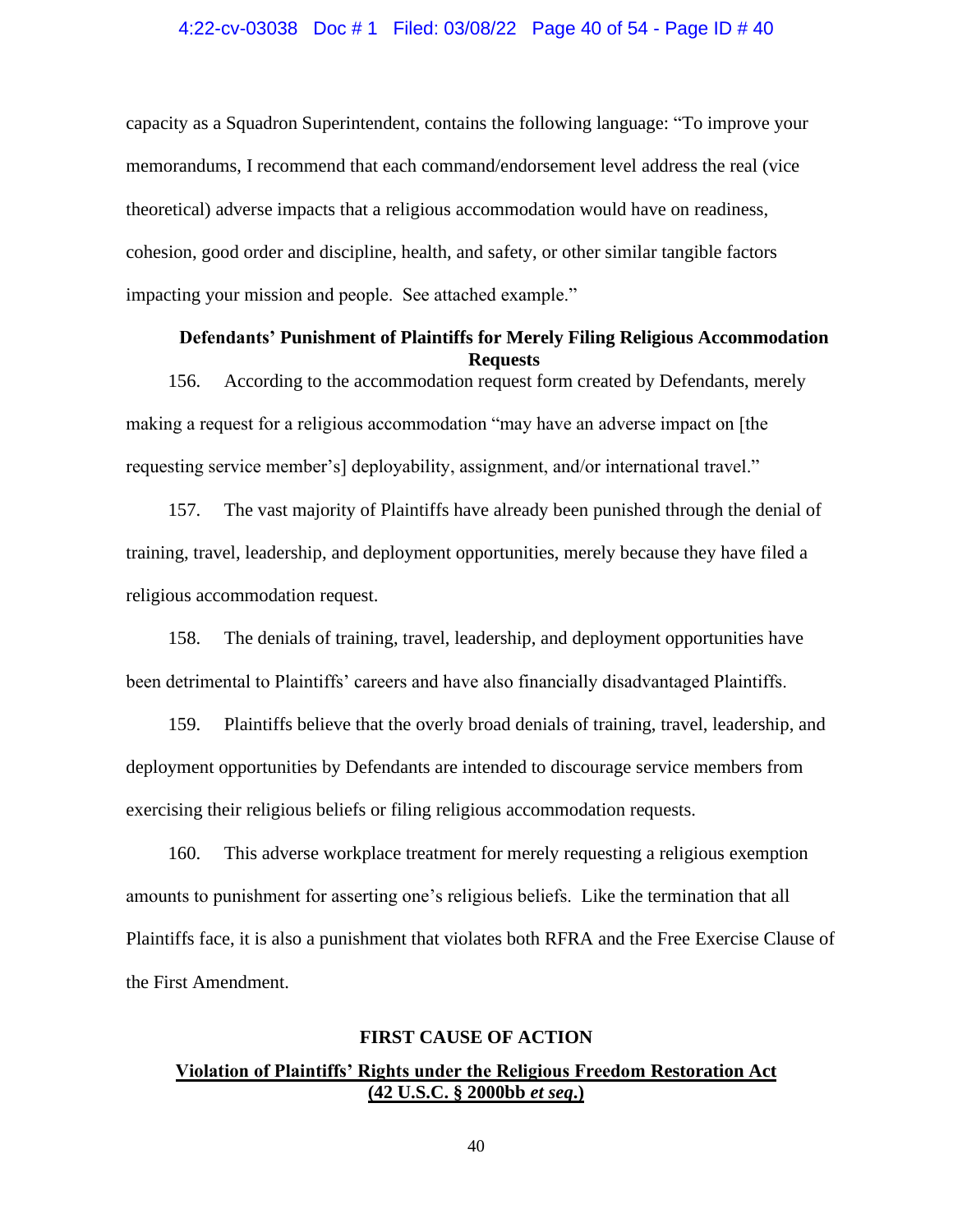#### 4:22-cv-03038 Doc # 1 Filed: 03/08/22 Page 41 of 54 - Page ID # 41

161. Plaintiffs repeat and re-allege each of the allegations contained in the foregoing paragraphs of this Complaint.

162. The Religious Freedom Restoration Act of 1993, 42 U.S.C. § 2000b *et seq*. ("RFRA"), states that the "[g]overnment shall not substantially burden a person's exercise of religion even if the burden results from a rule of general applicability." 42 U.S.C. § 2000bb-1.

163. RFRA broadly defines the "exercise of religion" to include "any exercise of religion, whether or not compelled by, or central to, a system of religious belief." 42 U.S.C. § 2000bb-2(4) (citing 42 U.S.C. § 2000cc-5(7)(A)).

164. In *Burwell v. Hobby Lobby Stores*, the Supreme Court stated that the exercise of religion involves "not only belief and profession but the performance of (or abstention from) physical acts that are engaged in for religious reasons." *Burwell v. Hobby Lobby Stores, Inc.*, 573 U.S. 682, 710 (2014) (citing *Smith*, 494 U.S. at 877).

165. The Supreme Court has articulated repeatedly that courts may not question whether sincerely-held religious beliefs are reasonable. *Hobby Lobby*, 573 U.S. at 724.

166. The Supreme Court of the United States has held that no state official may second-guess whether a person's sincerely held religious beliefs are correct, reasonable, or sufficiently based in relevant scripture. Doing so impermissibly entangles the state official with religion, in violation of the Establishment Clause of the First Amendment of the Constitution of the United States. *See Jimmy Swaggart Ministries v. Bd. of Equalization*, 493 U.S. 378, 396, (1990).

167. RFRA imposes strict scrutiny on all actions of the federal government that "substantially burden a person's exercise of religion." 42 U.S.C. § 2000bb-1(b).

## **Application of Strict Scrutiny**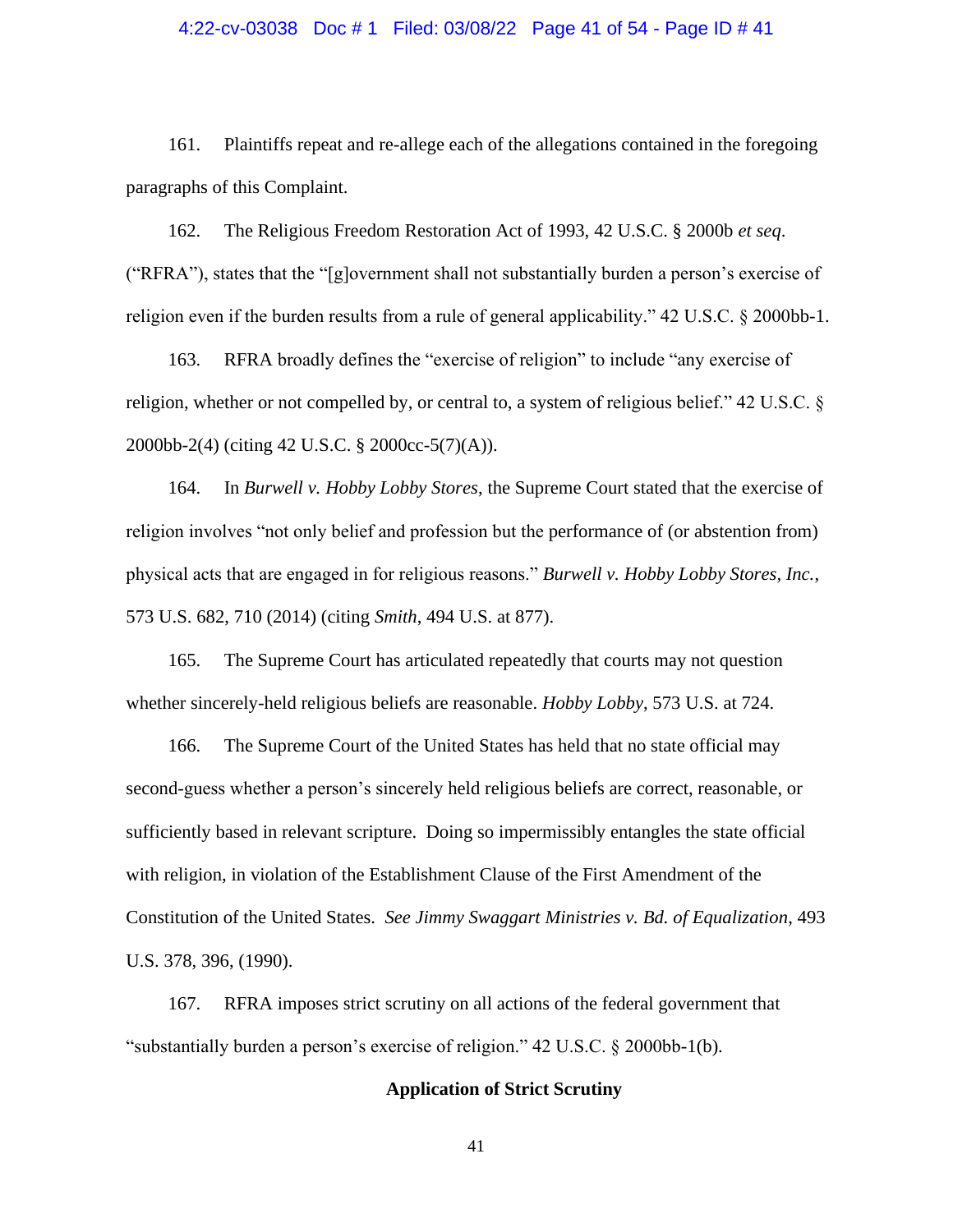#### 4:22-cv-03038 Doc # 1 Filed: 03/08/22 Page 42 of 54 - Page ID # 42

168. Defendants' Vaccine Mandate fails strict scrutiny.

169. Unless the government satisfies the compelling interest test by "demonstrat[ing] that  $[the]$  application of the burden to the person— $(1)$  is in furtherance of a compelling governmental interest; and (2) is the least restrictive means of furthering that compelling governmental interest," 42 U.S.C. § 2000bb-1(b), the governmental act violates RFRA.

170. Plaintiffs have sincerely held religious beliefs that they cannot receive the mandated COVID-19 vaccine.

171. Defendants' Vaccine Mandates substantially burden Plaintiffs' sincerely held religious beliefs by requiring them to take an action—receiving a COVID-19 vaccine—that would violate those religious beliefs or to suffer adverse employment action, financial harm, and potential physical harm.

172. A person's exercise of religion is substantially burdened whenever a measure imposes substantial pressure on the person to modify his or her behavior and to violate his or her beliefs.

173. The DoD Vaccine Mandate imposes on Plaintiffs and all service members whose religious beliefs prevent them from receiving COVID-19 vaccination the choice between violating their religious beliefs and ending their military careers and livelihood.

174. The adverse actions to which plaintiffs are subject may include: involuntary discharge, court-martial (criminal) prosecution, involuntary separation, relief for cause from leadership position, removal from promotion lists, inability to attend certain military training and education schools, loss of special pay, placement in a non-deployable status, recoupment of money spent training the service member, and loss of leave and travel privileges for both official and unofficial purposes.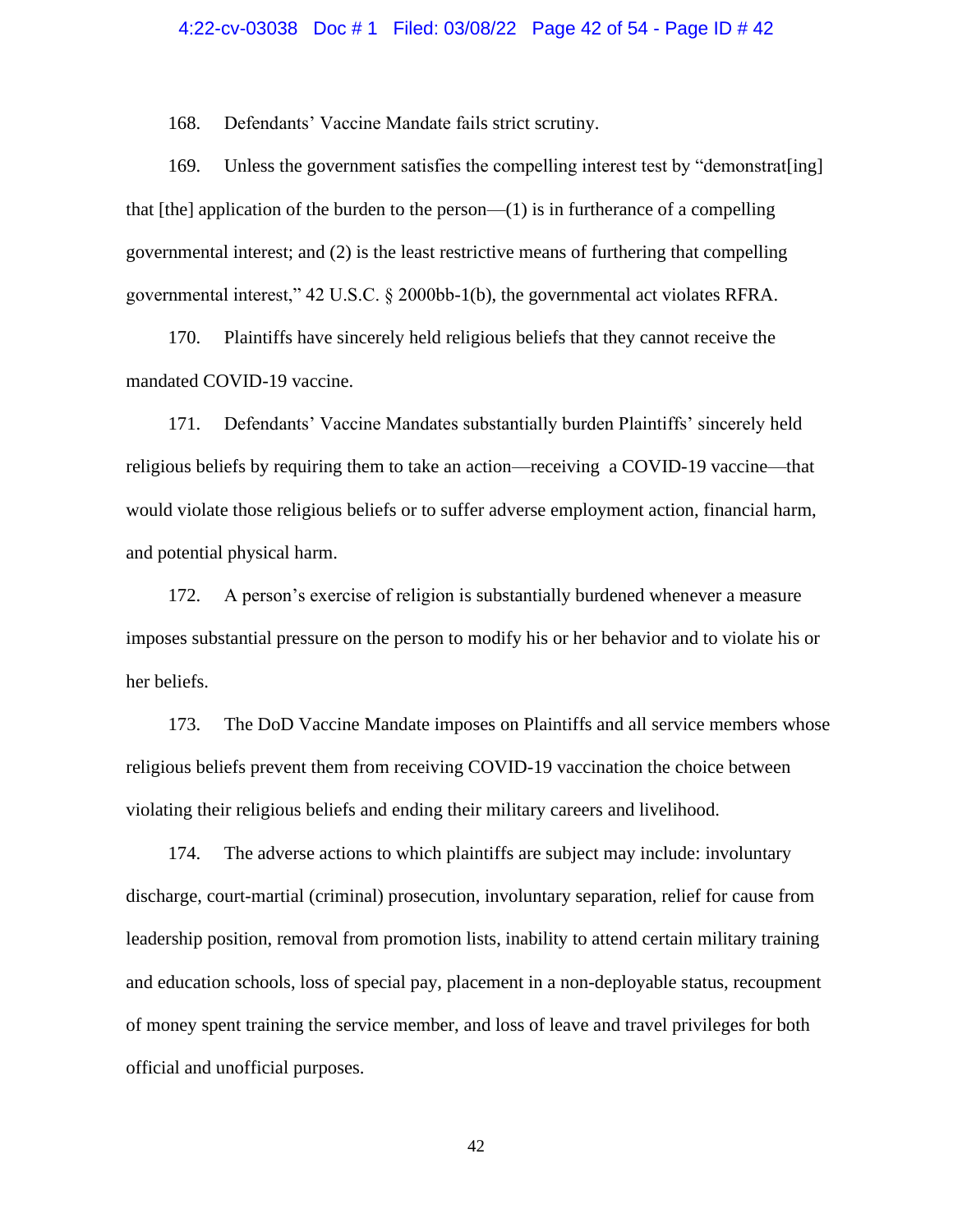# 4:22-cv-03038 Doc # 1 Filed: 03/08/22 Page 43 of 54 - Page ID # 43

175. Plaintiffs have already suffered and continue to suffer adverse employment actions merely for requesting relief that is protected by RFRA. The adverse employment actions that have already been taken against Plaintiffs include: denial of opportunities to attend military training schools, loss of leadership positions, placement in non-deployable status, and loss of leave and travel privileges for both official and unofficial purposes.

176. Defendants do not have a compelling government interest in refusing to grant religious exemptions and requiring Plaintiffs to violate their sincerely held religious beliefs by taking a COVID-19 vaccine.

177. Defendants do not have a compelling government interest in refusing to grant religious exceptions to the DoD Vaccine Mandate when they have granted thousands of medical and administrative exemptions to the DoD Vaccine Mandate.

178. Allowance of thousands of accommodations for reasons other than religious ones demonstrates that Defendants can tolerate the risk posed by some service members remaining unvaccinated—and that Defendants are treating religious members of the military differently, inconsistent with RFRA and the First Amendment.

179. The fact that Plaintiff McGee has been deployed three times since March 2020 while being unvaccinated and that Plaintiff McMillan is currently deployed while being unvaccinated demonstrates clearly that Defendants can accommodate Plaintiffs' religious beliefs without sacrificing military readiness. Both Plaintiffs are pilots; and both have completed their missions on deployment successfully. *See* ¶¶ 50-51, *supra*.

180. Defendants' delay in imposing the DoD Vaccine Mandate for more than nine months after vaccines were widely available also belies any claim that their interest in enforcing the Mandate is compelling.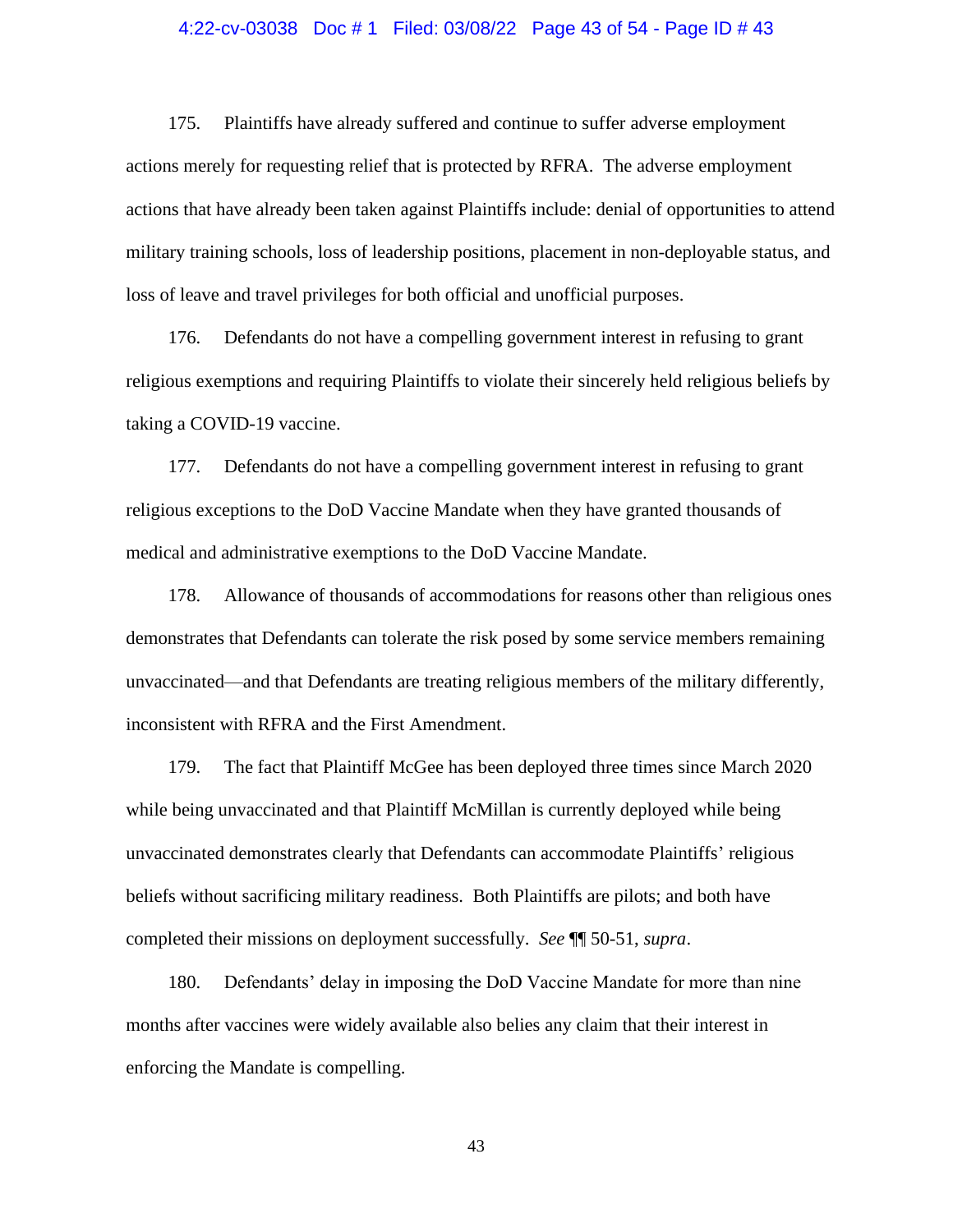# 4:22-cv-03038 Doc # 1 Filed: 03/08/22 Page 44 of 54 - Page ID # 44

181. Defendants do not have a compelling government interest in refusing to make a religious exception to the COVID-19 vaccine mandate when refusing to do so results in the discharge of a pilot who the United States Air Force has spent \$5.5 million to train.

182. Defendants may not rely on generalized or broadly formulated interests to satisfy the compelling interest test.

183. Defendants must establish that they have a compelling interest in denying each Plaintiff an accommodation. Asserting a compelling interest in maximizing the vaccination of Air Force personnel does not satisfy the compelling interest test.

184. The letters denying Reserve Plaintiffs their religious accommodation requests are conclusory and cite only generalized interests in maximizing the vaccination of Air Force personnel, stating, "the Department of Defense and the Department of the Air Force have a compelling government interest in maintaining a healthy and ready military force through vaccination." The equivalent letters to other Plaintiffs similarly cite only generalized interests.

185. Defendants' Vaccine Mandates are also not the least restrictive means of accomplishing the government's purported interest because the DoD has operated for approximately two years during the COVID-19 pandemic with a ready and healthy force that had not been fully vaccinated.

186. Defendants possess multiple less restrictive methods of mitigating the spread of COVID-19, including masking, remote teleworking, physical distancing, and regular COVID-19 testing. These methods are already being used to facilitate Plaintiffs' performance of their duties now. Defendants could also accept positive tests for COVID-19 antibodies (indicating the presence of natural immunity) as a substitute for a COVID-19 vaccination. All of these approaches constitute less restrictive means.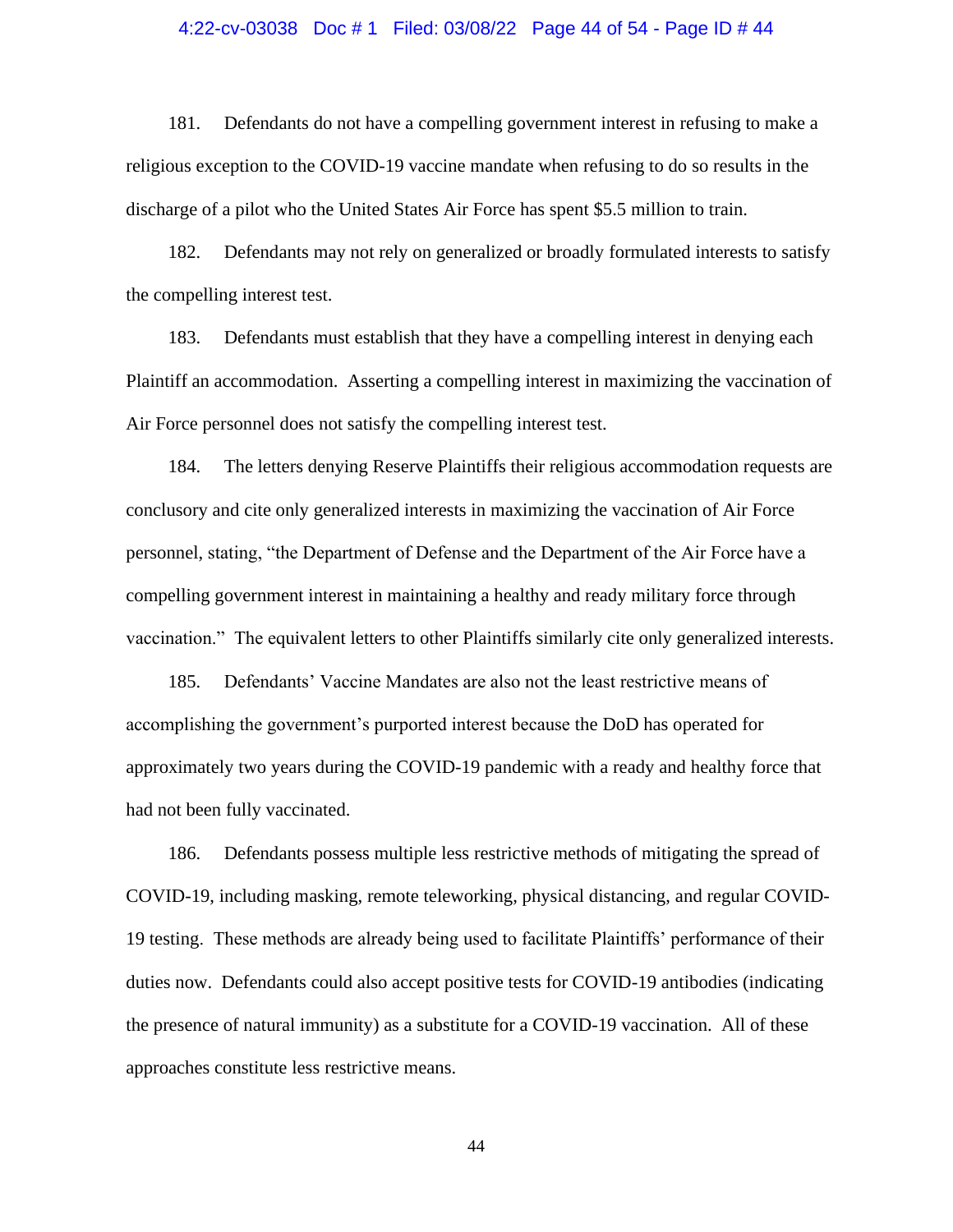# 4:22-cv-03038 Doc # 1 Filed: 03/08/22 Page 45 of 54 - Page ID # 45

187. Indeed, if Defendants are concerned about COVID-19 affecting their personnel, it would need to implement these other mitigation protocols even if service members receive the vaccine because vaccinated personnel can also carry, transmit, and become sick with COVID-19. Centers for Disease Control and Prevention, "Science Brief: COVID-19 Vaccines and Vaccination" (last updated September 15, 2021), http://www.cdc.gov/coronavirus/2019 ncov/science/science-briefs/fully-vaccinated-people.html.

188. Defendants' denials of Plaintiffs' religious accommodation requests fail to provide any explanation of why they cannot continue to fulfill their duties in the manner they have done since the COVID-19 pandemic began through masking, remote teleworking, physical distancing, and regular testing.

189. Requiring the vaccination of a service member who possesses natural immunity, as the overwhelming majority of Plaintiffs do, does nothing to reduce the risk of COVID-19 infection to other service members.

190. The case of Plaintiff Airman #6 illustrates how Defendants' denial of religious accommodations fails to serve any purpose. He performs the exact same duties in his job as an employee of the Air Force's civilian contractor Leidos as he does in his job in the Air Force Reserve. He is an Airborne Cryptologic Language Analyst Instructor operating on the same aircraft that he operates on in the Air Force Reserve as an Airborne Cryptologic Language Analyst. However, his civilian employer has granted him a religious exemption to its vaccine requirement. Doing so has not impaired the performance of his duties in any way.

191. Defendants' punishment of Plaintiffs for even seeking a religious accommodation also fails strict scrutiny under RFRA. Plaintiffs are being denied travel privileges, while nearly all of the 3,000 unvaccinated recipients of medical and administrative exemptions are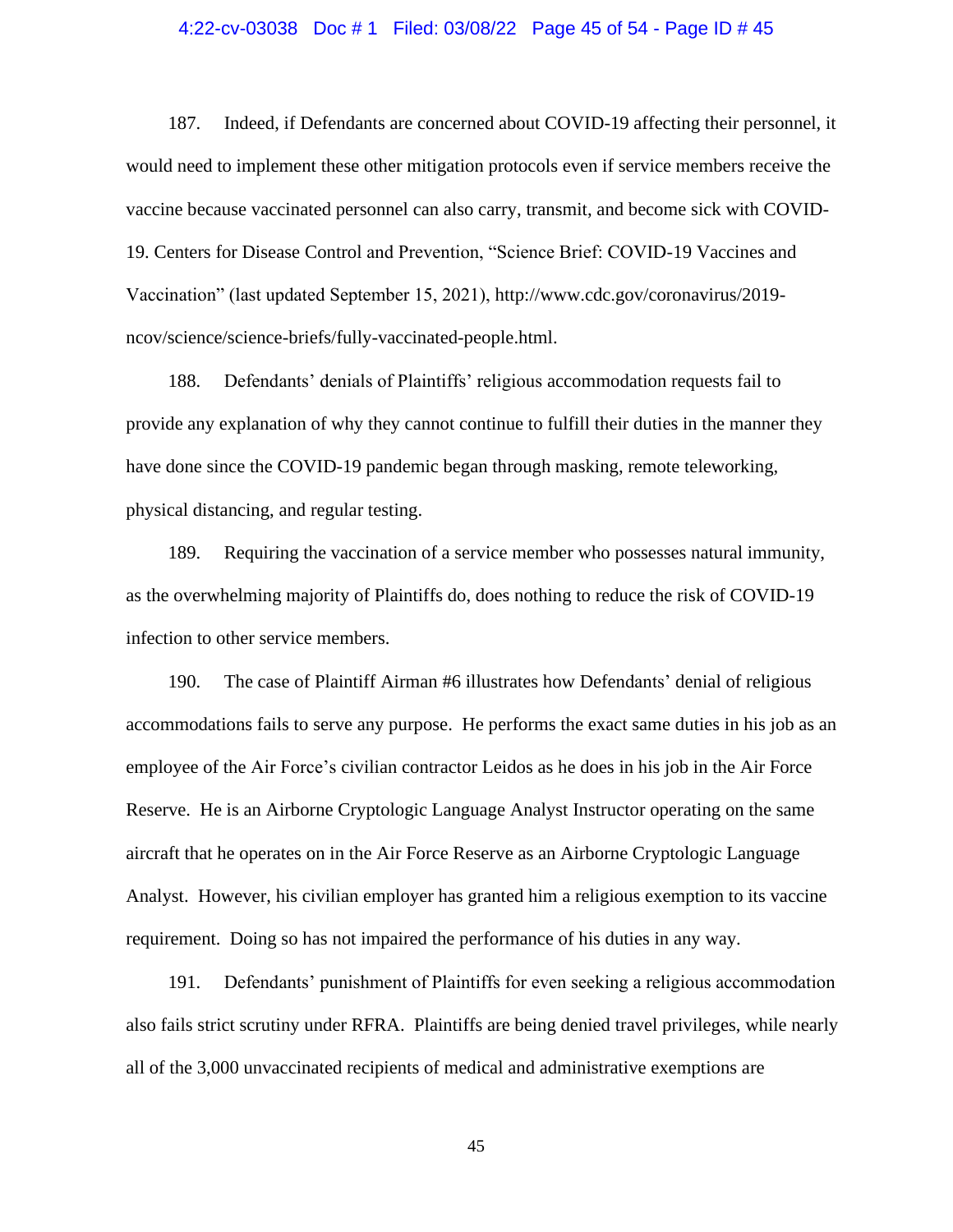#### 4:22-cv-03038 Doc # 1 Filed: 03/08/22 Page 46 of 54 - Page ID # 46

permitted to enjoy full travel privileges in the Air Force. This also represents a non-neutral treatment of those whose objection to the vaccine is based on religious faith.

192. And there can be no compelling interest in denying Plaintiffs their travel privileges when thousands of unvaccinated medical and administrative exemption recipients are permitted to travel.

193. RFRA requires that Defendants grant an accommodation in every case where denying one does not pass strict scrutiny.

194. Accordingly, Defendants' Vaccine Mandates violate Plaintiffs' rights under RFRA.

195. Because of Defendants' policy and actions, Plaintiffs have suffered, and continue to suffer, irreparable harm. They are entitled to equitable relief.

196. Plaintiffs are entitled to a declaration that Defendants violated their rights under RFRA to freely exercise their religion and an injunction against Defendants' policy and actions. Plaintiffs are also entitled to the reasonable costs of this lawsuit, including reasonable attorneys' fees.

# **SECOND CAUSE OF ACTION Violation of Plaintiffs' First Amendment Right to the Free Exercise of Religion**

197. Plaintiffs repeat and re-allege each of the allegations contained in the foregoing paragraphs of this Complaint.

198. The First Amendment's Free Exercise Clause prohibits the government from enacting non-neutral and non-generally applicable laws or policies unless they are narrowly tailored to achieve a compelling government interest.

199. The original meaning of the Free Exercise Clause is that the government may not burden a sincerely held religious belief unless the government can demonstrate a compelling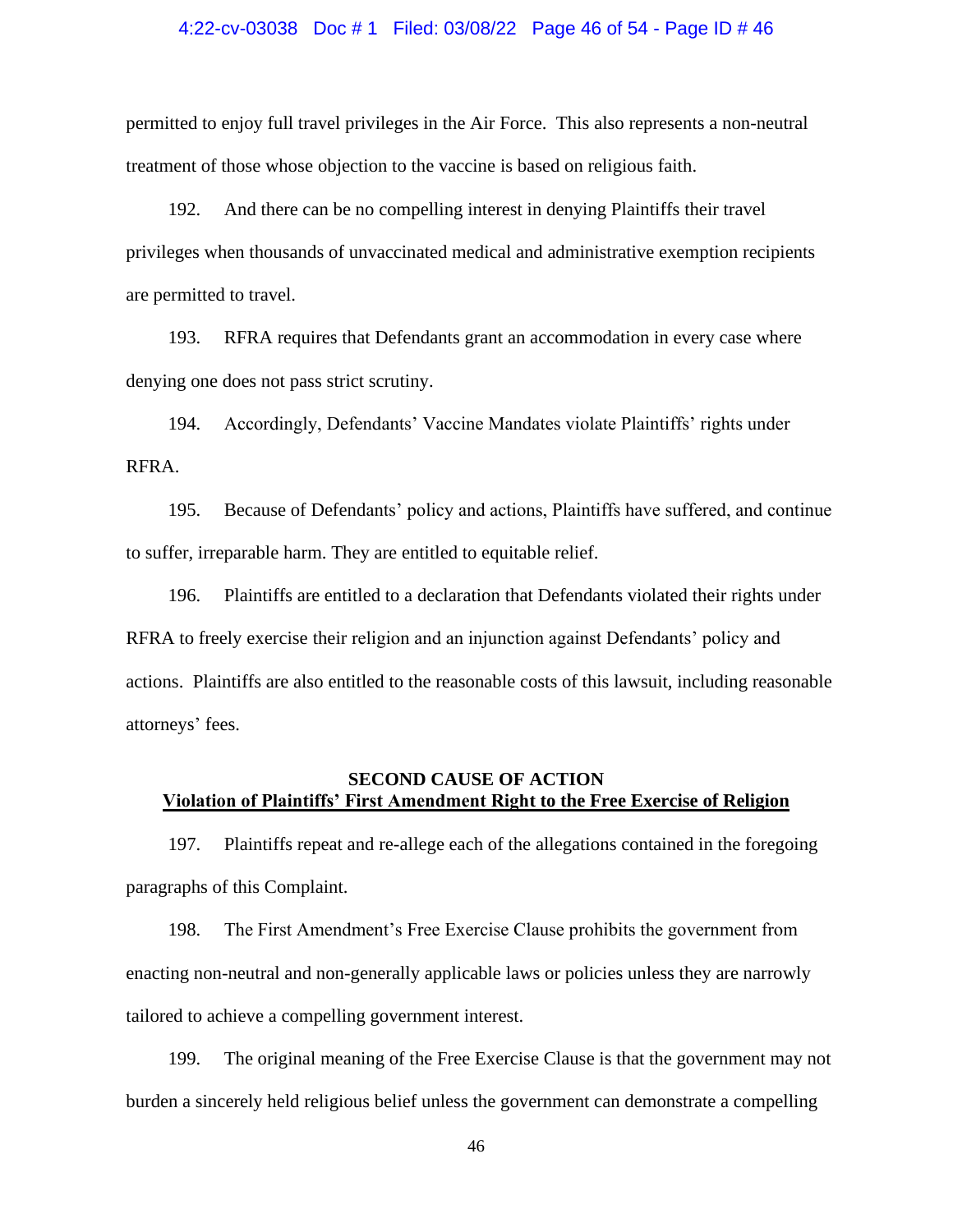#### 4:22-cv-03038 Doc # 1 Filed: 03/08/22 Page 47 of 54 - Page ID # 47

interest that the law or policy burdening religious exercise is the least restrictive means to achieve that compelling interest.

200. The Supreme Court of the United States has articulated repeatedly that courts may not question whether sincerely held religious beliefs are reasonable. *Hobby Lobby*, 573 U.S. at 724.

201. The Supreme Court has held that no state official may second-guess whether a person's sincerely held religious beliefs are correct, reasonable, or sufficiently based in relevant scripture. Doing so impermissibly entangles the state official with religion, in violation of the Establishment Clause of the First Amendment of the United States Constitution. *See Jimmy Swaggart Ministries v. Bd. of Equalization*, 493 U.S. 378, 396, (1990).

202. Plaintiffs have sincerely held religious beliefs that prohibit their receipt of presently available COVID-19 vaccines.

203. Defendants' Vaccine Mandate substantially burdens Plaintiffs' sincerely held religious beliefs by requiring them to take an action—receiving a COVID-19 vaccine—that would violate those religious beliefs or to suffer adverse employment action and financial harm.

204. Many Plaintiffs have already suffered and continue to suffer adverse employment actions merely for requesting relief that is protected by RFRA. The adverse employment actions that have already been taken against Plaintiffs include: denial of opportunities to attend military training schools, loss of leadership positions, placement in non-deployable status, and loss of leave and travel privileges for both official and unofficial purposes.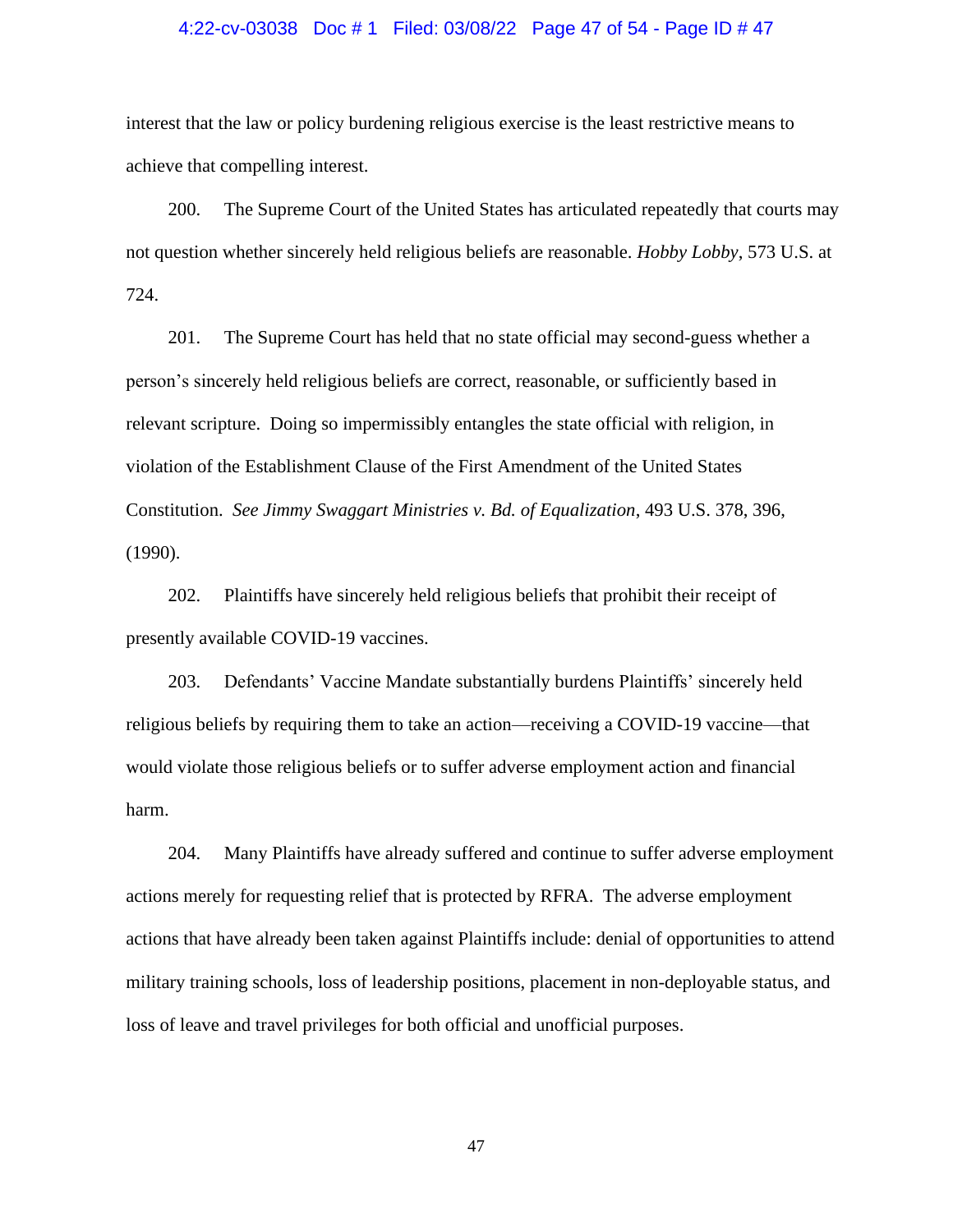# 4:22-cv-03038 Doc # 1 Filed: 03/08/22 Page 48 of 54 - Page ID # 48

205. Defendants' Vaccine Mandate, as implemented by Defendants, is plainly not neutral and not generally applicable.

206. A law or policy is not generally applicable if it prohibits religious conduct while permitting secular conduct that undermines the government's asserted interests in a similar way.

207. Defendants' Vaccine Mandate allows service members to remain unvaccinated if they participate in a clinical trial.

208. More significantly, Defendants' Vaccine Mandate has allowed thousands of service members to remain unvaccinated for medical and administrative reasons through the granting of large numbers of medical and administrative exemption requests.

209. At the time of this filing, Defendants have granted at least 1,294 medical exemptions and 1,686 administrative exemptions to the DoD Vaccine Mandate. *See* DAF COVID-19 Statistics - Mar. 1, 2022, Secretary of the Air Force Public Affairs, *available at* https://www.af.mil/News/Article-Display/Article/2950923/daf-covid-19-statistics-mar-1-2022/.

210. Defendants have granted only 17 religious accommodation requests. As explained above, these few instances are of illusory significance because it is believed that they were granted in cases where separation of the service member was imminent for other reasons.

211. Assuming Plaintiffs posed any risk to Defendants' asserted interests by remaining unvaccinated (which they do not), the risk they pose would be no greater than the risk posed by the nearly 3,000 service members with medical or administrative exemptions.

212. Defendants' punishment of Plaintiffs for even seeking a religious accommodation also fails strict scrutiny. Plaintiffs are being denied travel privileges, while the nearly 3,000 unvaccinated recipients of medical and administrative exemptions are permitted to enjoy full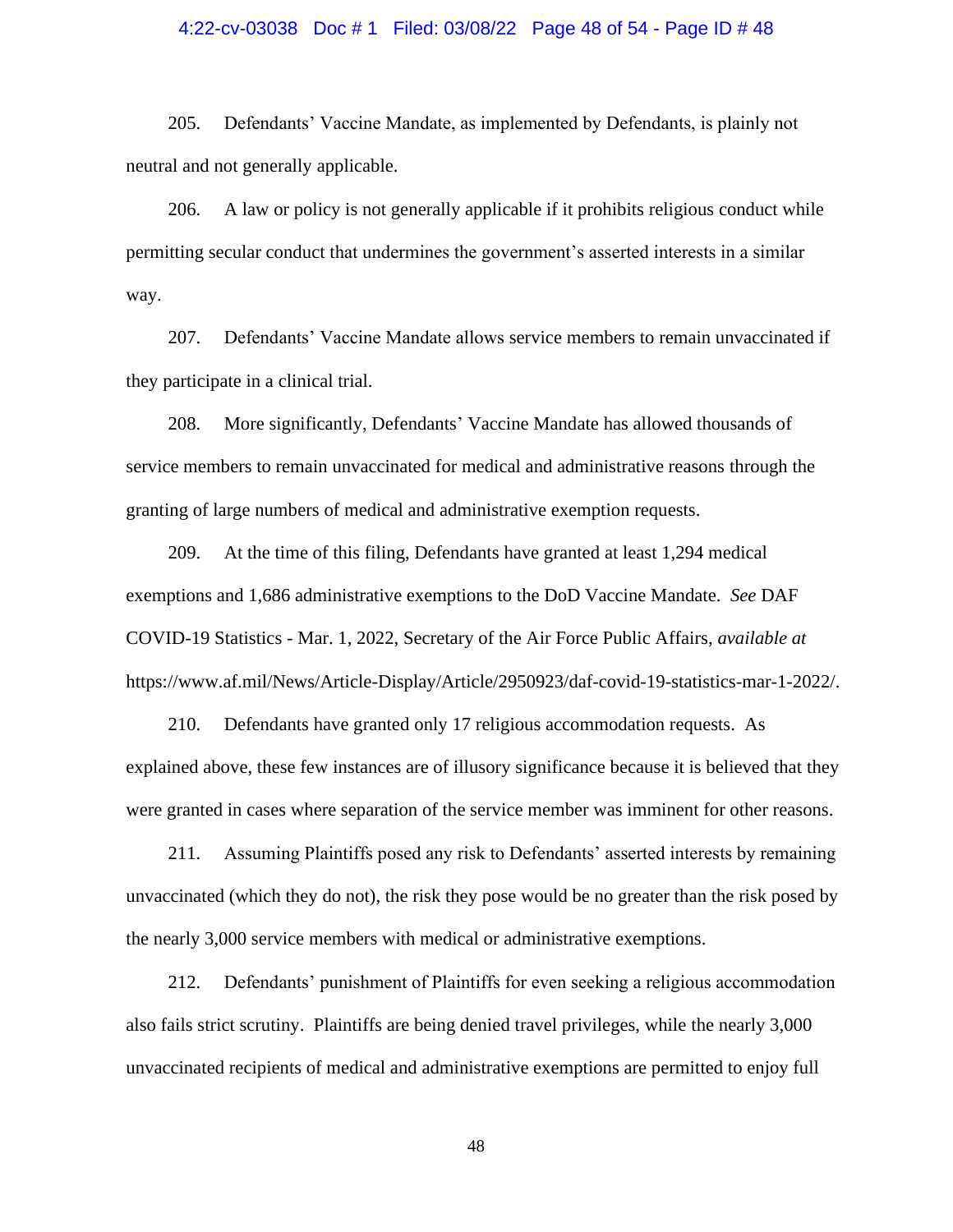#### 4:22-cv-03038 Doc # 1 Filed: 03/08/22 Page 49 of 54 - Page ID # 49

travel privileges in the Air Force. This also represents a non-neutral treatment of those whose objection to the vaccine is based on religious faith. And there can be no compelling interest in denying Plaintiffs their travel privileges when thousands of unvaccinated medical and administrative exemption recipients are permitted to travel.

213. Because Defendants accept a purported risk from people who are unvaccinated for secular reasons but not from people with religious reasons, the DoD Vaccine Mandate is not neutral and not generally applicable.

214. A law or policy that is not neutral and not generally applicable and that burdens religious exercise must satisfy strict scrutiny.

#### **Application of Strict Scrutiny**

215. Defendants' Vaccine Mandate fails strict scrutiny.

216. To survive strict scrutiny, the question is not whether Defendants have a compelling interest in vaccinating Air Force personnel in general; rather, the question is whether Defendants have a compelling interest in not granting religious accommodation requests to Plaintiffs.

217. Defendants do not have a compelling government interest in requiring Plaintiffs to violate their sincerely held religious beliefs by receiving a COVID-19 vaccination.

218. Defendants' asserted interests in "military readiness, unit cohesion, good order, and discipline," although important, do not rise to the level of compelling interests.

219. Even if the asserted interests did rise to the level of compelling interests, Defendants cannot have a compelling government interest in refusing to make religious exemptions to the DoD Vaccine Mandate when they have already granted thousands of medical and administrative exemptions to the DoD Vaccine Mandate.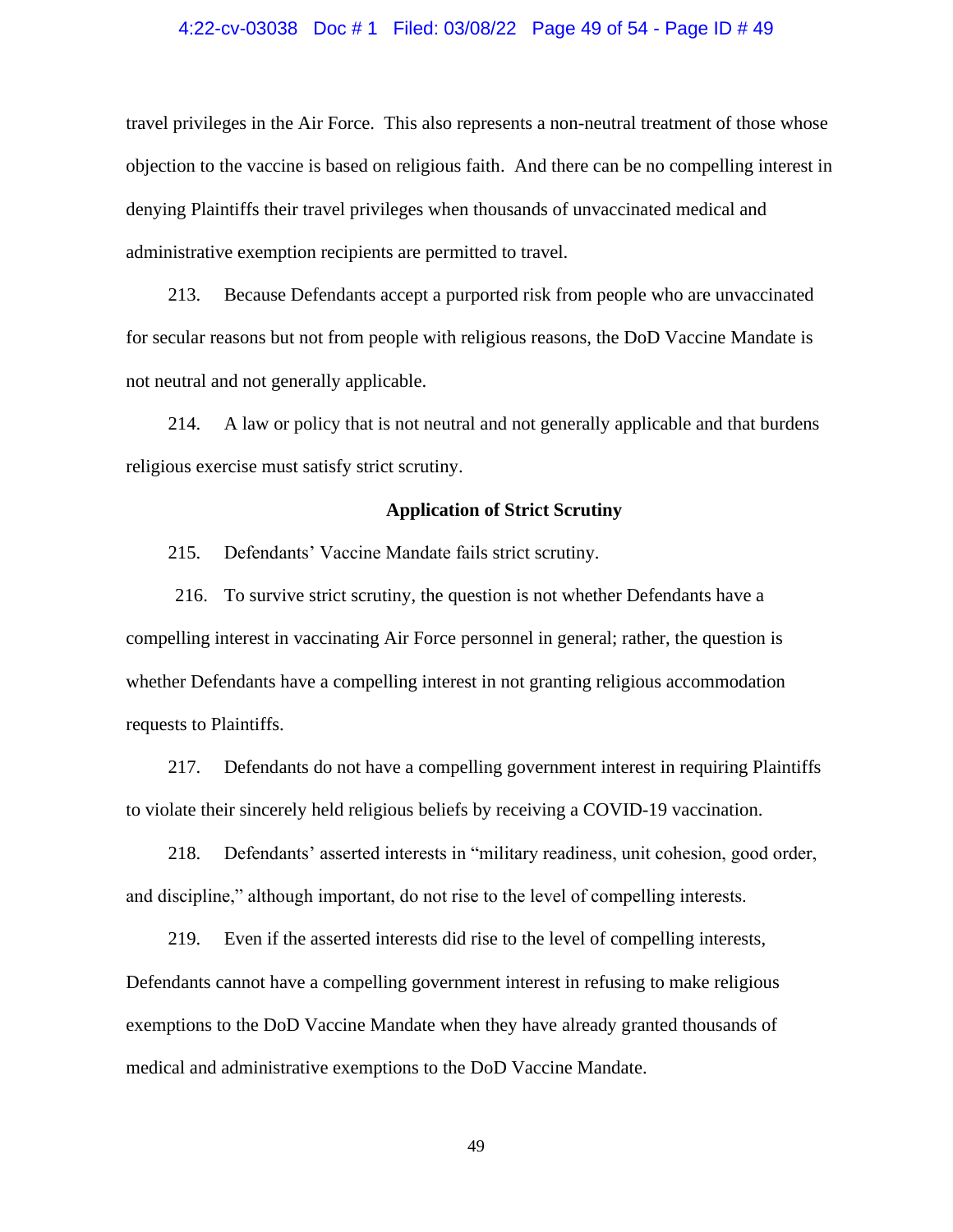#### 4:22-cv-03038 Doc # 1 Filed: 03/08/22 Page 50 of 54 - Page ID # 50

220. Defendants' allowance of accommodations for secular reasons demonstrates that Defendants can tolerate the risk posed by some service members remaining unvaccinated.

221. Defendants' nine-month delay in imposing the Vaccine Mandate after COVID-19 vaccines became widely available also belies their claim that their interest in enforcing universal vaccination is compelling.

222. Defendants do not have a compelling government interest in refusing to make a religious exception to the COVID-19 vaccine mandate when refusing to do so will result in the discharge of highly skilled pilots who the United States Air Force has spent \$5.5 million each to train.

223. To survive strict scrutiny, Defendants must demonstrate that there is not a less restrictive means of accomplishing their purported interest than in refusing to grant virtually all religious accommodation requests.

224. Plaintiffs have worked successfully in their respective Air Force positions, fulfilling their responsibilities completely during the two years of the COVID-19 pandemic without taking the COVID-19 vaccination.

225. Defendants' Vaccine Mandate is not the least restrictive means of accomplishing the government's purported interest because the DoD used multiple means to operate for approximately two years during the COVID-19 pandemic with a ready force that had not been fully vaccinated.

226. As has been demonstrated in the case of each Plaintiff, Defendants possess multiple less restrictive methods of mitigating the spread of COVID-19, including masking, remote teleworking, physical distancing, and regular testing.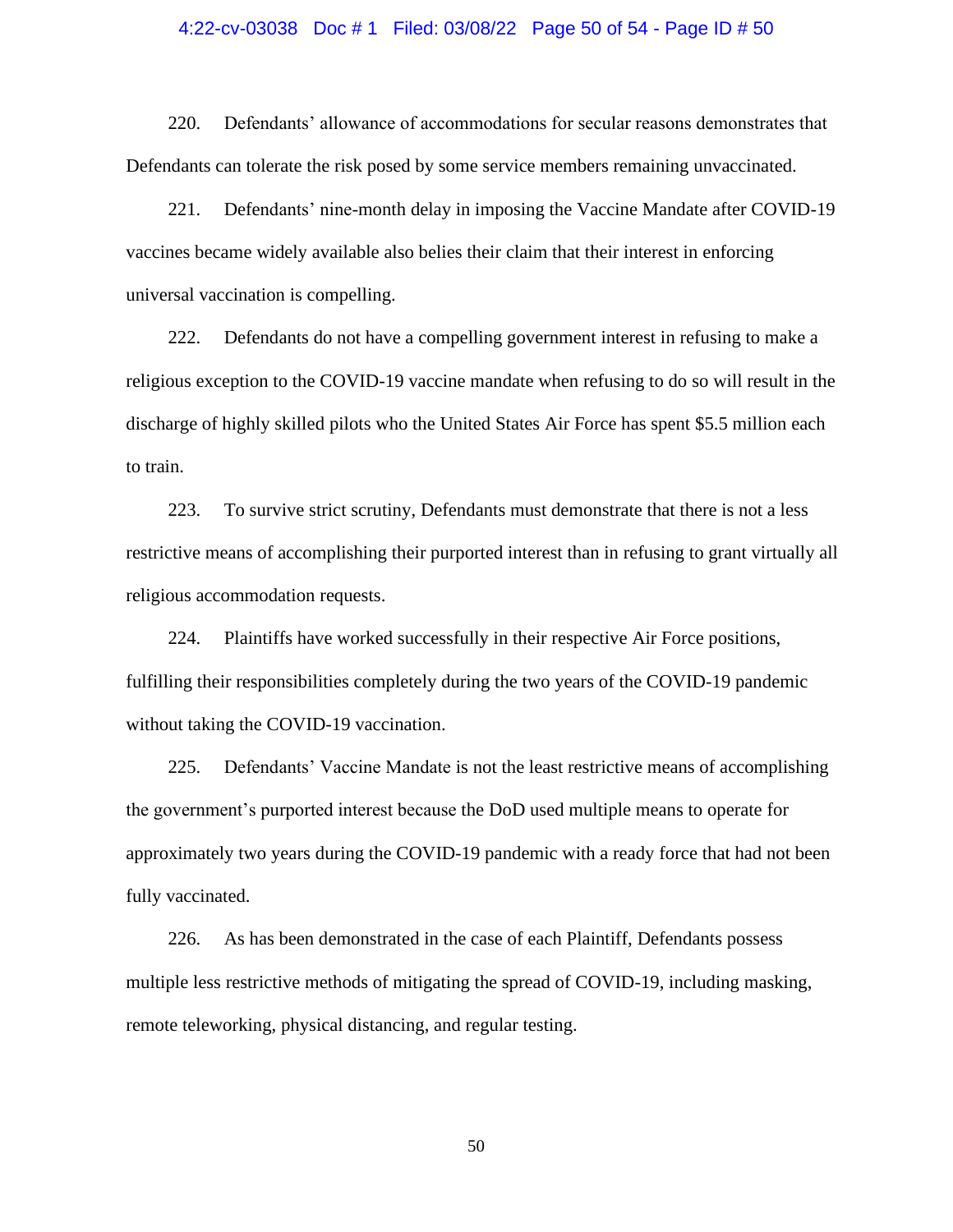#### 4:22-cv-03038 Doc # 1 Filed: 03/08/22 Page 51 of 54 - Page ID # 51

227. Indeed, Defendants will need to implement these other mitigation protocols even if service members receive the vaccine because vaccinated personnel can also carry, transmit, and become sick with COVID-19. Centers for Disease Control and Prevention, "Science Brief: COVID-19 Vaccines and Vaccination" (last updated September 15, 2021), https://www.cdc.gov/coronavirus/2019-ncov/science/science-briefs/fully-vaccinatedpeople.html.

228. In the many letters rejecting Plaintiffs' religious accommodation requests, Defendants have failed to explain with any specificity why the less restrictive means of restricting the spread of COVID-19 that have been used for the past two years are no longer sufficient.

229. In the many letters rejecting Plaintiffs' religious accommodation requests, Defendants have failed to explain how vaccines that have been proven *not* to reduce the spread of COVID-19 serve Defendants' purported interests at all.

230. Forcing Plaintiffs who have natural immunity from prior COVID-19 infections does not serve Defendants' purported interests.

231. At the time the DoD Vaccine Mandate was first launched, Defendants may have believed that vaccination would reduce the spread of COVID-19. But Defendants have refused to acknowledge the fact that the vaccines have since been proven not to reduce the spread of COVID-19. *See* Eric Sykes, "CDC Director: COVID Vaccines Can't Prevent Transmission Anymore," *MSN* (Jan. 10, 2022), available at https://www.msn.com/en-us/health/medical/cdcdirector-covid-vaccines-cant-prevent-transmission-anymore/ar-AASDndg.

232. Defendants have also failed to demonstrate that the less restrictive means of reducing the spread of COVID-19, including masking, remote teleworking, physical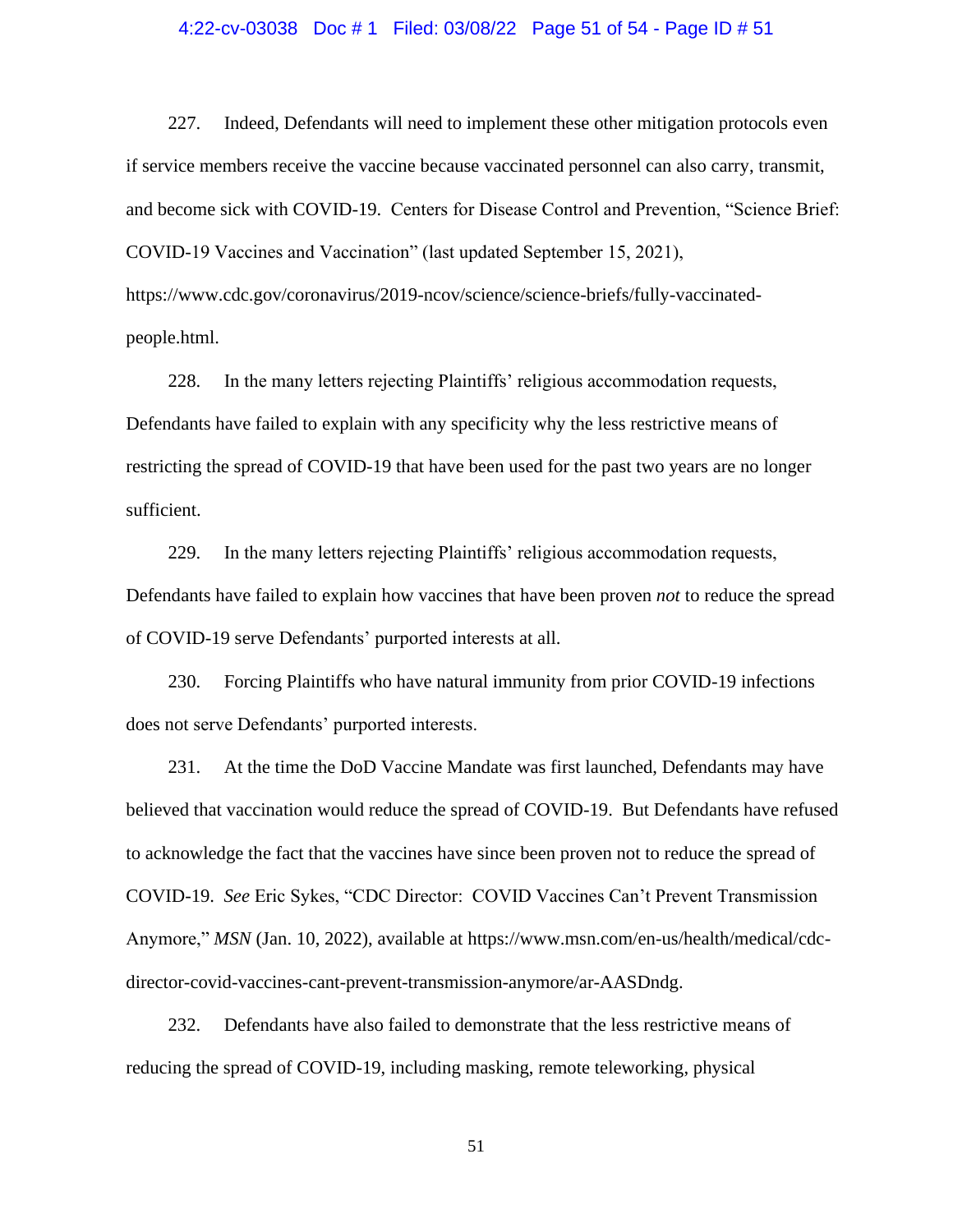#### 4:22-cv-03038 Doc # 1 Filed: 03/08/22 Page 52 of 54 - Page ID # 52

distancing, and regular testing, are more costly than universal enforcement of the DoD Vaccine Mandate.

233. Universal, or near-universal, denial of religious accommodation requests will result in Defendants losing more than 4,600 service members from the Air Force alone.

234. This loss of skilled, experienced personnel, along with the administrative burden that follows, *impedes* the Air Force's ultimate interest in mission readiness, rather than promoting it.

235. The separation of more than 4,600 service members from the Air Force because those service members chose to remain faithful to their religious beliefs severely undermines morale and harms Defendants' purported interest in unit cohesion, good order, and discipline.

236. Defendants' policy of denying all, or virtually all, religious accommodation requests no matter the circumstances is vastly out of step with policies in the rest of the country, including in countless workplaces across the country that provide religious accommodation to vaccination requirements.

237. Because Defendants' refusal to grant religious exemptions to the DoD Vaccine Mandate is not supported by a compelling interest, and is not the least restrictive means available, Defendants' implementation of the DoD Vaccine Mandate violates Plaintiffs' right to the free exercise of religion under the First Amendment.

238. Because of the Defendants' policy and actions, Plaintiffs have suffered and continue to suffer irreparable harm. They are entitled to injunctive relief.

239. Plaintiffs are entitled to a declaration that Defendants violated their First Amendment rights to free exercise of religion and an injunction against Defendants' policy and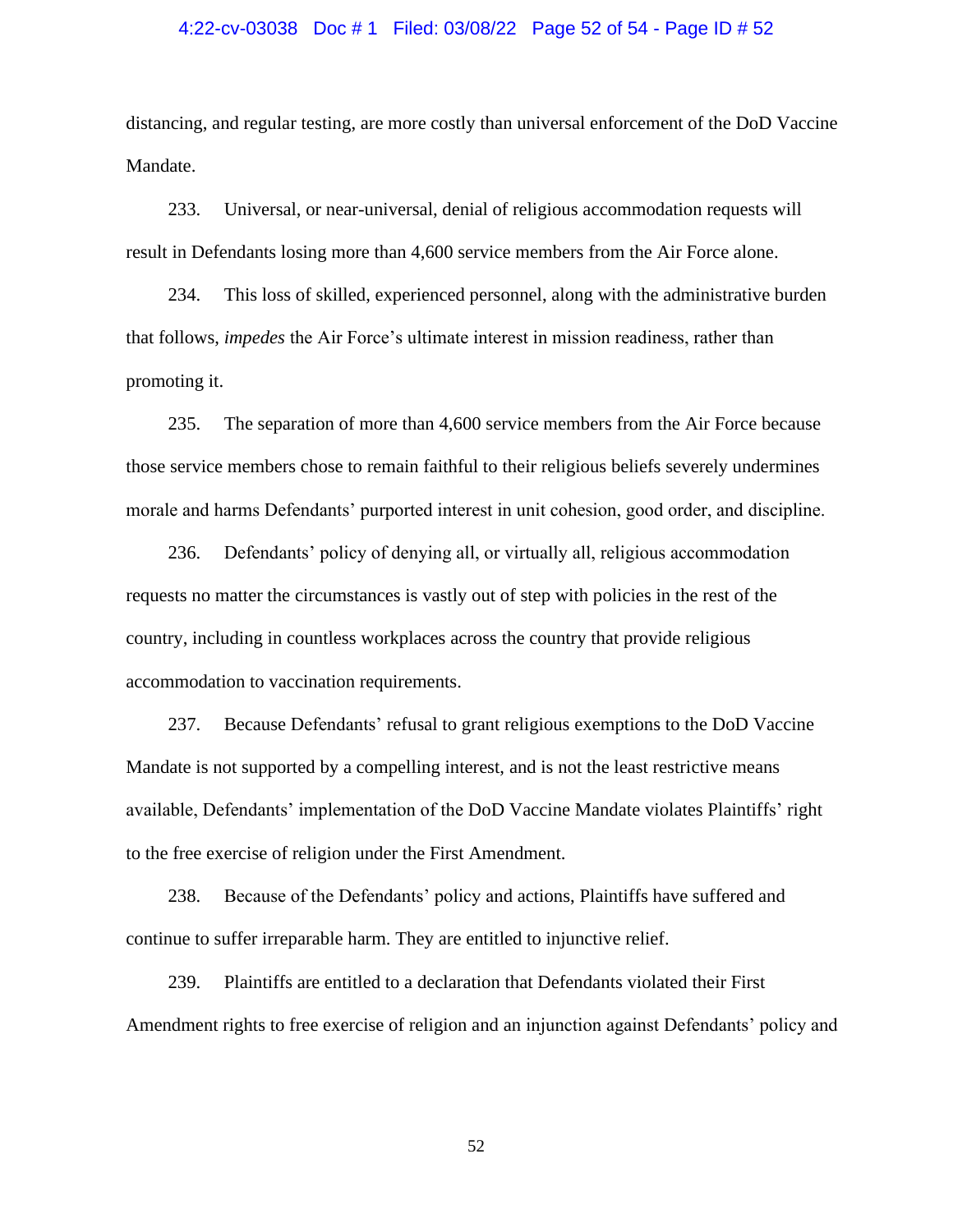## 4:22-cv-03038 Doc # 1 Filed: 03/08/22 Page 53 of 54 - Page ID # 53

actions. Additionally, Plaintiffs are entitled to the reasonable costs of this lawsuit, including their reasonable attorneys' fees.

## **PRAYER FOR RELIEF**

**WHEREFORE**, Plaintiffs respectfully request a bench trial in Omaha and request that the Court enter judgment against Defendants and provide Plaintiffs with the following relief:

(A) A declaratory judgment that Defendants' vaccination policies challenged in this Complaint violate Plaintiffs' rights under the First Amendment to the Constitution of the United States;

(B) A declaratory judgment that Defendants' vaccination policies challenged in this Complaint violate Plaintiffs' rights under the Religious Freedom Restoration Act;

(C) A preliminary and permanent injunction prohibiting Defendants, their agents, officials, servants, employees, and any other persons acting on their behalf from enforcing the vaccination policies challenged in this Complaint against any member the Air Force, Air Force Reserve, or Air National Guard who has filed a religious accommodation request;

(D) An order declaring unlawful and setting aside Defendants' Vaccine Mandate;

(E) A preliminary and permanent injunction compelling Defendants, their agents, officials, servants, employees, and any other persons acting on their behalf to restore the training and other career opportunities that Plaintiffs have been denied as a result of Plaintiffs' filing of religious accommodation requests.

(F) A preliminary and permanent injunction prohibiting Defendants, their agents, officials, servants, employees, and any other persons acting on their behalf from denying travel, training, and other career opportunities to any member of the Air Force, Air Force Reserve, or Air National Guard who has filed or received a religious accommodation request.